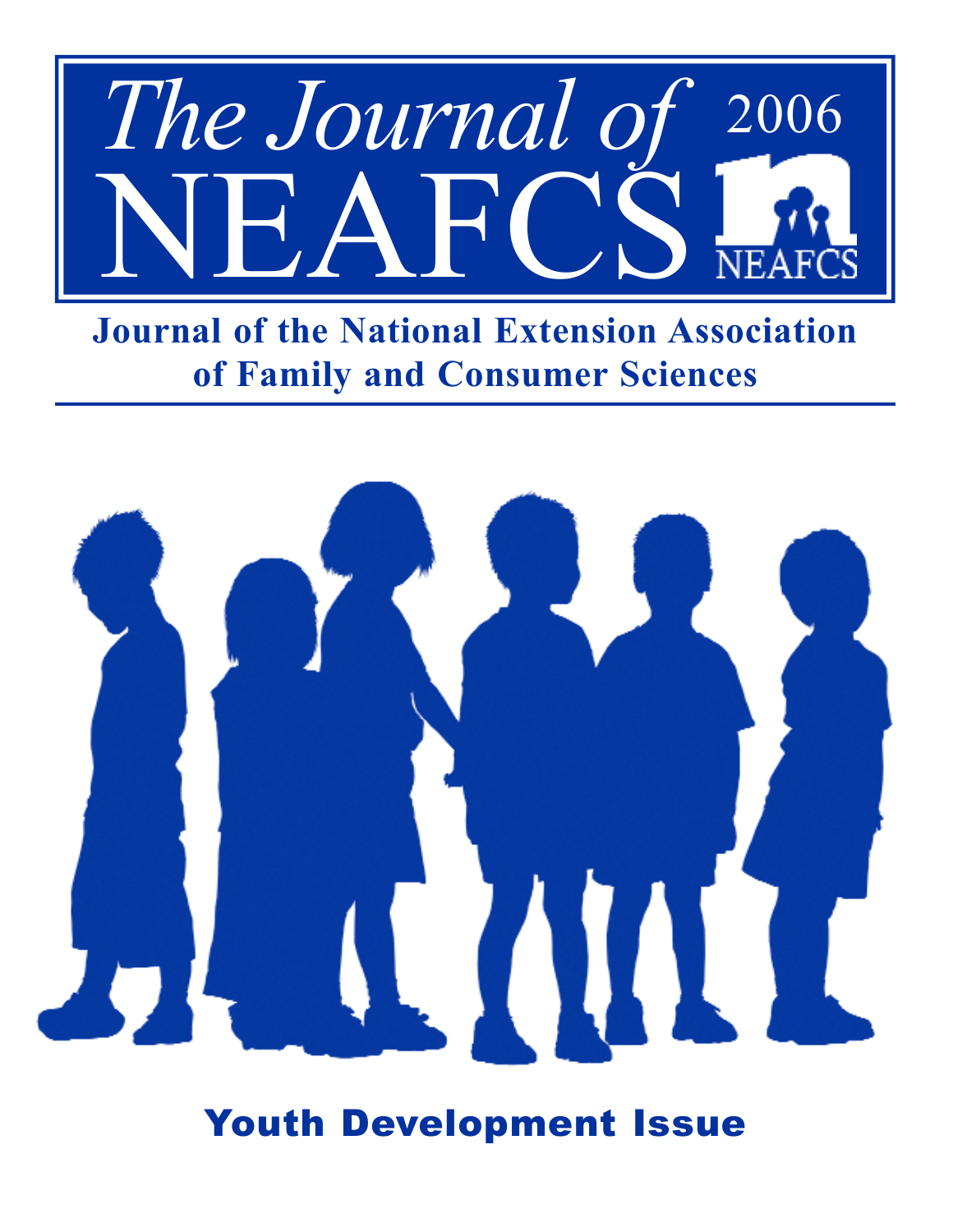## **2005-2006 EXECUTIVE BOARD**

**PRESIDENT** Sandra Jean McLain

**PRESIDENT-ELECT** Carol Schlitt

**SECRETARY** Kathy Dothage

**TREASURER** Robin L. Kuleck

**IMMEDIATE PAST PRESIDENT** Marilyn Y. Gore

**VP FOR AWARDS & RECOGNITION** Johanna F. O. Hahn

**VP FOR MEMBER RESOURCES** Ruth C. Jackson

**VP FOR PROFESSIONAL DEVELOPMENT** Laura L. Sant

**VP FOR PUBLIC AFFAIRS** Judith Edwards Breland

**CENTRAL REGION DIRECTOR** Carol Miller

**EASTERN REGION DIRECTOR** Linda Byster Hogan

**SOUTHERN REGION DIRECTOR** Judith C. Kovach

**WESTERN REGION DIRECTOR** Margie P. Memmott

## **NEAFCS NATIONAL OFFICE**

P.O. Box 849 Winchester, VA 22604-0849 (540) 678-9955 Toll-free: 800-808-9133 Fax: (540) 678-9940 Email: info@neafcs.org

**EXECUTIVE DIRECTOR:** Michele Grassley Clarke



## **National Extension Association of Family and Consumer Sciences**

The Journal of NEAFCS, the official journal of the National Extension Association of Family & Consumer Sciences (NEAFCS), is published annually. Previous titles were: *The Reporter* and the *Research Journal of Extension Family & Consumer Sciences*.

Subscriptions are available to life members and retirees, family and consumer science professionals in business and industry, government, education, supporting organizations, and others interested in the work of Extension family and consumer science educators.

Send subscription orders or requests for additional copies to: NEAFCS National Office, P.O. Box 849, Winchester, VA 22605-0849.

The National Extension Association of Family and Consumer Sciences (NEAFCS) educates its professionals to empower individuals and families to make informed decisions. NEAFCS is an equal opportunity and affirmative action association. NEAFCS values and seeks a diverse membership. NEAFCS does not discriminate on the basis of gender, race, creed, age, sexual orientation, national origin or disability.

Mention of any program, service, product or manufacturer in this publication does not constitute endorsement by NEAFCS, any state Extension organization or individual.

**EDITOR:** Jan Scholl, Penn State University, 2003-2006

| <b>National Meetings</b> |                         |                                    |  |  |
|--------------------------|-------------------------|------------------------------------|--|--|
| 2006                     | Denver                  | October 3-6, 2006                  |  |  |
| 2007                     |                         | St. Paul, MN September 17-20, 2007 |  |  |
|                          | Galaxy III Indianapolis | September 14-18, 2008              |  |  |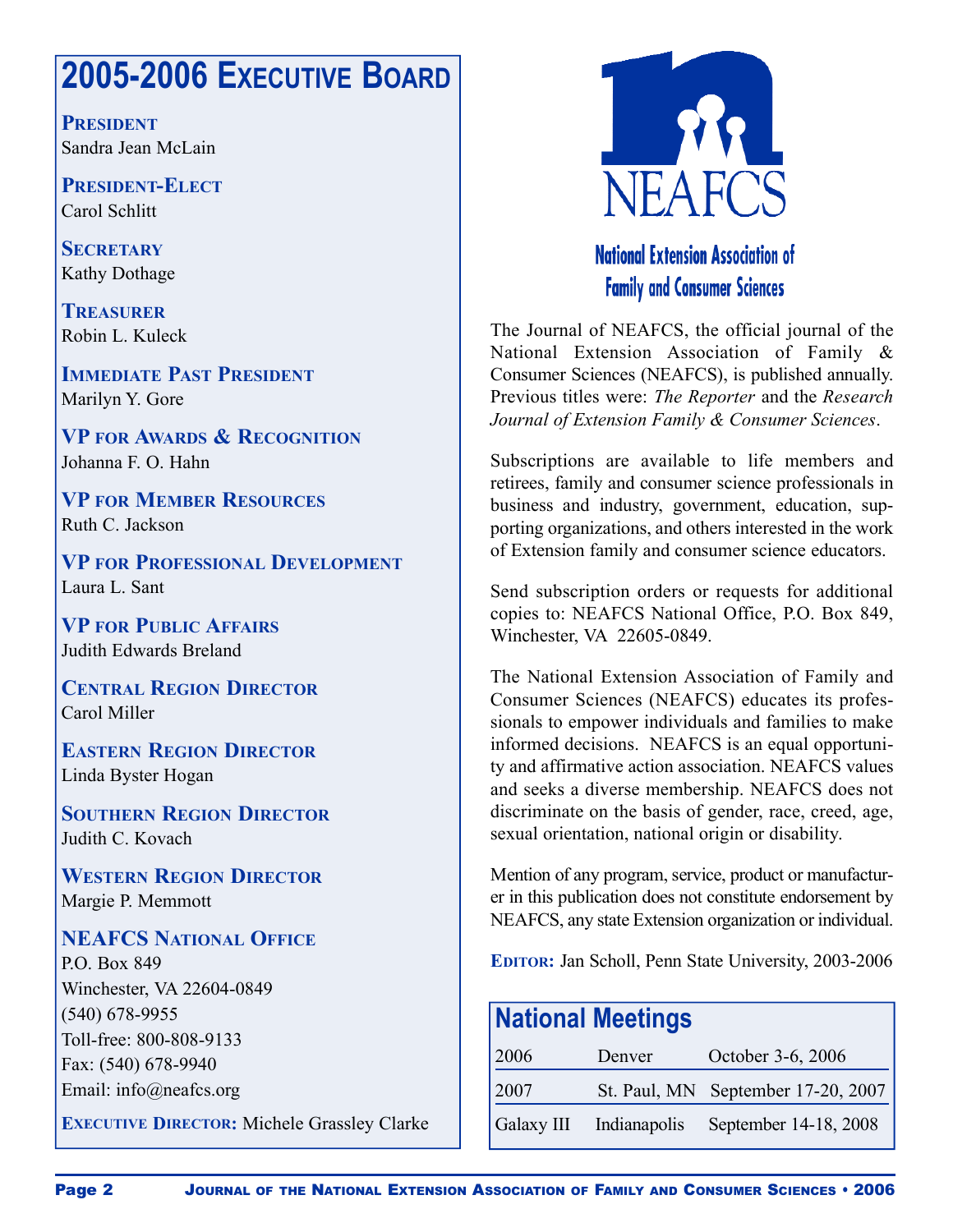# Contents

## **PAPERS**

| Conflict Management for Parents of Teens: Strategies that Improve Relationships 5      |  |
|----------------------------------------------------------------------------------------|--|
|                                                                                        |  |
|                                                                                        |  |
|                                                                                        |  |
| Participation in a 4-H Food Camp to Provide Nutrition Knowledge and Culinary Skills 17 |  |
|                                                                                        |  |
| 25. Youth Entrepreneurship: A Proactive Approach to Helping Rural Economies 25         |  |

## **AWARD ARTICLES AND ABSTRACTS**

| Report of the 2004-2005 Grace Frysinger Travel Fellowship            |  |
|----------------------------------------------------------------------|--|
| Historic FCS Films and the Early Letters of Martha Van Rennselaer 27 |  |
|                                                                      |  |

## **SPECIAL FEATURES**

| Selected 2005 Research Articles in Other FCS Refereed Journals 32 |  |
|-------------------------------------------------------------------|--|
|                                                                   |  |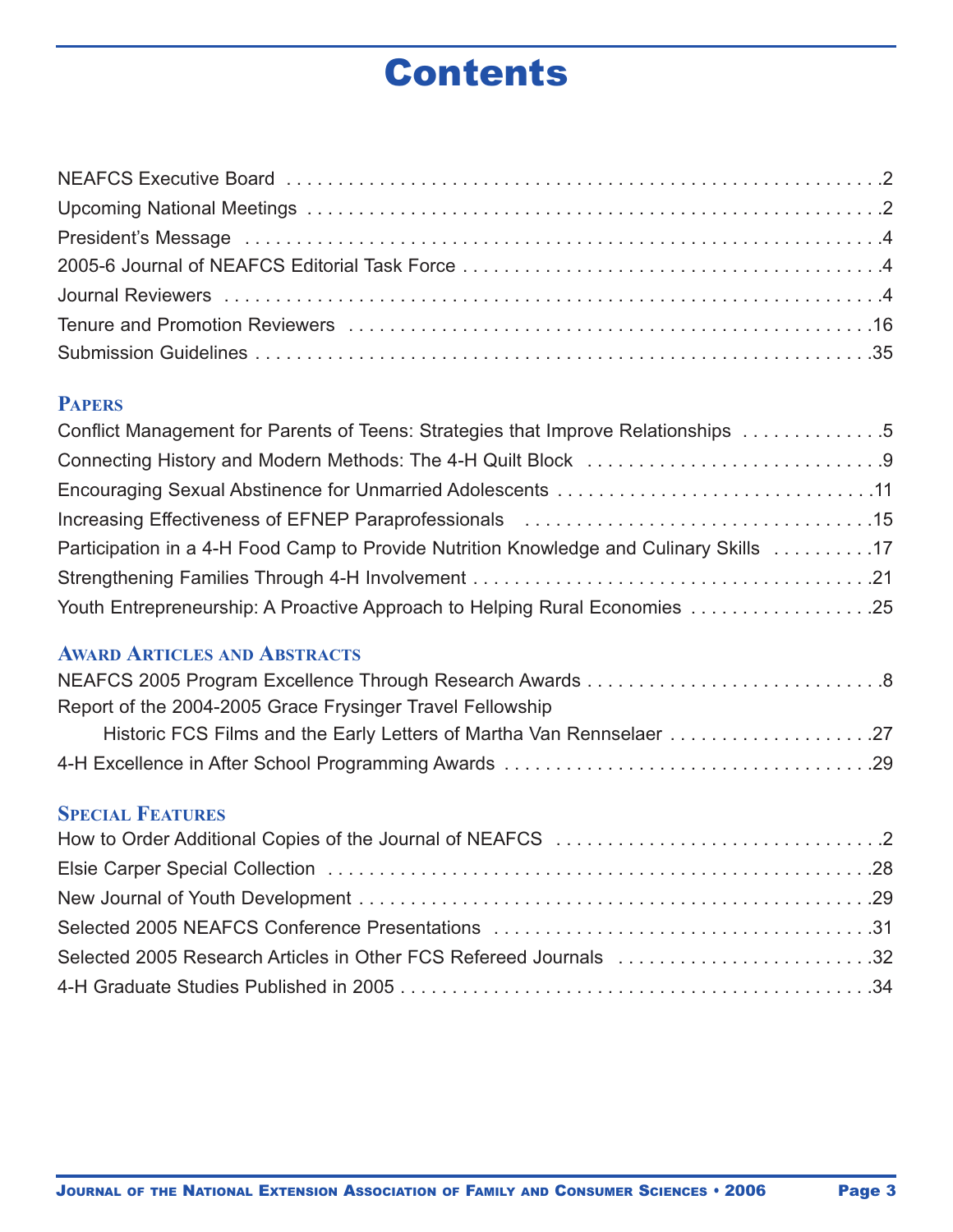## President's Message



Dear NEAFCS members:

It is an honor to share my thoughts and perspectives with you! You are a part of NEAFCS history in the making asthe editorial task force, under the leadership of VP for Member Resources, Ruth Jackson, and editor, Jan Scholl, has recommended to the NEAFCS executive board that it's time for a change in

our name. The Reporter will now be named the "Journal of the National Association of Family and Consumer Sciences" or "Journal of NEAFCS" for short.

The goal of the name change is to enhance the research and credibility of NEAFCS members who are involved in research and program evaluation efforts. Our NEAFCS journal has a very high standard.

Feature articles are peer reviewed and much additional information is provided: bibliographies, selected award and program summaries, and tenure and promotion reviewers, just to name a few. We desire to communicate this message to university faculty, professional organizations, educators, and the general public, but most of all, to all NEAFCS members as the journal is a benefit of membership.

As professional educators, we are facing increasing challenges to show impact in our educational endeavors. This issue includes articles with a youth-oriented theme. It is hoped that you will read and use this journal and consider writing an article for the 2007 issue.

Sincerely,

No Lain

Sandy McLain 2005-2006 NEAFCS President

# 2005 Journal Editorial Task Force

Jan Scholl, Editor and Chair, Pennsylvania State Extension

Chutima Ganthavorn, Co-chair, University of California Cooperative Extension

Jennifer Lynn Abel, Virginia Cooperative Extension

Lee Ann Kendrick, University of Florida Cooperative Extension

Heidi Le Blanc, Utah State University Cooperative Extension

Marsha Lockard, University of Idaho Cooperative Extension

Terry Toombs, Louisiana State University Ag Center

Juanita O'Campo Waits, University of Arizona Cooperative Extension

Ruth Jackson, VP of Member Resources University of Arizona Cooperative Extension

## **Thanks to Our Reviewers**

Thanks to the following for their reviews of our journal submissions:

Jennifer Abel Beth Van Horn Chutima Ganthavorn Carolyn Gilles

Lee Ann Kendrick Deborah Shriver Mary Welch

If you would like to be a new reviewer or to reapply to be a reviewer, contact Lee Ann Kendrick at leeannjk@ufl.edu for a reviewer application. Only those who complete one or more reviews in a timely manner are recognized as reviewers in the journal.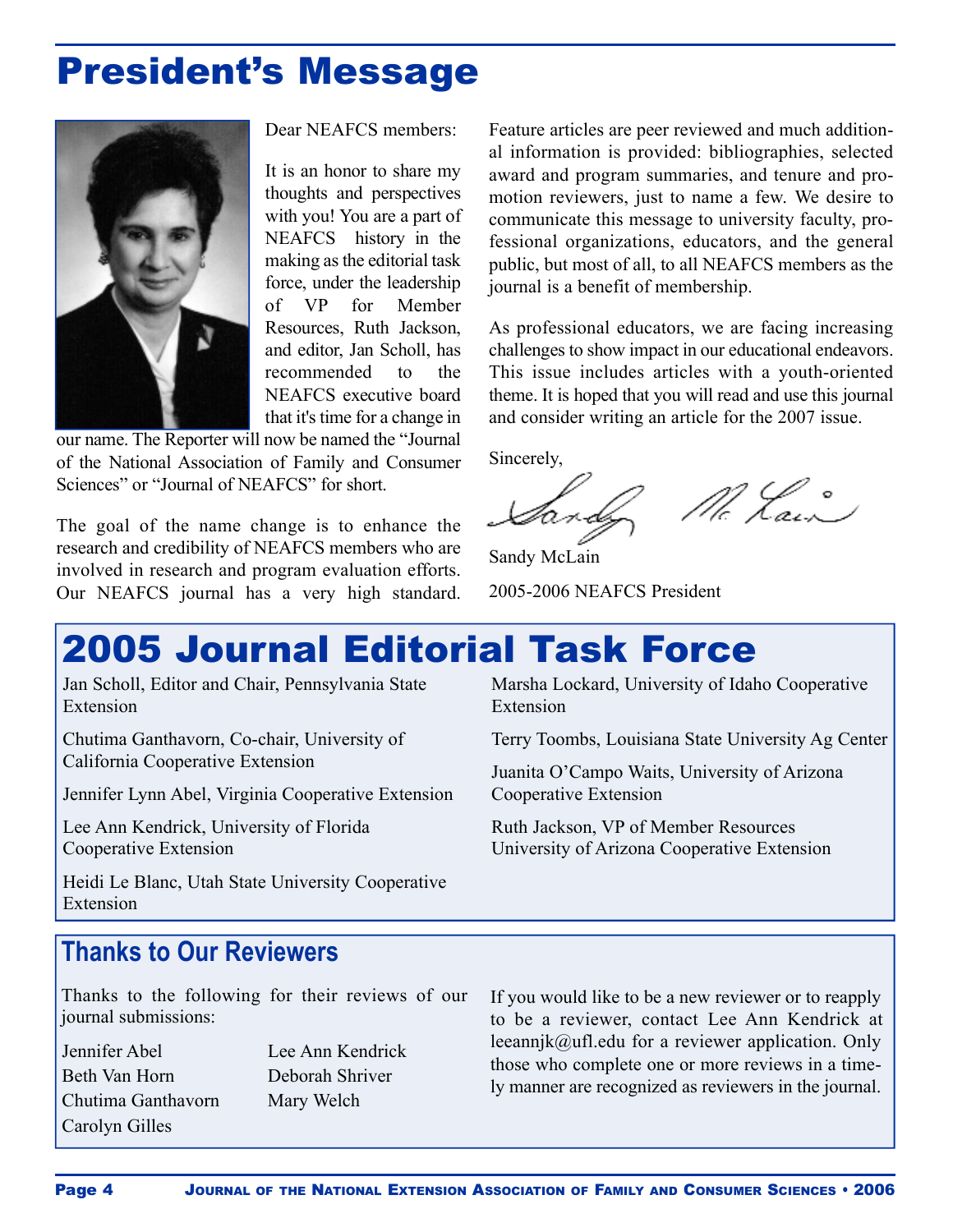# Conflict Management for Parents of Teens: Strategies that Improve Relationships

*Cynthia Burggraf Torppa, Extension Family and Consumer Science Specialist, Assistant Professor, Ohio State University Extension Center at Lima*

### **INTRODUCTION**

G. Stanley Hall (1916) declared adolescence to be a period of storm and stress—a notion that was generally accepted by popular and scholarly audiences for most of the twentieth century. Current research indicates that intense rebellion is not the norm for teens. Still conflicts between parents and teens can, at times, make life with an adolescent difficult (Adams & Laursen, 2001; Collins, 1990; Hill, 1987; Offer, Ostrov & Howard, 1989).

Proactive parenting styles have been associated with fewer conflicts and more harmonious relationships (Richardson, 2004). Some studies show that an authoritarian parenting style is harmful to the teens' long term adjustment (Baumrind, 1970; Fuligni & Eccles, 1993; Teti & Candelaria, 2002). Other studies indicate that when parents exercise appropriate control over their child's conduct with warmth and acceptance, they had fewer serious difficulties (Fuhrman & Holmbeck, 1995; Kernis, Brown, & Brody, 2000; Steinberg & Darling, 1994).

#### **OBJECTIVES**

The purpose of this study was to discover whether teaching a class in conflict management skills for parents of teens would help parents replace their use of coercive behaviors with more effective strategies to guide their teens' behaviors.

## **DESIGN OF THE COURSE**

Because previous research indicates that an authoritarian parenting style is more effective than authoritarian/coercive style, the focus of the parenting course centered around helping parents learn how to guide, rather than control, their adolescents' behavior. Parents were helped to: a) develop realistic expectations for their teens based on an empathic understand-

ing of adolescence, b) understand the nature of interpersonal conflict dynamics and conflict cycles in order to understand at what points in the conflict cycle, interventions are likely to be effective or escalate unproductive conflicts.

Parenting skills to influence teens' behavior without escalating anger and acting-out were also taught. These skills included: 1) goal setting and/or getting clear about what the parent wants to accomplish as a result of the conflict episode, 2) thinking about the relationship between the parents' goals and behavioral choices, c) using specific techniques to break old patterns of conflict interaction, such as using planned ignoring and/or picking which battles to flight, using intervention strategies that graduate in intensity, being consistent and following through with rules and consequences, maintaining an awareness of the reciprocal nature of messages and other's reactions to them, attending to behavioral principles, and being more aware of what actions that parent is reinforcing and not reinforcing.

Participants were recruited primarily by running ads in the help wanted section of the newspaper. County agencies, such as Job and Family Services were also encouraged to recommend the class to their clients. Ten participants completed an 8-session course in conflict management for parents of teens (two 2-hour classes each week for four weeks).

### **DEMOGRAPHICS OF THE PARTICIPANTS**

Nine of the participants were female. One was male. Participant's average age was 37.33 years (range 21- 52). Two participants were a couple, three were married and the remaining were single parents. Six of the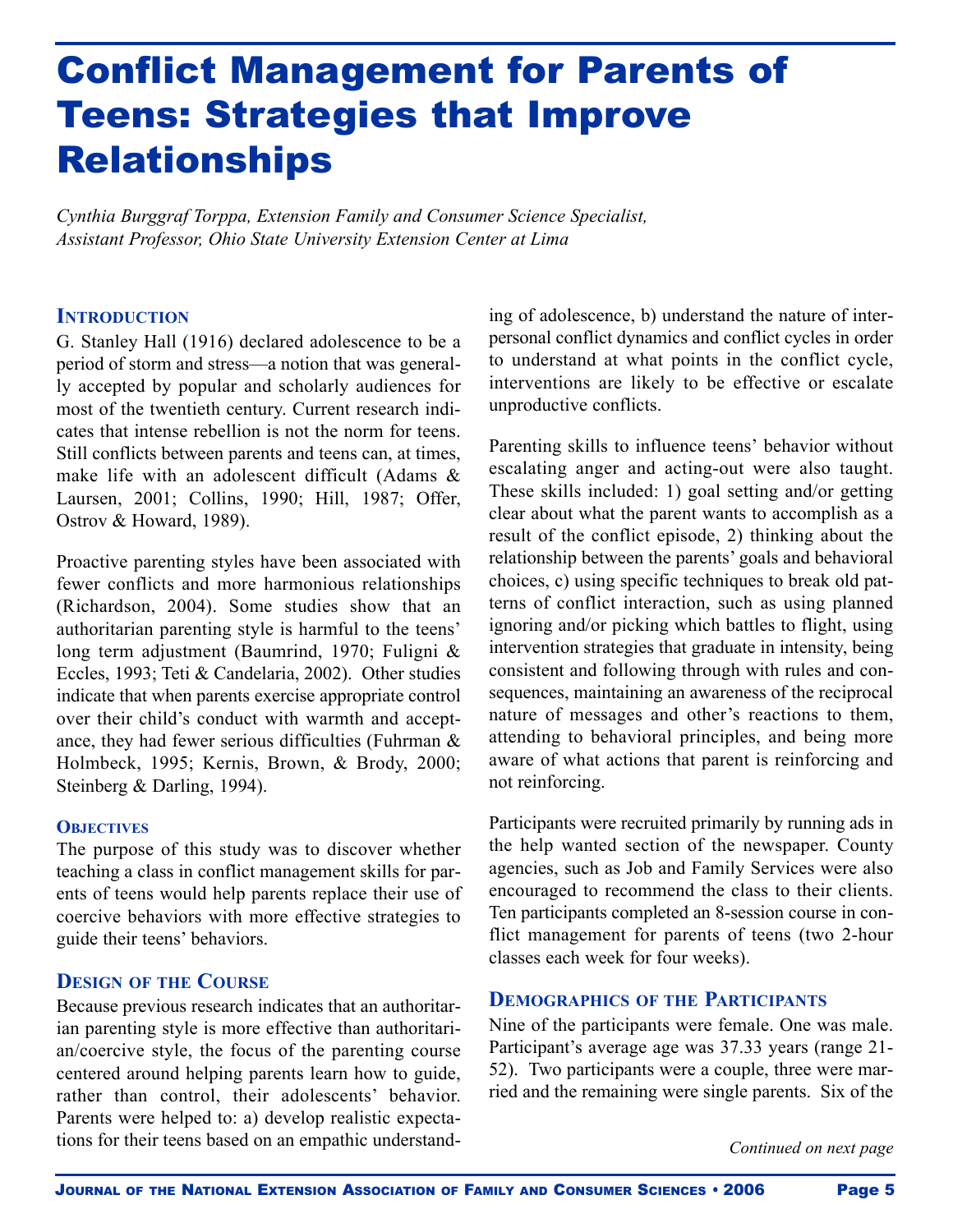## **Conflict,** *Continued from previous page*

participants had been married only once, two were married twice, and one did not answer the question.

All of the participants had children (average number  $=$  2.9; range 1 to 4), with ages ranging from 3 to 30 years old. The average age overall was 10 years old; the average age of the teenagers was 14 years. Only two of the group had not completed high school. Four did not work outside the home, the others were employed, and one did not answer this question. The average reported household income was \$7,036 with a range of \$0 to \$18,252.

## **DEMOGRAPHICS OF THE STUDY**

The course and study were conducted in a rural county in a Midwestern state. The county is located about 50 miles from the nearest large metropolitan area, and the largest town in the county has a population of 3,700. Demographics indicated that only 6% of the county's residents were nonwhite, about one-fourth of the residents had not completed high school. Approximately one-third of the county's resident incomes fell at or below 200 percent of the federal poverty guidelines. The county had substantially more child abuse reported than other counties in the state when matched on relevant demographic factors.

## **DESIGN OF THE STUDY**

Questionnaires were completed three times (pre-class, post-class and as a four month follow-up). Because research findings indicated that the primary sources of conflict between parents and teens concern every day activities (Barber, 1994; Smetana, et. al, 1991), the *Relationship with Parents Questionnaire* developed by Card (1993) was used. This scale asked participants if: a) during the last month, parents and teens had gone to the movies, dinner, shopping and similar activities and whether the parents and teens had participated in activities together, b) the children were expected to and whether they complied with expectations to clean their rooms, help with housework, and similar chores, and c) the children had rules and whether they complied with rules about watching television, doing homework and similar things.

*Activities, Conflicts about Chores and Conflicts about Rules* scores were computed for the pretest, posttest and four month follow up. The following open-ended questions were also asked after the course and at the four-month follow-up:

What was the most important thing you learned in these classes?

Have you tried to do anything differently with your child as a result of taking this class?

Is there anything you've found to be particularly effective? Particularly ineffective?

Participants' responses were examined for evidence that the course content was understood and used by the participants. Responses were classified as: (1) empathic understanding of adolescence as a developmental stage, (2) understanding conflict dynamics and cycles, and (c) using conflict management skills that do not escalate conflict.

## **FINDINGS**

Participant responses to the open ended questions were examined first to discover whether participants had acquired new knowledge and practices from the class.

From Table 1, it is recognized that 100% of the participant's responses at the post-class data collection reflected learning and practice of the course content. Statements indicated that the parents were practicing behavioral skills to prevent escalating conflicts with their teens. The second most commonly listed benefit concerned understanding the nature of conflict and conflict cycles. Finally, participants learned more about the developmental stages of adolescence. Similar findings were noted at the four month followup, although fewer responses were provided.

Examination of the means scores for each of the three subscales created from the *Relationship with Parents Questionnaire* indicated that all three measures improved from the start and either held steady or continued to improve by the four-month follow-up. (Table 2). *Activities* scores in Table 2, show a steady increase in reported activities. *Conflicts about Chores and Conflicts about Rules* decreased from the start to the end of the series of classes and continued to decrease through the four-month follow-up.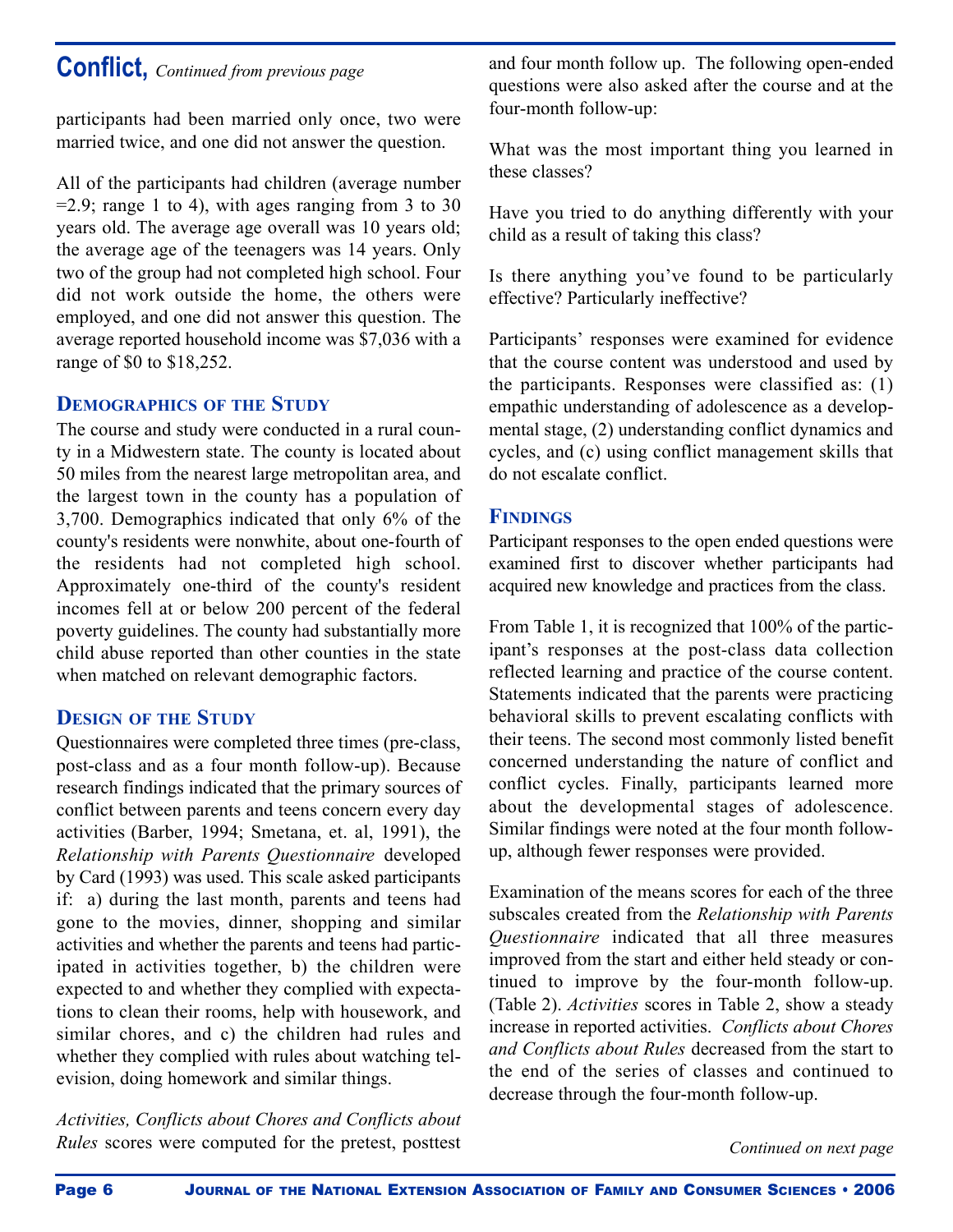| Table |
|-------|
|-------|

**Frequency of Response Types to the Question "What did you learn?**

|                      | <b>Number</b><br>of Responses | Adolescence as a<br><b>Developmental Stage</b> | <b>Conflict Dynamics</b> | <b>Improved Behavioral</b><br><b>Skills</b> |
|----------------------|-------------------------------|------------------------------------------------|--------------------------|---------------------------------------------|
| Post Class           | 21                            | 3(14%)                                         | 7(33%)                   | 11(52%)                                     |
| Four Month Follow-up | 18                            | $2(11\%)$                                      | $2(11\%)$                | 12(16%)                                     |

#### Table 2

**Mean Scores on Relationship with Parents Subscales**

| <b>Reported frequency of:</b>        | <b>Pre-Class Mean</b> | <b>Post-Class Mean</b> | 4-Month Mean      |
|--------------------------------------|-----------------------|------------------------|-------------------|
| Activities done with teen last month | $6.20$ (sd = 1.14)    | $6.30$ (sd = 1.70)     | 7.00 (sd = .94)   |
| Conflicts about Chores               | $1.80$ (sd = 3.55)    | $.40$ (sd = 1.35)      | $.20$ (sd = 1.03) |
| Conflicts about Household Rules      | .22 (sd = .83)        | .11 (sd = .85)         | $.11$ (sd = .60)  |

## **SUMMARY**

The posttest and four month follow-up indicated that most parents and teens enjoyed improved relationships. Parents reported doing more activities with teens and had fewer conflicts about chores and rules. Practicing new knowledge helped parents manage the conflicts that were characteristic of this developmental stage, resulting in positive changes for their families.

## **IMPLICATIONS FOR EXTENSION TEACHING**

According to Norris (2003), dedicated professionals commonly try to include too much content in their programming when teaching adult learners. Norris argues that adult learners benefit from a deeper learning of fewer topics. Thus, teaching less is teaching more.

Findings in this study indicate that by concentrating on a relatively small number of topics, participants learned a good deal about each. More important, parents found that in making relatively simple changes in their conflict behavior with teens, they produced a profound improvement in their relationships. By targeting the fundamentals in this program, learners developed new habits and improved their ability to reach family goals.

## **REFERENCES**

Adams, R., & Laursen, B. (2001). The organization and dynamics of adolescent conflict with parents and friends. *Journal of Marriage and the Family, 63, 97-110.* 

Barber, B. (1994). Cultural, family, and personal contexts of parent-adolescent conflict. *Journal of Marriage and the Family*, 56, 375-386.

Baumrind, D. (1970). Socializaiton and instrumental competence in young children. *Young Children*, 24, 104-119.

Card, J. (1993). *Handbook of adolescent sexuality and pregnancy: Research and evaluation instruments.* Newbury Park, CA: Sage.

Collins, W. (1990). Parent-child relationships in transition to adolescence: Continuity and change in interaction, affect, and cognition. In R. Montemayor, G. Adams, & T. Gullotta (Eds.), *From childhood to adolescence: A traditional period?* Newbury Park, CA: Sage.

Fuligni, A., & Eccles, J. (1993). Perceived parent-child relationships and early adolescents' orientation toward peers. *Developmental Psychology*, 29, 622-632.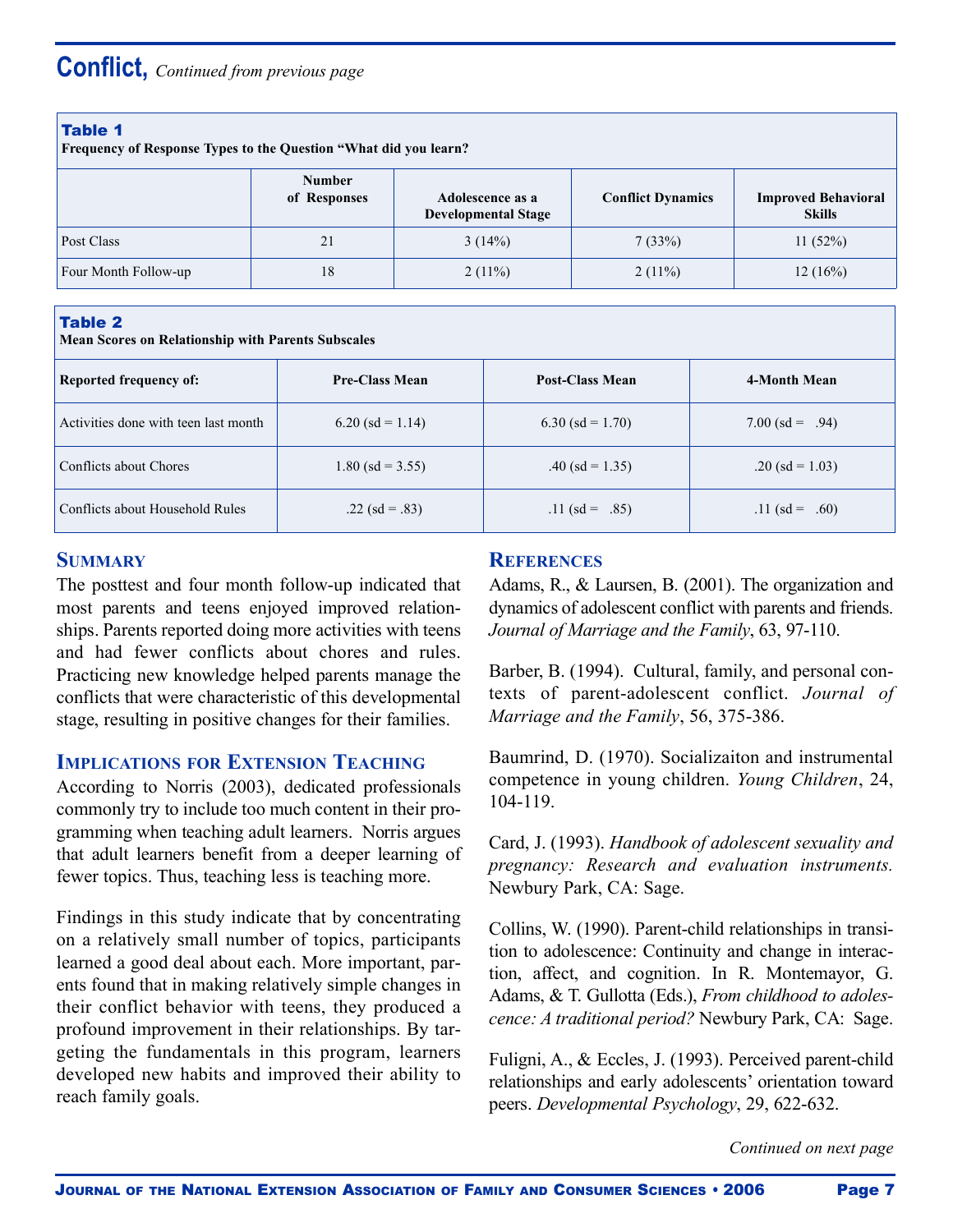## **Conflict,** *Continued from previous page*

Fuhrman, T., & Holmbeck, G. (1995). A contextualmoderator analysis of emotional autonomy and adjustment in adolescence. *Child Development*, 66, 739-811 .

Hall, G. (1916). *Adolescence*. New York: Appleton.

Hill, J. (1987). Research on adolescents and their families: Past and prospect. In E. Irwin (Ed.), *Adolescent social behavior and health*. San Francisco, CA: Jossey-Bass.

Kernis, M., Brown, A., & Brody, G. (2000). Fragile self-esteem in children and its association with perceived patterns of parent-child communication. *Journal of Personality*, 68, 225-252.

Norris, J. (2003). *From telling to teaching: A dialogue approach to adult learning*. North Myrtle Beach, NC: Learning by Dialogue.

## **2005 NEAFCS Program Excellence Through Research Award**

Take Charge of Your Diabetes

Elaine Courney, Florida

Linda B. Bobroff

Nancy J. Gal

Take Charge of Your Diabetes is a 9-session program. The curriculum was tested in 2003 and 2005. Participant's Hemoglobin A1C, blood lipids, weight and blood pressure were measured. Changes in HA1C and blood pressure were significant and likely related to the lifestyle changes promoted by this program.

Offer, D., Ostrov, E., & Howard, K. (1989). Adolescence: What is normal? *American Journal of Diseases of Children*, 143, 731-736.

Richardson, R. (2004). Early adolescence talking points: Questions that middle school students want to ask their parents. *Family Relations*, 53, 87-94.

Smetana, J., Yau, J., Restrepo, A., & Braeges, J. (1991). Adolescent-parent conflict in married and divorced families. *Developmental Psychology*, 27, 1000-1010.

Steinberg, L., & Darling, N. (1994). The broader context of social influence in adolescence. In R. Silberstein, & E. Todt (Eds.), *Adolescence in context*. New York: Springer.

Teti, D., & Candelaria, M. (2002). Parenting competence. In M. H. Bornstein (Ed.) *Handbook of parenting*, Volume 4: Social conditions and applied parenting (pp. 149-180). Mahway, NJ: Erlbaum.

## **2005 NEAFCS Program Excellence Through Research Award**

Germ City: Clean Hands, Health People Program

B. Susie Craig, Washington State

Allison Nichols

Donnie L. Cook

Lynn Nakamura-Tengan

Guendoline Brown

Sandra Mc Curdy

Germ Gity is a USDA funded Extension, education and research program that reached 400,000 children and adults in Washington, Idaho, West Virginia, Florida, Hawaii, and Alabama. The Germ City walkthrough interactive exhibit and education program has facilitated positive changes in hand washing behavior at fairs, community events, and in schools.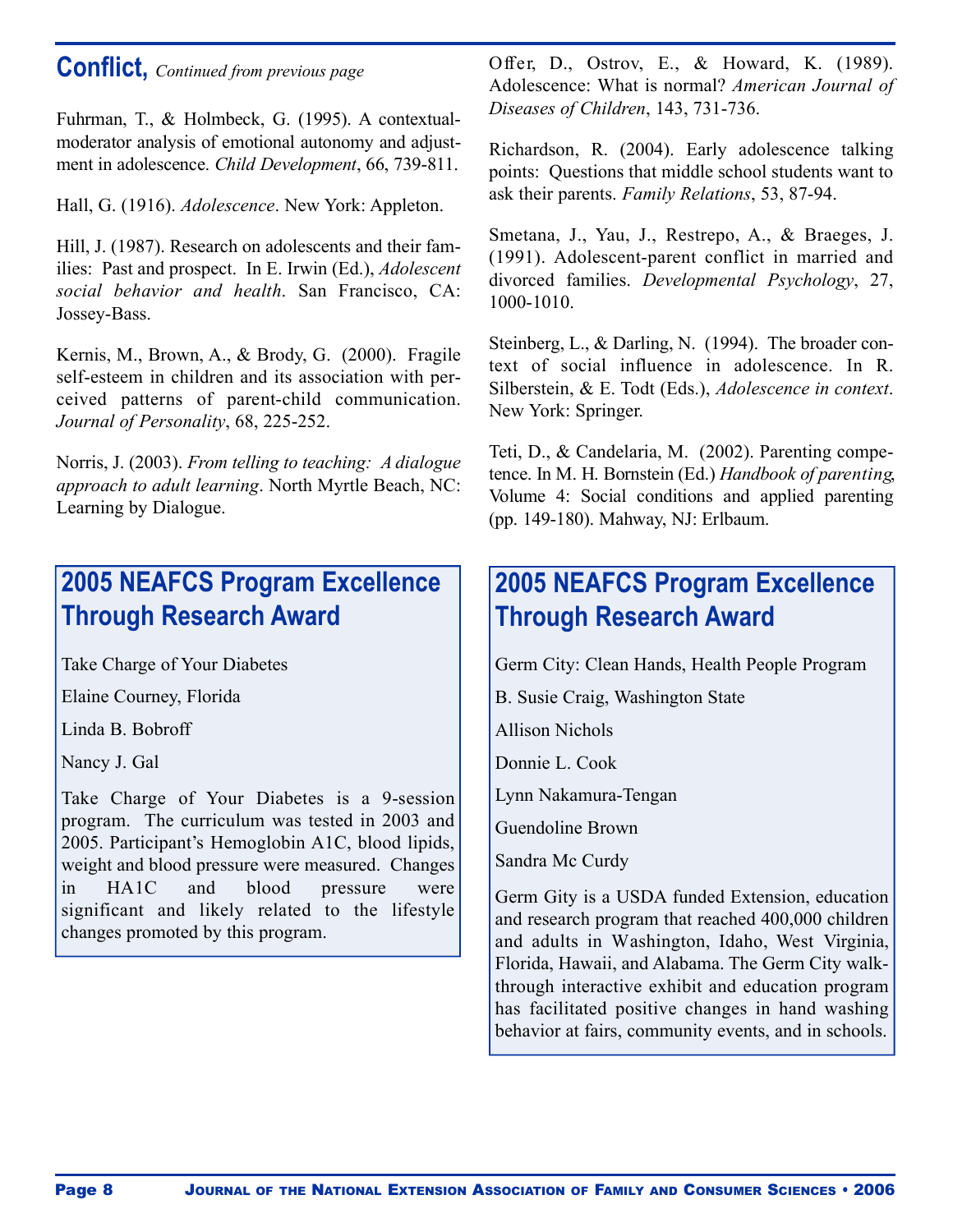# Connecting History and Modern Methods: The 4-H Quilt Block

*Brown, Susan. Adams County Extension Educator, University of Nebraska -Lincoln*

*Krumbach, Eileen. York County Extension Educator, University of Nebraska - Lincoln*

*Scholl, Jan. State Extension 4-H FCS Curriculum Specialist, Penn State University*

*Vigna, Diane. State Extension Specialist, Textiles, Apparel Textiles, Clothing and Design, University of Nebraska - Lincoln*

## **INTRODUCTION**

"The study, collection and conservation of quilts have enormous potential to advance the understanding of our culture and history" (Quilt Quest, 2005). Though not widely known within Cooperative Extension, a quilt block with four Hs (Foland, 1932) was created in the twentieth century and advertised as a '4-H' Club Quilt.

## **OBJECTIVES**

Testing the hypothesis that this quilt block was original to the 4-H program itself, an effort was made to locate the original quilt pattern, study its history, and to recreate the quilt block using modern methods. Unknown to each other, part of this work was accomplished in Nebraska and part in Pennsylvania.

## **METHODS**

To study the history and to discover the origin of the block, library and other sources were reviewed. Several quilts and quilt tops, with the Four-H pattern in their design, were purchased. In Nebraska, two Extension agents attempted to piece together old quilt templates and, through various trials, created rotary cutting directions for use by 4-H members.

## **HISTORICAL FINDINGS**

Five slightly different Four-H quilt blocks were located in: 1) a news clipping and a quilt top, 2) a quilt in the International Quilt Study Center in Lincoln, NB, 3) a quilt purchased on Ebay ™ 4) in county 4-H project materials located in south central Pennsylvania, and 5) a quilt hanging on the wall in an extension specialist's office.

A scrap of newspaper with a Four-H quilt block (Foland, 1932) was located first. Newspapers, especially during the depression, were noted to print quilt patterns to encourage subscribers. Through a review of newspaper titles, "The Star" was identified as the Kansas City Star. This clipping indicated that the block was to be used to create a '4-H' Club Quilt and templates were included. In this block, the Hs were set diagonally, the open area at the

> top of each H in every corner of the block, creating a diamond shape of background fabric in the center (see Figure). Later, a quilt top was found that used this design.

> A similar block was found in a red and white quilt, circa 1915 (International Quilt Study Center, 2006). The four Hs in this quilt were set in a cross pattern. Acenter rectangle of contrast forming between the

top and the bottom H; the crossbar Hs tipped on their sides. No additional history was provided about this quilt, except that it had likely been made in Ohio.

One of the purchased quilts was an album quilt, designed in orange (perhaps originally red) and ivory cotton. Created "during the winter school term of 1896 and 1897" and "contributed by Webster Hall" were embroidered in white on the red "legs" of two Hs in the quilt's center block. It is interesting to note that in the hand piecing of this quilt, two diagonal Hs form one pattern and the opposite diagonal Hs, another pattern, giving the impression that two of the Hs are laying down. The open sections at the top of each H were attached to one of the four edges of the quilt block. The Four-H blocks in this

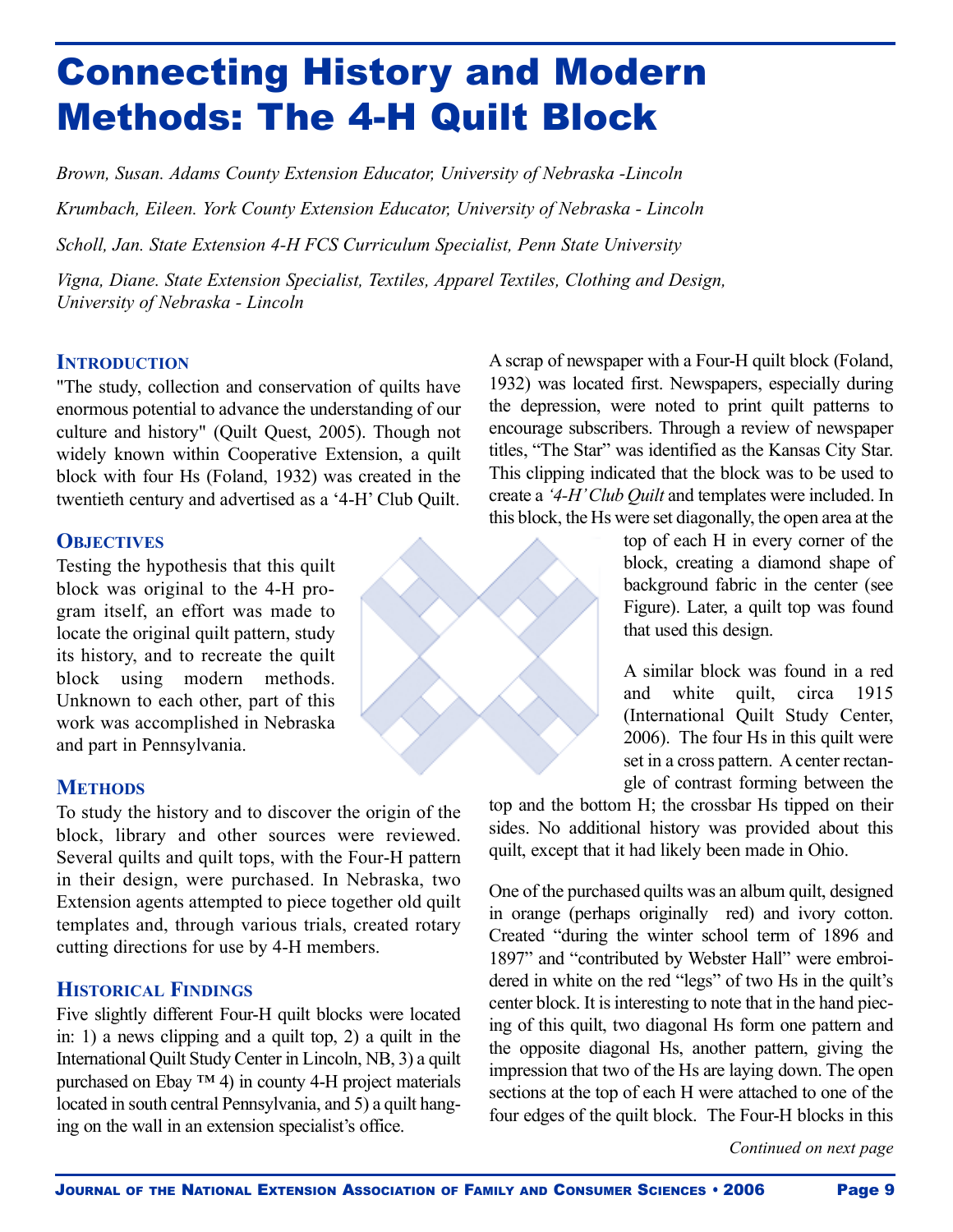## **Connecting,** *Continued from previous page*

quilt alternate with a plain block. In the 1915 quilt, the four Hs were incorporated in every single block.

A fourth Four-H quilt block, with an H pattern similar to the album quilt, was discovered in 4-H project materials (Tunison, no date) circulated in Adams County, Pennsylvania. The block created by this pattern incorporates some of the elements of the other quilt blocks, but the effect is not obviously four Hs.

Finally, the fifth block of four Hs, two on top and two on the bottom, was found in a wall quilt hanging in an Ohio 4-H specialist's office in 2006.

## **BLOCK DIRECTIONS ADAPTED TO THE NEW CENTURY**

Since it was difficult for youth to recreate the old quilt block using the Kansas City Star (Foland, 1932) pattern, directions and drawings were first created, and efforts were made to recreate the block. The old template method, in this case, did not seem to yield a block of the correct size. The directions and amount of fabric required were adjusted and the blocks were cut using a rotary tool (found in most fabric stores). The rotary cutting tool was also used to trim or "true up" the blocks after stitching. Even if a youth did not sew an exact 1/4" seam, for example, the block could still be 14-inches square when completed. In one trial, a 4- H member made four blocks and, though a great deal of improvement was evidenced in the final blocks, all of the blocks were squared up to match the first smaller block in order to complete a table topper project.

### **CONCLUSION**

Dated before the turn of the twentieth century, it is unlikely that the Four-H quilt was originally created for the 4-H program. Most agree, that the 4-H program started with the work of A. B. Graham in 1902 (McCormick, 1984) which at that time was known as 3-H or boys and girls clubs. The H's in the 1896-97 quilt likely represent a school name, a tribute to Mr. Hall, or was based on a similar civil war era block, *Grammar Class* (Youngs, 2005). This was probably the case, as most of the early quilts were red and white and not green and white as one might expect.

It is quite possible, Foland (1932) and Tunison (no date), adapted the block for the 4-H program. Hs were used as much as clovers to designate the program in the early days. Labels, created by USDA to advertise 4-H canning products, for example, had Hs, not clovers.

The directions, illustrations and photographs for the rotary cut quilt block based on the Foland (1932) pattern may be found at: www.quiltquest.unl.edu (click on "feature block") or in the 4-H Quilt Quest curricula published in notebook format by the University of Nebraska (DuBois, et al., 2005).

Through the study of this quilt block design and the use of twenty-first century techniques, the Four-H quilt block has resurged in popularity among young people. Youth are better able to create this patchwork and attach other blocks to complete larger projects. Continued efforts, to locate additional examples of the Four-H quilt block (in its many variations) are on-going.

### **REFERENCES**

DuBois, M., Fairchild, P., Friesten, J., Niemeyer, S., Parson, L., Schmidt, B., Schoenholz, P. & Vigna, D. (2005). *Quilt quest.* Lincoln, NE: University of Nebraska – Lincoln Extension 4-H.

Foland, Foeline.  $(1932, May 4)$ . '4-H' club quilt: A quilt for the 4-H club girls. *Kansas City Star* (newspaper), 5.

International Quilt Study Center (accessed January 2006) at www.quiltstudy.org, IQSC object number 1977.007.0404. Lincoln, NE: University of Nebraska.

McCormick, Virginia. (1984). *A. B. Graham, country schoolmaster and pioneer.* Worthington, OH: Cottonwood Publications.

Quilt Quest (2005). untitled quote found at web-site: http://www.quiltquest.unl.edu/

Tunison, Helen (no date). *4-H patchwork block.* Gettysburg, PA: Adams County Cooperative Extension.

Youngs, Rosemary (2005). *The civil war diary quilt: 121 stories and the quilt blocks.* Iola, WI: KP Books, 122-123.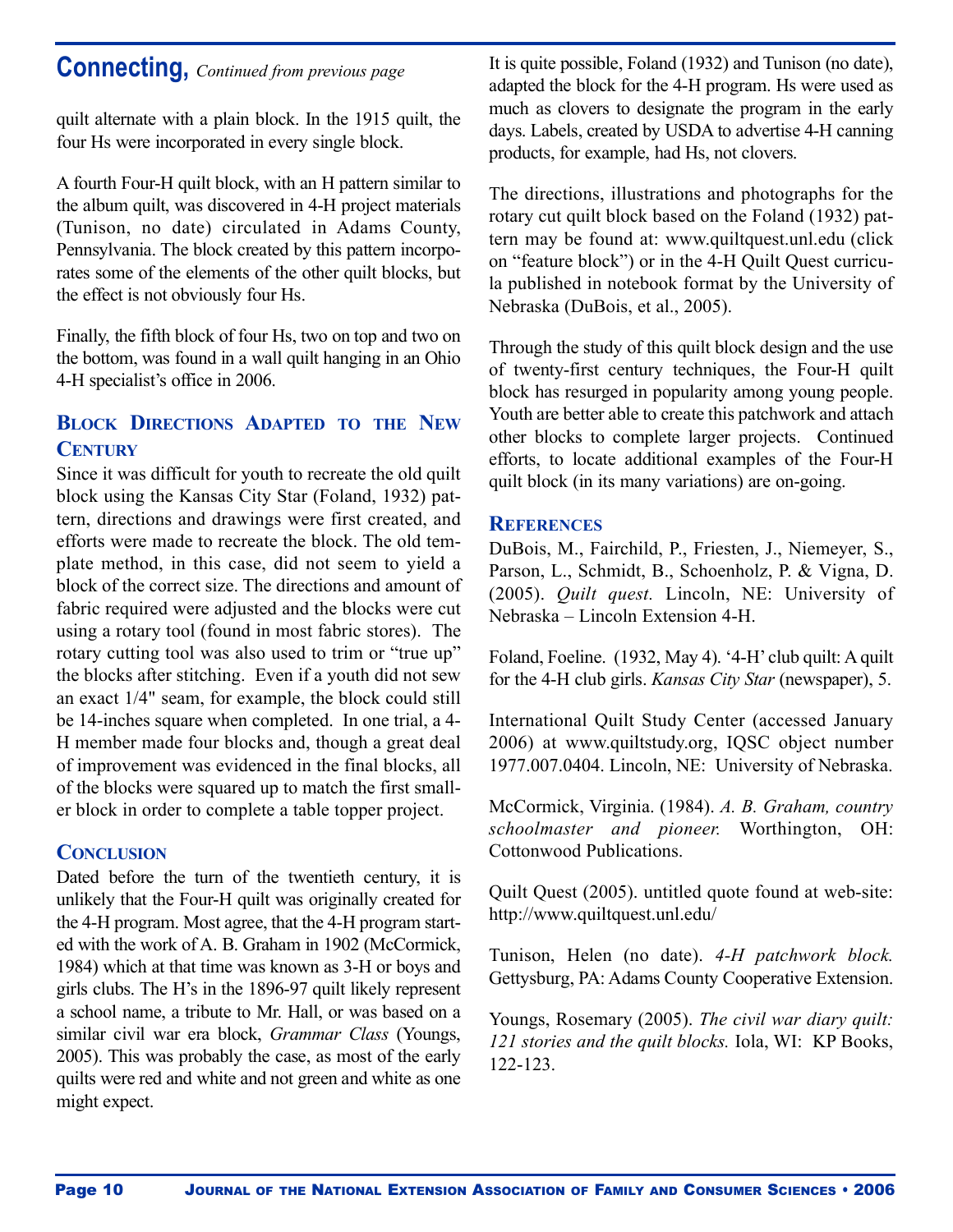# Encouraging Sexual Abstinence in Unmarried Adolescents: Identifying Risk and Protective Factors

*Douglas A. Abbott, Professor of Family & Consumer Sciences University of Nebraska – Lincoln*

## **INTRODUCTION**

Few researchers have directly studied sexually abstinent adolescents with the purpose of discovering why they choose abstinence (Blinn-Pike, et al., 2004). Social scientists know more about why teens have sex or get pregnant outside of marriage than they do about why some teens choose abstinence. Redesigning research efforts, sex education and Extension programs may be valuable in order to understand and support teens that are (or want to be) abstinent.

## **OBJECTIVES**

The purpose of this paper is to identify the major risk and protective factors related to premarital sex and how this information could be used by parents, educators, and extension specialists to promote abstinence.

## **METHOD**

The risk and protective factors in this paper are organized using a systems perspective, through the lens of Family Systems Theory and Ecological theory. Teen sexual behavior is influenced by biology, the immediate family environment, and the wider social milieu of peers, school, religion, neighborhood, and the media (Mandara, Murray, & Bangi, 2003).

One hundred and eighty-six journal articles and professional book chapters related to teen sexual activity were studied. The complete reference list may be obtained from the author as only the references used in this paper are cited. Most the articles were located by searching the following databases: PsycINFO, Family and Social Studies Worldwide, ERIC, Social Science Citation Index, and Sociological Abstracts. Table 1 reveals the number of articles that supported each risk or protective factor. Note that that the number of studies does not represent the relative importance of one factor over another factor. The number just reveals how many times that factor was studied and reported by a researcher. Most of the studies reported on more than one risk and/or protective factors.

## **FINDINGS**

Based on the review evidence for the existence of six major risk factors and nine protective factors were found. Examples are given in parentheses. Some factors may have more direct influence on adolescent abstinence (parental monitoring, or abstinent peers) than others and some may have a more indirect affect (a two-parent family). Also, some factors are more influential on girls (parent communication about sex) than boys, and some factors influence white teens (religiosity) more than minority children. Though not all risk and protective factors influence adolescents in the same way (a limitation of the study, evidence was found that the factors identified influence abstinent behavior.

## *RISK FACTORS*

Risk factors are those personal, familial, or social influences that increase the likelihood that an adolescent will be involved in premarital sex.

*1 Early, steady, dating.* A principal risk factor for teen sex is participation in a steady, long term premarital relationship (Miller, 2002). Over time there is a natural progression in a dating relationship to engage in more intimate sexual behaviors. To reduce this risk parents, educators, and counselors may discourage early dating, steady dating, and promote group dating and chaperoned activities.

*2 Engaging in non-coital sexual behaviors.* Though many teens do not consider heavy petting, mutual masturbation, oral or anal sex as "sex," these intimate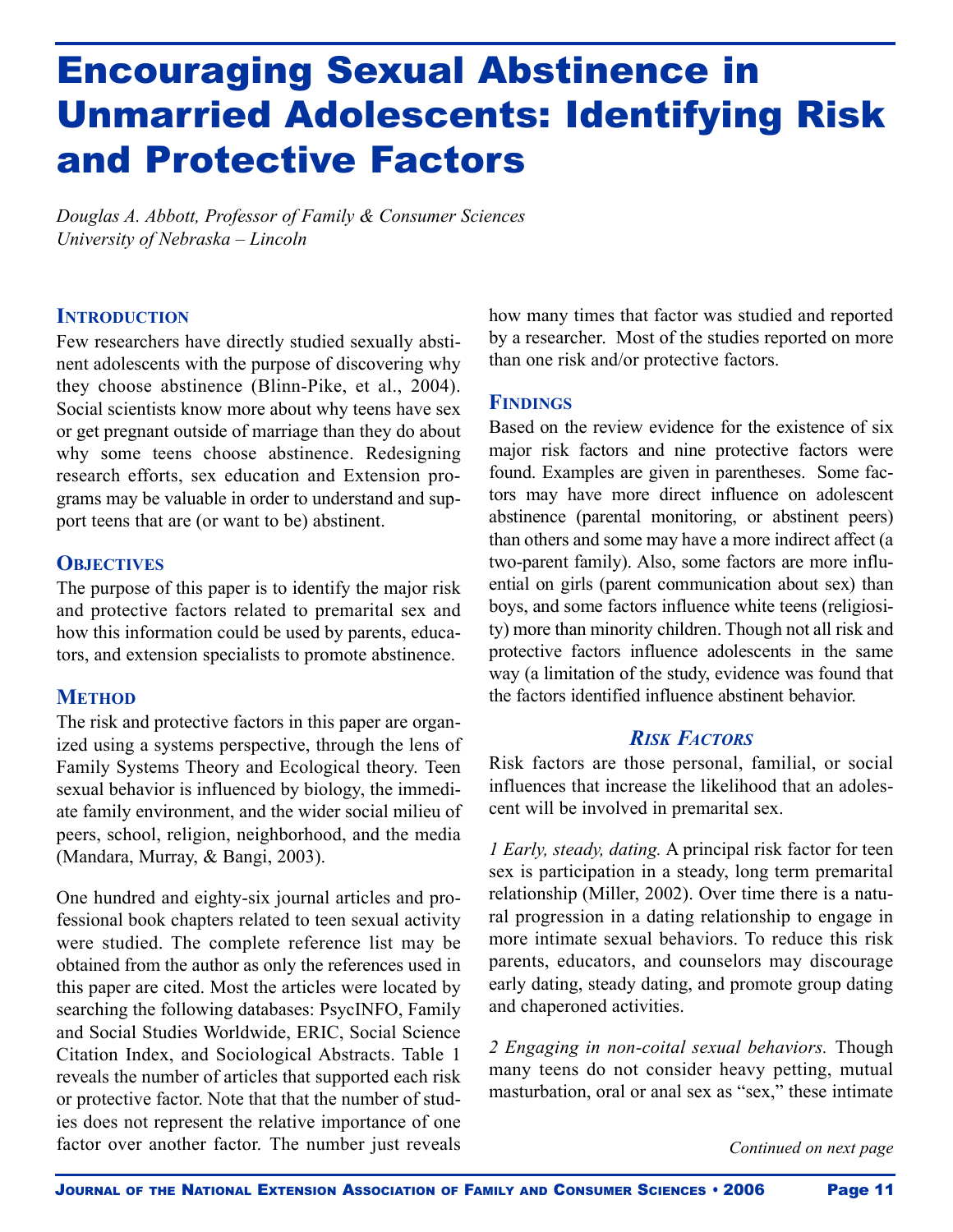## **Abstinence,** *Continued from previous page* Table 1

sexual behaviors can transmit STDs and may lead to sexual intercourse (Woody, et al., 2000). Some child and family professionals promote these behaviors as safe and satisfying alternatives to intercourse, but there is no empirical support for this conclusion. Adolescents can be taught that non-coital behavior have risks and can lead to sexual intercourse.

*3 Alcohol and drug use.* Many studies have found that alcohol and/or drug use increase the risk for premarital sex (Bachanas, et al., 2002). About half of high school seniors reported using alcohol during a previous month, half used marijuana, and nearly 20% tried cocaine, ecstasy, speed, or inhalants. Drug use reduces inhibitions and confuses judgment so that teens are more susceptible to sexual experimentation and sexual assault.

*4. Sexual abuse including incest.* A teen that has been sexually molested is more likely to be a promiscuous teenager (Polit, White, & Morton, 1990). The trauma of molestation often makes youth more vulnerable to casual sex and sexual experimentation. Youth who have experienced sexual abuse need educational and therapeutic interventions, otherwise they remain at higher risk for premarital sex.

*5 Exposure to erotic or pornographic media.* Teenagers watch an average of 3 hours of TV per day, and spend another 2.5 hours on movies, music, magazines, and the Internet. The media is saturated with images of non-marital sex (Lowry & Shidler, 1993). Research has not demonstrated unequivocally that viewing erotic and pornographic media causes teens to become sexually active, but media modeling of premarital sex makes it more likely that a teen will think favorably about premarital sex, increase interest in sex, and accelerate the onset of sexual activity (Werner-Wilson, Fitzharris,  $&$  Morrissey, 2004). Tighter control and supervision of media may increase the likelihood of sexual abstinence.

*6 Maturity and physical attractiveness.* Teens that are physically mature and attractive are at higher risk for sexual activity. If a teen is perceived by peers as beautiful/handsome (or has a "nice body"), the adolescent may get more dates and has a greater opportunity for physical intimacy (Zimmer-Gembeck, Siebenbruner,

## **Summary of Risk and Protective Factors**

| <b>Risk and Protective Factors</b><br>N=186 reports                    | Number of<br><b>Studies</b> |
|------------------------------------------------------------------------|-----------------------------|
| <b>Risks</b><br>1. Participation in non-coital behaviors               | 5                           |
| 2. Steady dating at early age                                          | 8                           |
| 3. Physical maturity and attractiveness                                | 8                           |
| 4. Alcohol and drug use                                                | 14                          |
| 5. Sexual abuse and incest                                             | 14                          |
| 6. Erotic and pornographic media                                       | 17                          |
| <b>Protective Influences</b><br>1. Teen's goals and future aspirations | 6                           |
| 2. Teen's competence using refusal skills                              | 9                           |
| 3. Teen's fear of negative consequences                                | 12                          |
| 4. Teen's religious belief and activity                                | 16                          |
| 5. Safe and prosperous neighborhood/SES                                | 21                          |
| 6. Parent-Teen communication about sex                                 | 23                          |
| 7. A two-parent family                                                 | 23                          |
| 8. Abstinent sibling and peers                                         | 24                          |
| 9. Authoritative parenting/warmth, support                             | 24                          |

& Collins, 2004). Provocative dress (hair, clothes, make-up, jewelry, perfume) sends sensual messages that may increase interest and sexual arousal (Cassidy & Hurrel, 1995). Teens that are mature and physically attractive may require more dating restrictions and parental monitoring to reduce the teen's exposure to premature sexual involvement.

## *PROTECTIVE FACTORS*

Protective factors are influences in the teen's life that support and encourage sexual abstinence.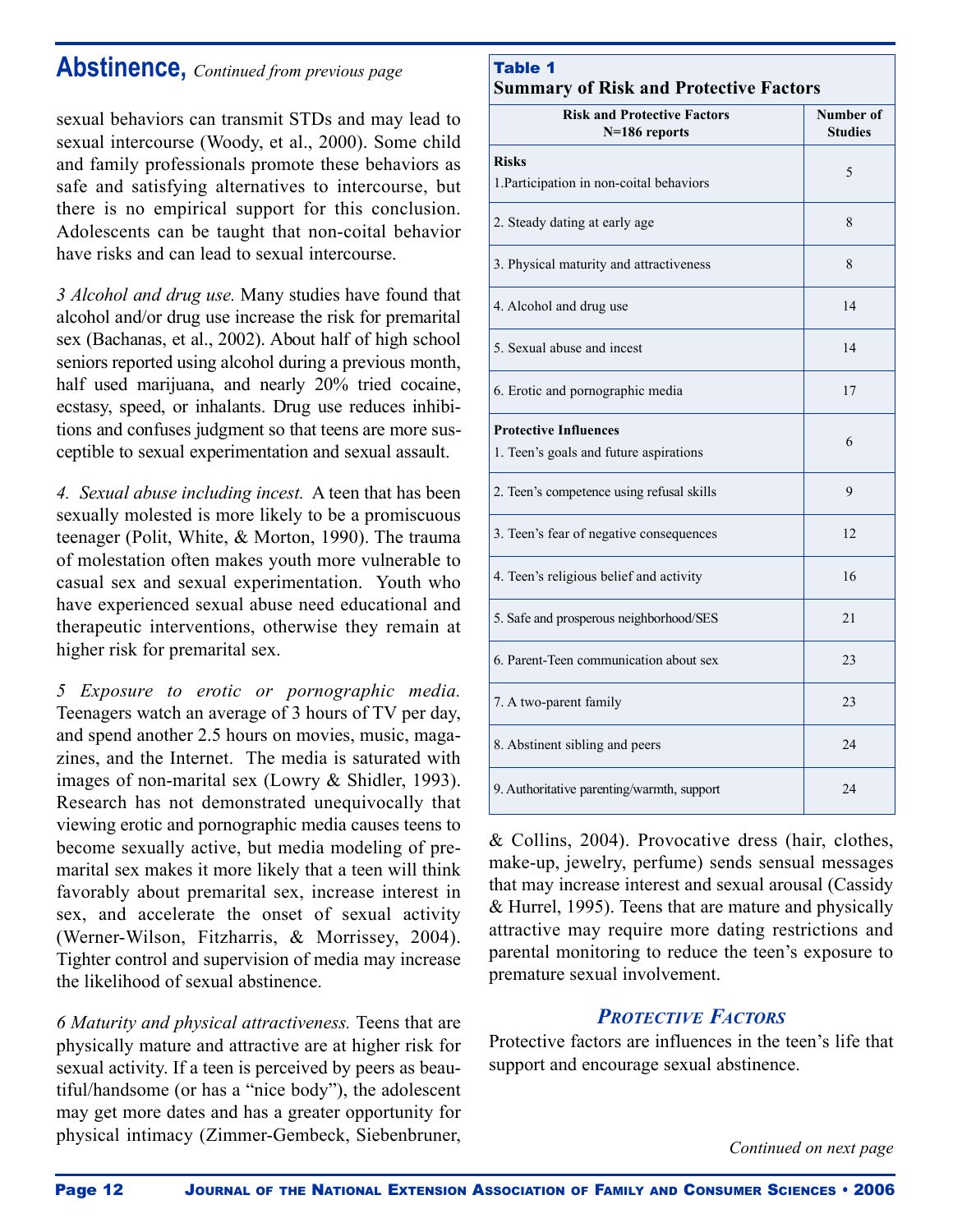## **Abstinence,** *Continued from previous page*

*1 Authoritative parenting and parental warmth and* support. Teens are more likely to be abstinent if parents use authoritative discipline and have a warm, supportive relationship with teens (Purdie, Carroll, & Roche, 2004). Authoritative parents are firm but not overbearing, use reasoning, discuss consequences, and allow choices when appropriate (Meschke, Bartholome, & Zentall, 2000). Authoritative parents monitor their teens--they know where the teens are, who they are with, what they are doing (Borawski, et al., 2003).

*2 Parent-teen communications about premarital sex.* Frank, open communication about sex--with accurate information and the parent's expectations for abstinence--is a deterrent to premarital sex (Dilorio, Pluhar, & Belcher, 2003). Parent-teen communication is more likely to be effective when parents use authoritative discipline and have a warm, supportive relationship with their teens (Karofsky, Zeng, & Kosorok, 2001).

*3 Peer and sibling influence.* Peers and siblings (especially if they are close in age and interact positively with the teen) model sexual values and behaviors. A teen is more likely to be abstinent if his or her peers and siblings are abstinent or appear to be abstinent (Maxwell, 2002). Jaccard, Blanton, and Dodge (2005) suggest that peers' influence can be moderated by parental influence. Teens are less susceptible to if they have a close, trusting relationship with parents, but peers have a reliable affect on teen sexual behavior. Maximize the teen's time spent with abstinent peers.

*4 Teen's future aspirations.* If teens have hopes for the future they are less likely to jeopardize those dreams with risky behaviors such as premarital sex (Vesely, et al., 2004). In various research studies, teens report a common reason for abstinence: "It (premarital sex) could mess up my future" (Kowal & Blinn-Pike, 2004). Adolescents who have little hope for education, good employment, and stable marriages are less worried about the consequences of non-marital sex and pregnancy (Lock & Vincent, 1995).

*5 Teen Religious belief and activity.* Rostosky, Wilcox, Wright and Randall (2004) reviewed the role of religiosity on adolescent sexual behavior from 10 longitudinal studies conducted over the past 20 years. The impact of religiosity on teen sex varied by the age, race, and sex of the teen, but in general, teens who engaged regularly in religious devotions (prayer, meditation, communion, or reading scriptures) and attended religious services or youth groups were more likely to be abstinent than those who were not religious.

*6 Teen's fear of negative consequences.* Fear of negative consequences appears to deter some adolescents from engaging in premarital sex (Blinn-Pike, 1999). Those fears include STDs, pregnancy, parent's disappointment, and guilt and anxiety. As Keller, Duerst, & Zimmerman (1996) acknowledged that "[An] aspect of any intervention program may involve the careful use of fear-inducing strategies…Fear about pregnancy and STDs can produce both abstinence and condom use" (p.129). To encourage abstinence, parents and educators may want to increase teens' awareness of the costs and risks of premarital sex and decrease teens' expectations of the rewards of premarital sex.

*7. Refusal skills.* Refusal skills, also known as assertiveness training, is an additional protective factor for adolescents who want to be abstinent. Refusal skills include spoken words, body posture, and other nonverbal behaviors (voice tone or facial expressions) intended to indicate an unwillingness to participate in sexual activity, or any other risky behavior (Warzak, Grow, Poler, & Walburn, 1995). Effective refusal skills allow the teen to escape the unwanted activity when they fail to elicit ridicule or mockery from peers.

*8. Safe and prosperous neighborhoods.* Adolescents who live in poor, unsafe neighborhoods are at greater risk for premarital sex and non-marital pregnancy (Brewster, 1994). Thus, teens with parents who have a higher SES status and live in safe and prosperous neighborhoods are more likely to be abstinent (Roche, Mekos, & Alexander, 2005). As Harris (1998) explained, "By living in one neighborhood rather than another, parents can raise or lower the chances that their children will commit crimes, drop out of school, use drugs, or get pregnant" (p. 212).

*9. A two parent family.* Teens with two parents (in a reasonably happy and stable marriage) are more likely to be abstinent than teens in other living arrangements (Demo & Acock, 1996; Miller, 2002). Though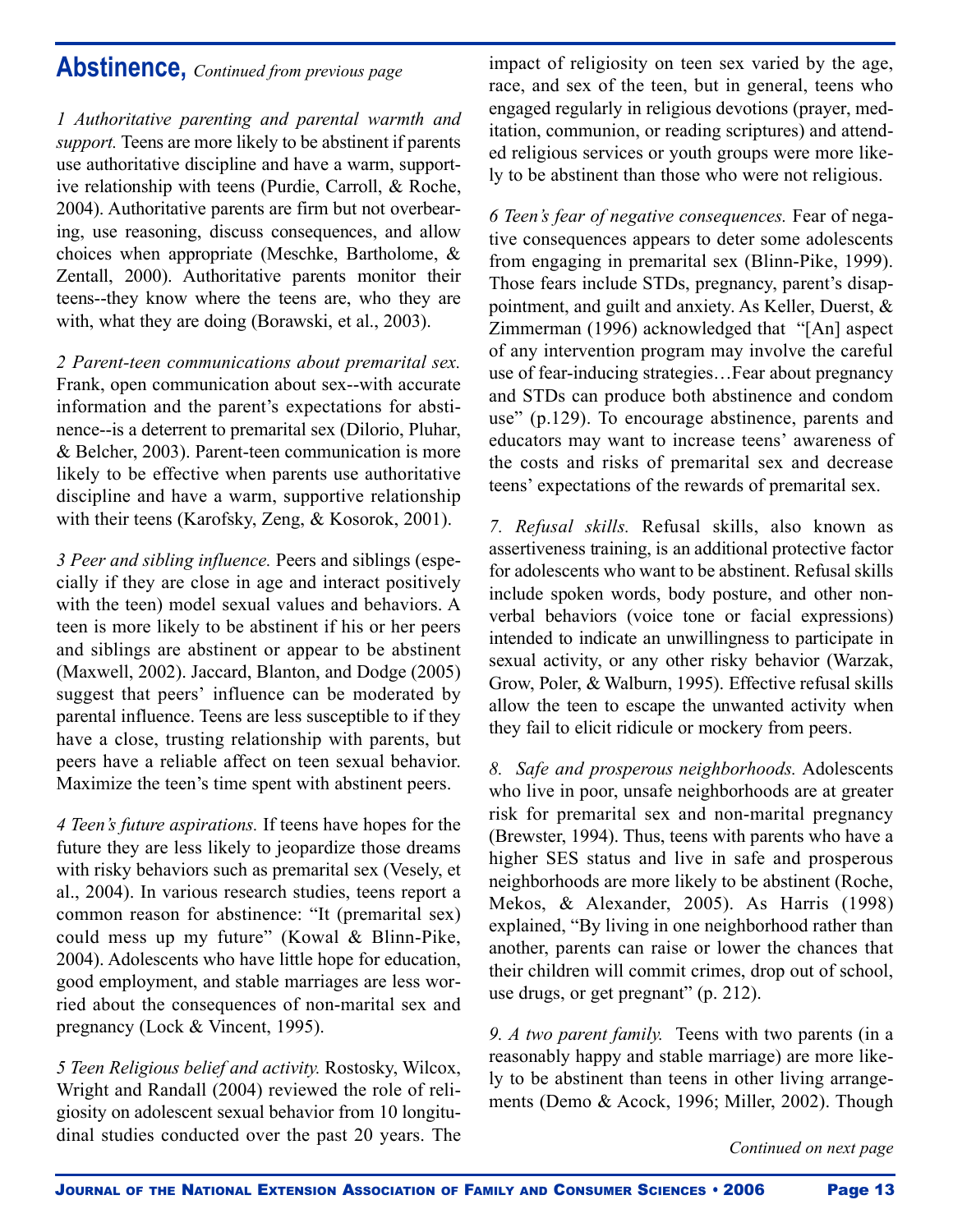## **Abstinence,** *Continued from previous page*

the mechanism for the "two-parent" effect on teen sexual behavior is not clear, a two-parent family may provide extra emotional and financial resources, increased supervision, and modeling of marital fidelity all of which may promote adolescent abstinence.

## **CONCLUSIONS AND IMPLICATIONS**

Many factors influence adolescent sexual abstinence: personal choices, family processes, peer relationships, religious involvement, and the media. Protective factors co-exist with the risk factors and both have a cumulative affect on teen sexual behavior. The fewer risk factors and the more protective factors that exist within a teen's environment the more likely the teen will be abstinent (Oman, et al., 2004). However, there is no magic shield that will protect all teens from engaging in premarital sex. Factors that support abstinence may be more or less effective depending upon the teen's age, sex, personality type, family background, ethnic group, and neighborhood.

Strategies to promote abstinence may be more effective if delivered over a span of many years (Small & Luster, 1994) by those important to the youth. For example, 4- H educators could present abstinence as a viable solution to teen audiences. Parents could promote abstinence by frank and open discussions and by consistent monitoring of teen dating behavior. Religious leaders could advocate abstinence in religious settings and the media could depict more positive images of abstinent teens. Extension specialists may have special opportunities to discuss the value and rewards of abstinence with teens, parents, and youth professionals in a variety of settings (Hill & Parker, 2005).

Many social scientists, medical professionals, educators, and mental health workers still believe that efforts to promote abstinence are generally ineffective. However, the benefits of adolescent abstinence (to individual teens and to society) are so great that child and family professionals should not give up. This study of the recent literature, regarding risk and protective factors, demonstrates that some techniques may be effective in increasing sexual abstinence. Further study and use of these techniques among parents and the community will add to our understanding and prevention of the health problems and other personal, family and community consequences associated with early sexual experience.

### **REFERENCES**

Bachanas, P., Morris, J., Lewis-Gess, J., Sarett-Causay, E., Flores, A., Sirl, K., & Sawyer, M. (2002). Psychological adjustment, substance use, HIV knowledge, and risk sexual behavior in at-risk minority females. *Journal of Pediatric Psychology*, 27, 373-384.

Blinn-Pike, L. (1999). Why abstinent adolescents report they have not had sex: Understanding sexually resilient youth. *Family Relations*, 48, 295, 301.

Blinn-Pike, L., Berger, T., Hewett, J., & Oleson, J. (2004). Sexually abstinent adolescents: An 18 month follow-up. *Journal of Adolescent Researc h*,19, 495-511 .

Borawski, E., Levers-Landis, C., Lovegreen, L., & Trapl, E. (2003). Parental monitoring negotiated unsupervised time and parental trust: The role of perceived parenting practices in adolescent health risk behaviors. *Journal of Adolescent Health*, 33, 60-70.

Brewster, K. (1994). Race differences in sexual activity among adolescent woman: The role of neighborhood characteristics. *American Sociological Review*, 59, 408-424.

Cassidy, L., & Hurrell, R., (1995). The influence of victim's attire on adolescent's judgments of date rape. *Adolescence*, 30, 319-323.

Demo, D., & Acock, A. (1996). Family structure, family process, and adolescent well-being. *Journal of Research on Adolescence*, 6, 457-488.

Dilorio, C., Pluhar, R., & Belcher, L. (2003). Parent-child communication about sexuality: A review of the literature from 1980-2002. *Journal of HIV/AIDS Prevention & Education for Adolescents & Children, 5, 7-32.* 

Harris, J. (1998). *The nurture assumption: Why chil dren turn out the way they do*. New York, NY: Touchstone, Simon & Schuster.

Hill, L., & Parker, L. (2005). Extension as a delivery system for prevention programming: Capacity, barriers, and opportunities. *Journal of Extension*, 4 (1), 1-9.

*Continued on page 30*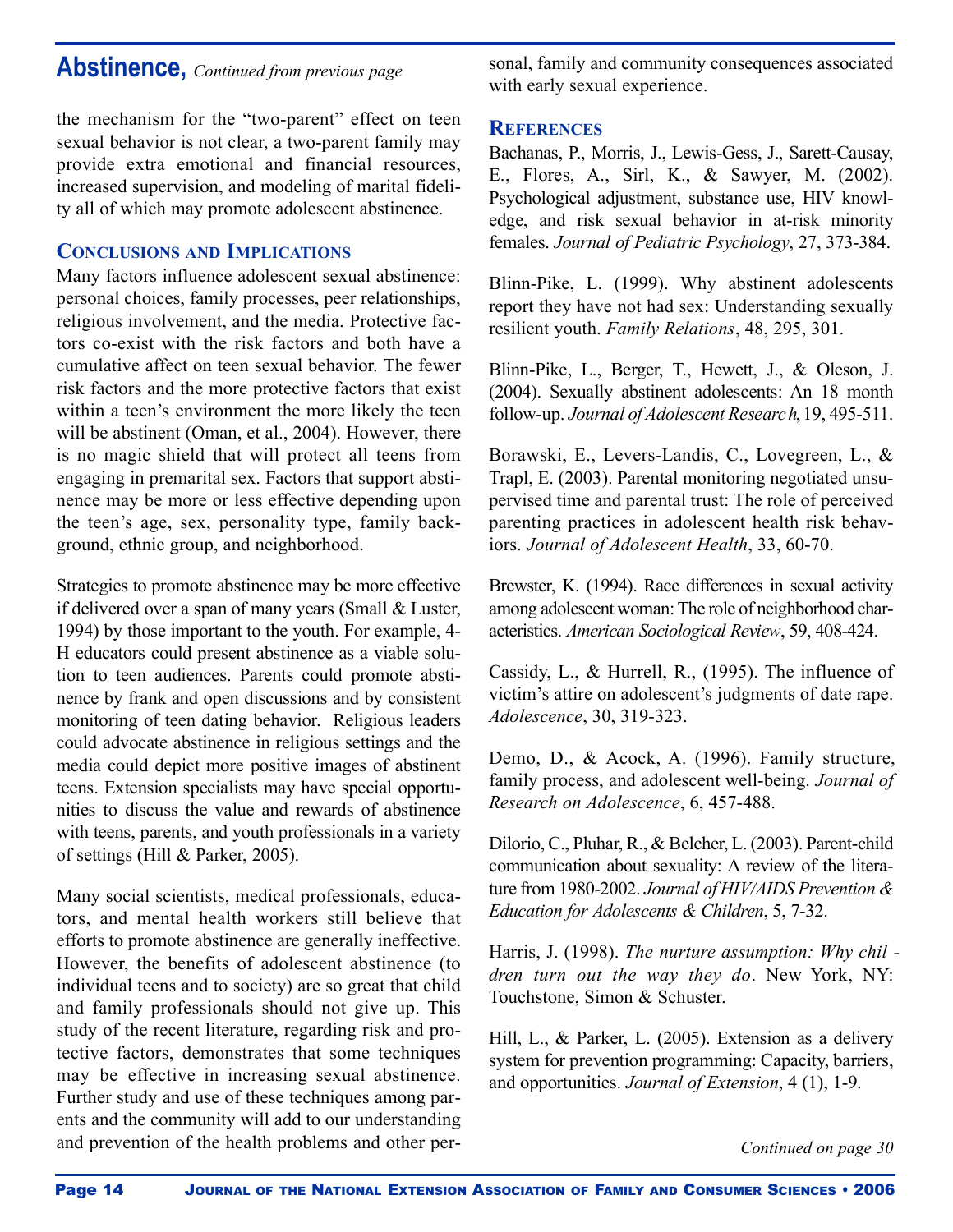# Increasing Effectiveness of EFNEP Paraprofessionals through Training, Coaching and Accountability

*Ruth Jackson, Extension Agent, Maricopa County, Arizona*

*Lisa Guion, Associate Professor, University of Florida*

#### **INTRODUCTION: PURPOSE OF EFNEP**

The Expanded Food and Nutrition Education Program (EFNEP) was designed to help limited-resource audiences acquire new knowledge, skills and attitudes in order to create nutritionally sound diets, improve nutritional well-being, and the overall family diet (CSREES, 2005). The family focus of EFNEP targets youth (Youth EFNEP) and adults (Adult EFNEP). Members of limited resource families (children, youth, and parents) receive education that can improve their overall health and quality of life.

#### **IMPLEMENTATION OF EFNEP**

County Extension agents provide training and supervision to paraprofessionals and volunteers who teach EFNEP. EFNEP is delivered as a series of typically 10 to 12 lessons, often over several months, by paraprofessionals and volunteers, many of whom are indigenous to the communities they serve (CSREES, 2005).

Methods for program delivery include individual and group lessons. Teaching takes place in homes or at community locations that are easily accessible to the targeted EFNEP clientele. Establishing linkages and partnerships with pre-formed youth groups is also a prime strategy for delivering Youth EFNEP education. The individuals and families that are recruited receive instruction in nutrition, food purchasing, food preparation, food safety and related topics. A hands-on, learnby-doing approach allows the participants to gain the practical skills needed to make behavior changes.

## **MARICOPA COUNTY'S EFNEP PROGRAM**

Maricopa County uses a family-focused approach in order to, "strengthen families through nutrition education." Well-informed and well-educated EFNEP staff ensure that over 2,000 families, each year, receive research-based, and relevant nutrition information.

With multi-faceted, hands-on nutrition training and coaching from the Extension agent, these paraprofessionals are better equipped to answer nutrition questions and teach nutrition concepts.

#### **TRAINING**

Training has been identified as a critical component to any program that employs paraprofessionals (Warrix, 1998). Often, newly hired EFNEP educators have limited nutrition knowledge, but a wealth of knowledge about the target audience in low-income communities. On-site, interactive, and procedural trainings have been recognized as among the most effective methods used to train paraprofessionals (Warrix, 1998; Price, 1995). In Maricopa County, the County Extension Agent provides each new EFNEP educator with one-on-one training and an orientation on EFNEP procedures. A county extension agent or a seasoned EFNEP educator will accompany the new hire at his/her first class and, immediately after the class, will provide constructive feedback about the instruction.

On-going training is provided bi-monthly to all EFNEP educators in the county in order to enhance their ability to teach nutrition and related topics. The bi-monthly trainings may also strengthen knowledge and skills in other areas, such as outreach and recruitment strategies, as well.

Every EFNEP educator is required to prepare and deliver a pre-assigned lesson to their supervisor and peers during the program year. A constructive evaluation of the lesson is completed by all observers and feedback is given to the educator. This process helps ensure that all staff can effectively teach EFNEP lessons to low income families. EFNEP educators also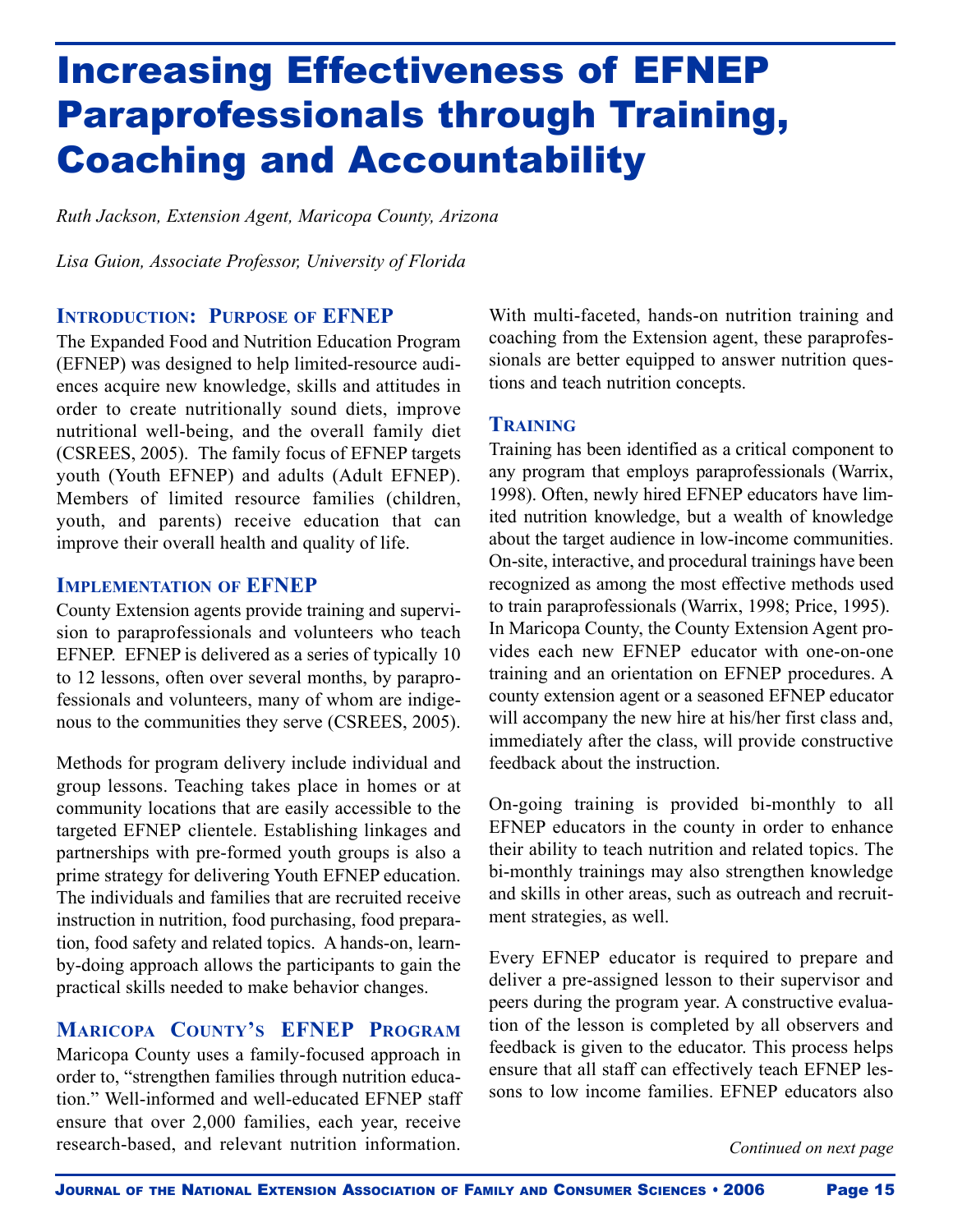## **Effectiveness,** *Continued from previous page*

learn strategies and techniques from each other in this structured and supportive environment. Increased confidence and teaching skills are among the many benefits to these EFNEP educators.

EFNEP educators need training to help families become aware of current problems and determine strategies to deal with those issues. For instance, EFNEP educators are taught about the increase in obesity and overweight in youth so they can relate this information to families.

#### **COACHING AND ACCOUNTABILITY**

Coaching, as implemented by the Maricopa Extension Agent, is a deliberate process of focused conversations and interactions to create an environment for individual growth and sustained improvement among the EFNEP educators. The educators are treated as professionals and their "neighborhood knowledge" (Warrix, 1998, 4) is valued. Informal coaching sessions (conversations) are conducted to increase the educators' knowledge about relevant topics and allow them to share ideas, strategies and experiences.

The agent is involved in all phases of EFNEP program development, delivery and evaluation which helps her understand how new delivery methods may serve clientele better. She develops 1) new teaching approaches to utilize the best assets and teaching skills of each educator and 2) establishes better time utilization strategies in order to extend important nutrition and self-sufficiency messages to wider audiences.

EFNEP educators are accountable for the identification, recruitment and enrollment of new Maricopa County clientele in the EFNEP program. During coaching sessions, the agent and the educators develop realistic yet productive monthly targets for the number of contacts to be made, individuals reached and enrollment growth. Strategies are discussed and employed to increase the likelihood of achieving those targets. The targets present a standard to which the EFNEP educator is held. There is "buy-in" as the educators are integral to the planning process.

Competition is also a factor in creating high productivity among educators. In a collegial, supportive environment, encouragement motivates EFNEP educators to succeed.

#### **CONCLUSION**

EFNEP program effectiveness can be greatly enhanced by employing multi-faceted training, coaching and accountability. This study includes program information and data from the Maricopa County, Arizona EFNEP program. Data show improvements in program outreach, enrollment, and educator productivity as well as behavioral outcomes for EFNEP participants.

#### **REFERENCES**

CSREES (2005). *About EFNEP*. Available from: http://www.csrees.used.gov/nea/food/efnep/about.html

Price, A. (1994). Peer workers: Professionals based on experience. *The Source*, 4(2), 1-14.

Warrix, M.(1998). Professional development for paraprofessionals: Organizing a one-day multi-agency conference. *Journal of Extension*, 36(3) at http://www.joe.org

## **NEAFCS EXTERNAL REVIEWERS FOR TENURE, PROMOTION AND PUBLICATIONS**

Your supervisor has asked you to provide a list of out-of state reviewers for your tenure or promotion packet. Susan Morris (skmorris@umd.edu) has updated a resource list for this purpose. Detailed information about the expertise of each reviewer and the tenure and promotion policies of their particular universities and/or Extension systems may be found on the NEAFCS website. Several have indicated that they are also willing to review Extension publications. There are currently fiftyone reviewers. If you would like to review for tenure, promotion or publication purposes, contact Susan and complete the information she requests.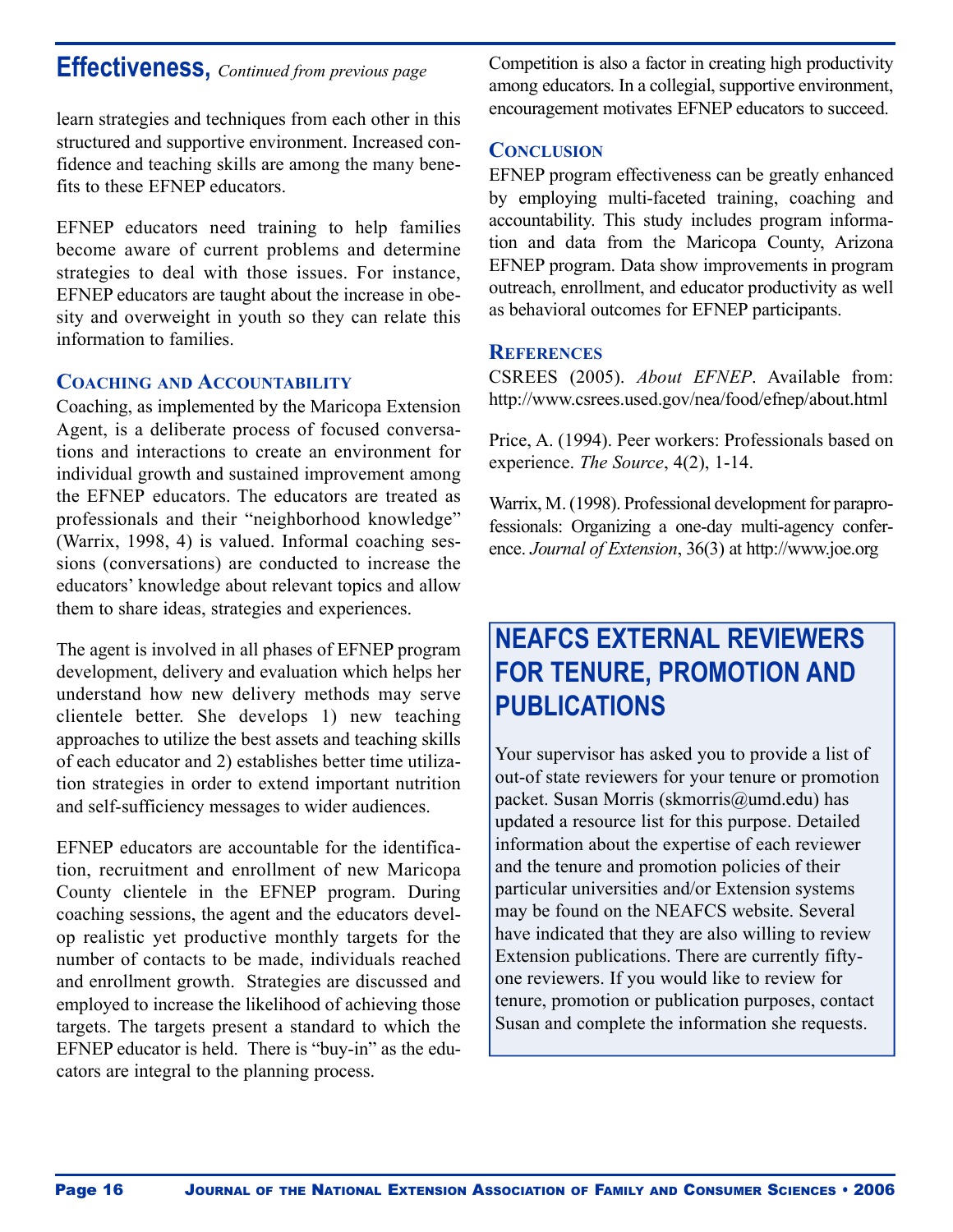# Participation in a 4-H Food Camp to Promote Nutrition Knowledge and Culinary Skills

*D. Pauline Williams, MPA, RD, CD Clinical Nutrition Manager, Primary Children's Medical Center, Salt Lake City*

*Nedra K. Christensen, PhD, RD, CD Extension Nutrition Specialist, Utah State University*

*Roxanne Pfister, MS Data Manager Epidemiologic Studies, Logan, Utah*

*Donna C. Murphy, MS Extension 4-H Agent, Utah State University*

## **INTRODUCTION**

To foster learning and development, the early childhood years are the most impressionable (Fox, 2002). Extension Service 4-H programs take advantage of this time by involving youth in activities that promote learning by doing.

Adolescent health and eating behaviors are influenced by perceived barriers such as a decreased sense of urgency about personal health; undesirable taste, appearance and smell of healthy foods; and a lack of time and skill in preparing foods (O'Dea, 2003).

Extension services can provide programs to help youth address these barriers to health. As Fox (2002) discovered through personal exploration of childhood learning, "Children are active participants in their own development, reflecting the intrinsic human drive to explore and master one's environment" (p. 29).

Children also learn through a variety of contexts. Some prefer group involvement over individualized work, or vise versa; others learn better visually or audibly. Many learn best through hands-on activities. Good and Ley (2002) found a positive correlation between the interactions of university students and elementary students in learning. When interacting with older youth, younger students gained increased awareness and were motivated to learn. The social interaction cultivated the stretching of personal learning capacities. Small class size has been an important

component of achieving optimal learning among children. Hedges and Konstantopoulos (1999) concluded that smaller class sizes (13-17 children) significantly contributed to immediate academic improvement among elementary students. Long-term effects were also seen and, after five years, these improvements were just as evident and expected to continue. Studies also support Junge, Manglallan and Raskauskas (2003) findings that children who participate in outof-school programs, such as 4-H, with small student to teacher ratios, obtain more skills and were better at applying knowledge in real situations.

## **OBJECTIVES**

The objectives of this effort was to develop and implement a 4-H food camp in order to: 1) foster healthy lifestyles, 2) increase knowledge and skills in food evaluation, nutrition, and culinary skills, and 3) encourage youth to think, actively participate, and obtain knowledge to support life skills.

### **METHODOLOGY**

A 4-H food camp was developed to teach a variety of food and nutrition skills and information. Different learning techniques, such as class participation, discussions, and hands-on involvement were used in a comfortable and fun setting. The food camp was designed and taught by university senior dietetic stu-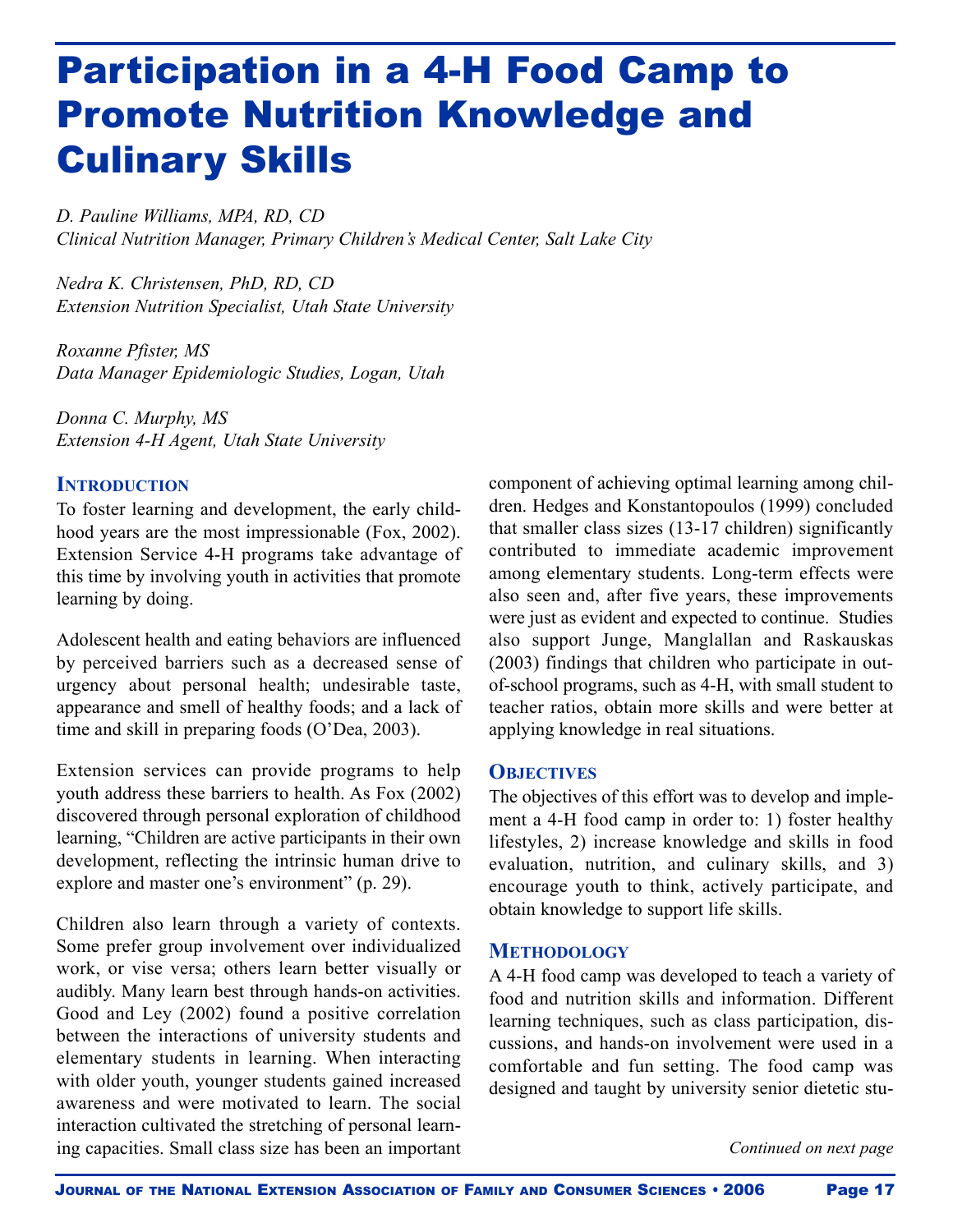## **4-H Food Camp,** *Continued from previous page*

dents, fostering a relationship between extension and on-campus departments. The learning environment was enhanced by university/adolescent student interaction, small class sizes, and an out-of-school learning environment.

The 4-H foods camp was held on a Saturday in the county Extension training room. The event lasted six hours, to meet the requirement for a special interest 4- H activity. The time-span included registration, classes, lunch, and sufficient breaks to use the restroom, wash hands, get a drink, and rotate to different classrooms. The event was advertised in two area newspapers, the county Extension newsletter and website, and flyers were posted at public libraries throughout the county. Event information was posted four to six weeks prior to the event.

Thirty-one youth, ages seven to 18, participated in the 4-H food camp. Table 1 shows demographic information for participants. As the event commenced, participants were briefly welcomed and introduced before collectively taking an AB formatted pre-test on the information they would be learning in the classes. The pre-test was written on a fifth-grade reading level and consisted of 18 questions, six each from the three education domains: *You Be the Judge, You Be the Nutritionist* and *You Be the Chef*. The pre- and posttest questions were written to meet specific objectives assigned for each class topic.

The scoring activity for these three sections was formatted similarly to the "You Be the Judge" activity in the "Six Easy Bites" 4-H Cooperative Curriculum System (Lah & Barkman, 1993). Other pre-and posttest questions were written to meet specific objectives assigned for each class topic.

Upon pre-test completion, participants were separated into three groups of 10-11 participants, with mixed ages within a two-three year age range. Participants attended six 45-minute classes, two from each learning domain. Learning domains, classroom activities, and educational materials were based on the National 4-H foods curriculum (Lah & Barkman, 1993).

Each class was taught by volunteer senior dietetics students from Utah State University. Classes consisted of interaction between two to three volunteers and group members. Participant involvement was encouraged with fun activities, such as puzzles, games, and skits. Hands-on experiences were used to promote competence in the kitchen. Children prepared a variety of foods, learned and used safe preparation techniques, followed recipes, measured ingredients, and participated in taste-test panels. Children were encouraged to describe the functions of ingredients and dictate recipe methods sequentially. In addition to culinary skills, participants were encouraged to answer questions, teach one another, share food likes and dislikes, and discuss experiences with food preparation. At the conclusion of the classes, volunteers reviewed information and encouraged participants to "teach" the material they had learned. Teaching is often one of the best ways to learn information (Good & Ley, 2002).

At the completion of all six classes, participants collectively took an AB formatted post-test. Each question on the post-test was matched to an equivalent question on the pre-test for content and difficulty. The post-test was written on a sixth grade reading level and comprehensively covered the information taught.

## **FINDINGS AND DISCUSSION**

*Knowledge testing.* Participants showed significant improvement in knowledge related to: food quality evaluation, nutrition concepts, and culinary skills. A paired t-test was performed to compare answers of equivalent questions on the pre- and post-test. Means and standard deviations were also calculated to compare pre-test and post-test scores. Table 2 and Figure 1 show the detailed test results.

A Flesch-Kincaid (1999) grade level analysis was conducted on pre- and post-test questions to assure that the reading level of the test was appropriate for youth. The reading level was also used to ensure that the participants' increased scores were not a function of a decrease in test difficulty. The overall pre- and posttest Flesch-Kincaid level scores were 5.2 and 6.1 respectively, suggesting that the increase in the overall test scores was a result of an increase in knowledge taught by the curriculum.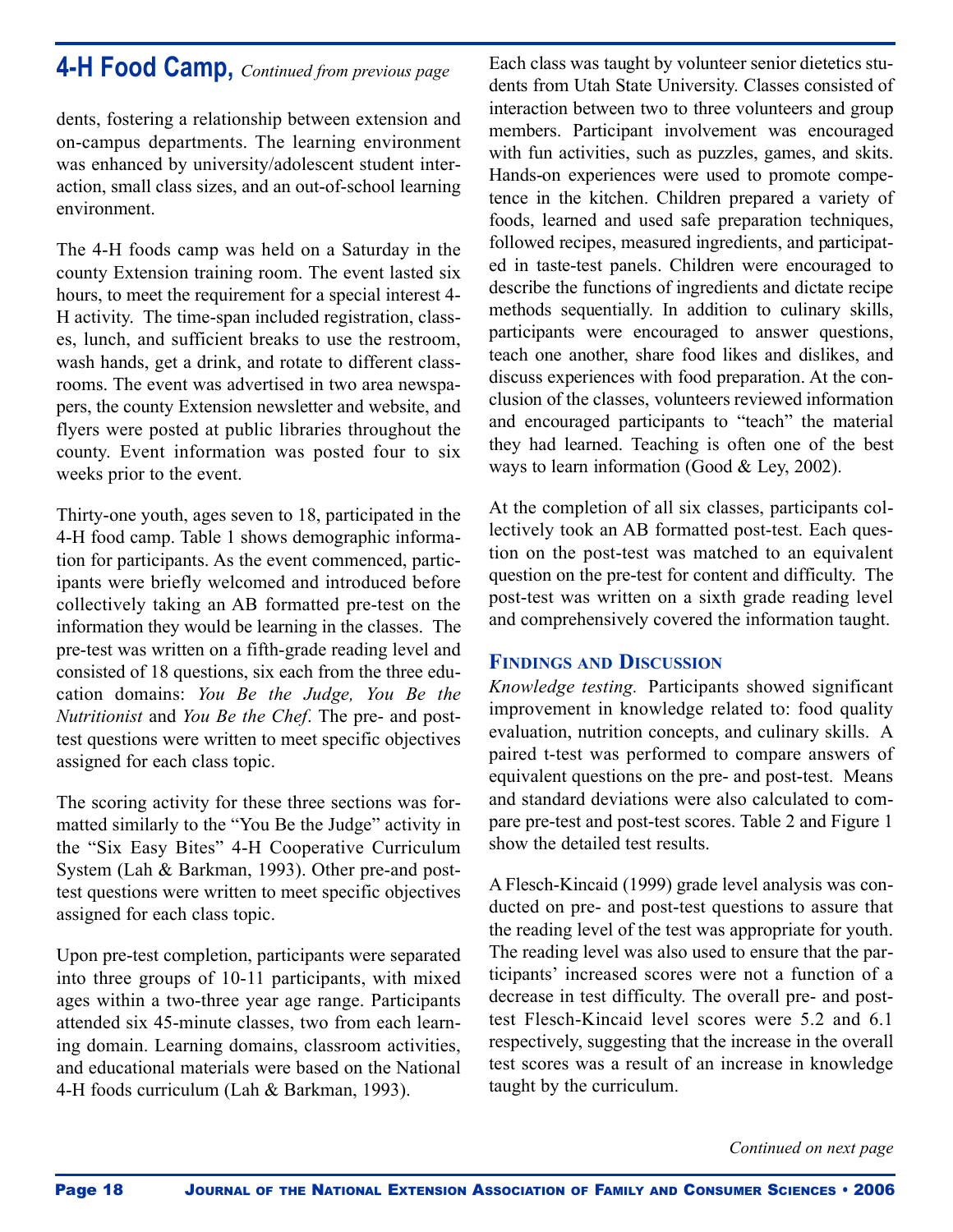## **4-H Food Camp,** *Continued from previous page*

| <b>Table 1</b><br><b>Demographic Information</b> |          | <b>Table 2</b><br><b>Pre/Post Test Evaluation</b> |                                 |                                     |                           |                                     |           |
|--------------------------------------------------|----------|---------------------------------------------------|---------------------------------|-------------------------------------|---------------------------|-------------------------------------|-----------|
| Male                                             | $19.4\%$ | <b>Question type</b>                              | <b>Pre Mean</b><br><b>Score</b> | <b>Standard</b><br><b>Deviation</b> | Post Mean<br><b>Score</b> | <b>Standard</b><br><b>Deviation</b> | p value   |
| Female                                           | $80.6\%$ |                                                   |                                 |                                     |                           |                                     |           |
| Age 7-9 years                                    | 41.9%    | Food Quality Evaluation<br>(max score 6)          | 3.58                            | $+/- 1.259$                         | 5.03                      | $+/- 1.251$                         | $p=0.000$ |
| Age $10-12$ years                                | 41.9%    | <b>Nutrition Concepts</b>                         |                                 |                                     |                           |                                     |           |
| Age 13 years and over                            | 16.2%    | (max score 6)                                     | 2.45                            | $+/- 1.179$                         | 3.55                      | $+/- 1.710$                         | $p=0.002$ |
| 1-2 years in $4-H$                               | 58.1%    | Culinary Skills                                   | 3.03                            | $+/-1.140$                          | 5.39                      |                                     | $p=0.000$ |
| 3-4 years in 4-H                                 | $19.4\%$ | (max score 6)                                     |                                 |                                     |                           |                                     |           |
| Non 4-H members                                  | 22.6%    | Overall (max score 18)                            | 9.03                            | $+/-2.243$                          | 14.06                     | $+/-3.296$                          | $p=0.000$ |



For five of the 18 questions on the post-test, there was a significant decrease in the scores. Inadequate teaching of concepts or the difficulty of the pre-test compared to the post-test may have affected results. To determine if the post-test questions were significantly harder for these five questions, the Flesch-Kincaid (1999) was applied for each question. The post-test questions for these five questions were not significantly harder than their corresponding pre-test question, indicating decreases were not due to test difficulty, but may be due to the education process or another factor. It is important to note that scores from each content area and the total score improved significantly, so the class design was appropriate, though some curriculum and teaching revision may be needed.

*Self-Evaluation.* Participants also showed improvement in four self-evaluated skill domains: measuring ingredients, judging baked products, ingredient function, and vegetarian diets. Figure 2 gives the details. A



retrospective Likert scale (1-5) was used for self evaluation. Perceived knowledge and skills improved significantly  $(p=0.000)$  across all four domains. An ANOVA analysis was performed to determine possible e ffects on scores based on age and years in 4-H, but the results were not useful due to insufficient cell size.

#### **SUMMARY AND IMPLICATIONS FOR EXTENSION**

Findings of this study support the recommendation that 4-H and other Extension programs contain the following components: 1) group interaction, 2) a mixture of age groups, 3) small group size, 4) monitoring behavior over time, and 5) knowledge and behavior development exercises.

*Group Interaction.* During food camp, instructors promoted group interaction as often as possible with games and problem-solving activities. Research supports the effectiveness of cooperative learning.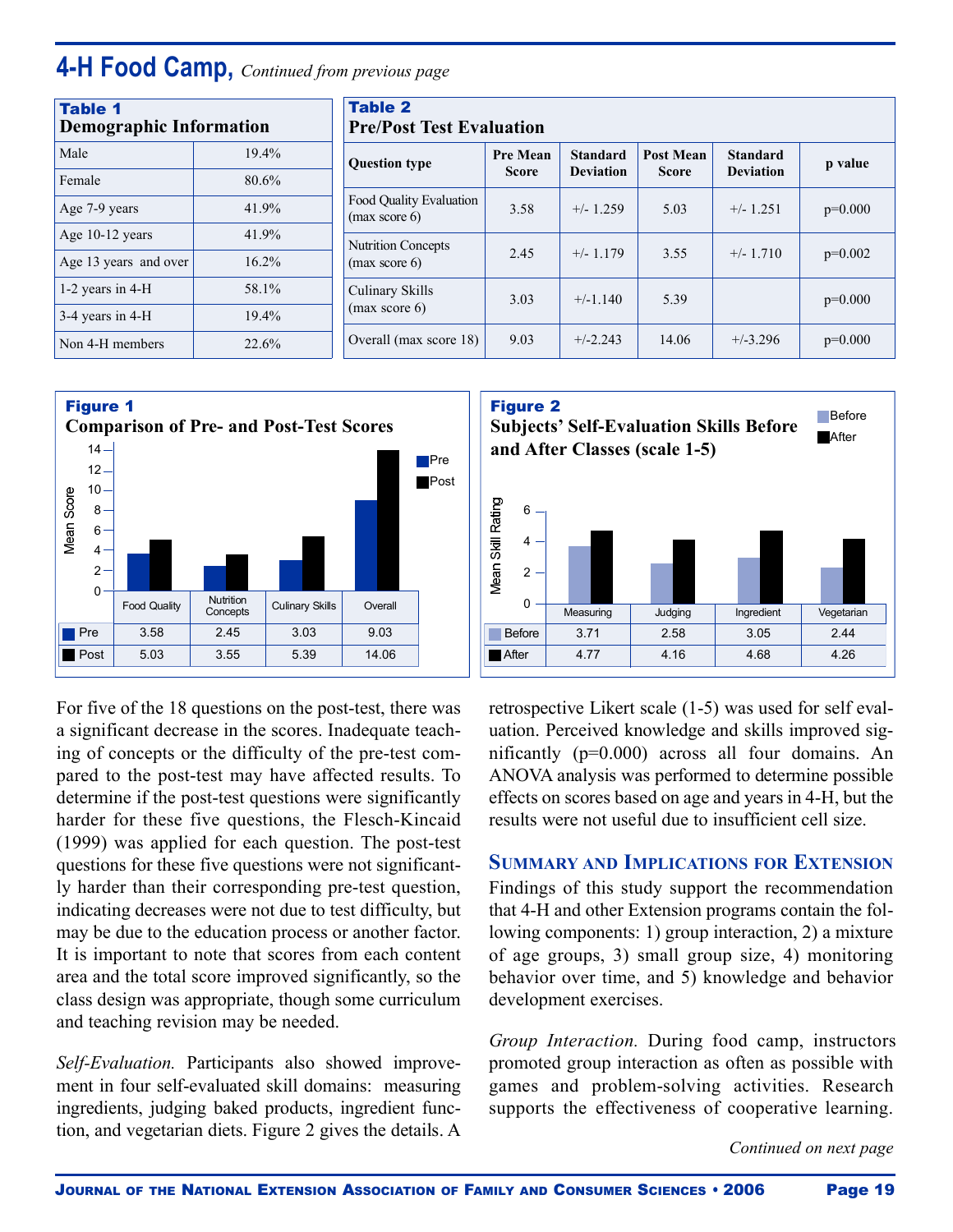## **4-H Food Camp,** *Continued from previous page*

Battistich, Solomon and Delucchi (1993), for example, found that teachers must allow students to work and learn together for positive outcomes to be reached; yet simply grouping children together did not lead to more positive outcomes.

*Age Mixing.* For this food camp, participants were placed in groups that had at least a two year age range. Age mixing encouraged participant cooperation and facilitated learning. Research conducted by Katz (1992) concluded that mixed age groups can create social benefits and improve intellectual stimulation. In addition, the findings of Good and Ley (2002) support the interaction of university and elementary students in a learning environment.

Group size was considered in the class design. Smaller classes (13-17 children) contributed to immediate academic improvement in students and a fiveyear follow-up study showed long-term benefits of smaller class sizes (Hedges, 1999). Another study by Junge, Manglallan, and Raskauskas (2003) found that children, who attend after-school programs (such as 4- H) with smaller student-to-teacher ratios, report more life skills developed than children not attending. The group size in this 4-H food camp was 10 children, corresponding with these recommendations.

Monitoring behavior change over time is critical to evaluating a program, but was a limitation in this program design. Although, long-term dietary habits cannot be assessed after a six-hour 4-H food camp, the anticipated improvement in eating behaviors was encouraging. A study conducted by Derri, Aggelousis and Petraki (2004), with similar objectives, included a strong emphasis on physical fitness and nutrition. After eight weeks, children who participated in nutrition education classes showed improved nutrition knowledge and dietary habits. Devine, Olson, and Frongillo (1992), also had similar results but were unable to improve dietary habits.

*Knowledge and behavior.* The link between knowledge and behavior has been strong. An increase in nutrition knowledge has improved behavior patterns (Worsley, 2002; Kandiah & Jones, 2002). In a systematic review of children's healthy eating literature, conducted by

Worsley (2002), nutrition education brought about a change in dietary behavior, sometimes lasting up to two years. Kandiah and Jones (2002) found that nutrition knowledge led to healthier food choices. However, further investigation on the extent to which knowledge correlates with improved behavior is warranted.

Classes and curriculum taught at the 4-H food camp were effective in improving overall nutrition knowledge, as well as self-perceived culinary skills. The positive results of 4-H food camp may be attributed to five areas of program design: group interaction, age mixing, group size, behavior monitoring, and knowledge and skill development.

### **REFERENCES**

Battistich, V., Solomon, D., & Delucchi, K. (1993). Interaction processes and student outcomes in cooperative learning groups. *Elementary School Journal*, 94, 19-32.

Derri, V., Aggelousis, N., & Petraki, C. (2004). Health-related fitness and nutritional practices: Can they be enhanced in upper elementary school students? *The Physical Educator*, 61, 35-44.

Devine, C., Olson, C., & Frongillo, E. (1992). Impact of the Nutrition for Life program on junior high students in New York State. *Journal of School Health*, 52(8), 381-385.

Flesch-Kincaid Grade Level Score (1999). *Microsoft Word 2000, Version 9.0.* Redmond, WA: Microsoft.

Fox, D. (2002). Ages and stages: Is that the same child I taught last year? The elementary-aged student. *American Music Teacher*, 52(2), 29-32.

Good, J., & Ley, T. (2002). Ideas in practice: When older readers and younger readers meet. *Journal of Developmental Education*, 26(1), 20-22, 24-25, 28.

Hedges, L., & Konstantopoulos, S. (1999). The longterm effects of small classes: A five year follow-up of the Tennessee class size experiment. *Education Evaluation and Policy Analysis*, 21(2), 127-142.

Junge, S., Manglallan, S. & Raskauskas, J. (2003). Building life skills though after-school participation in

*Continued on page 22*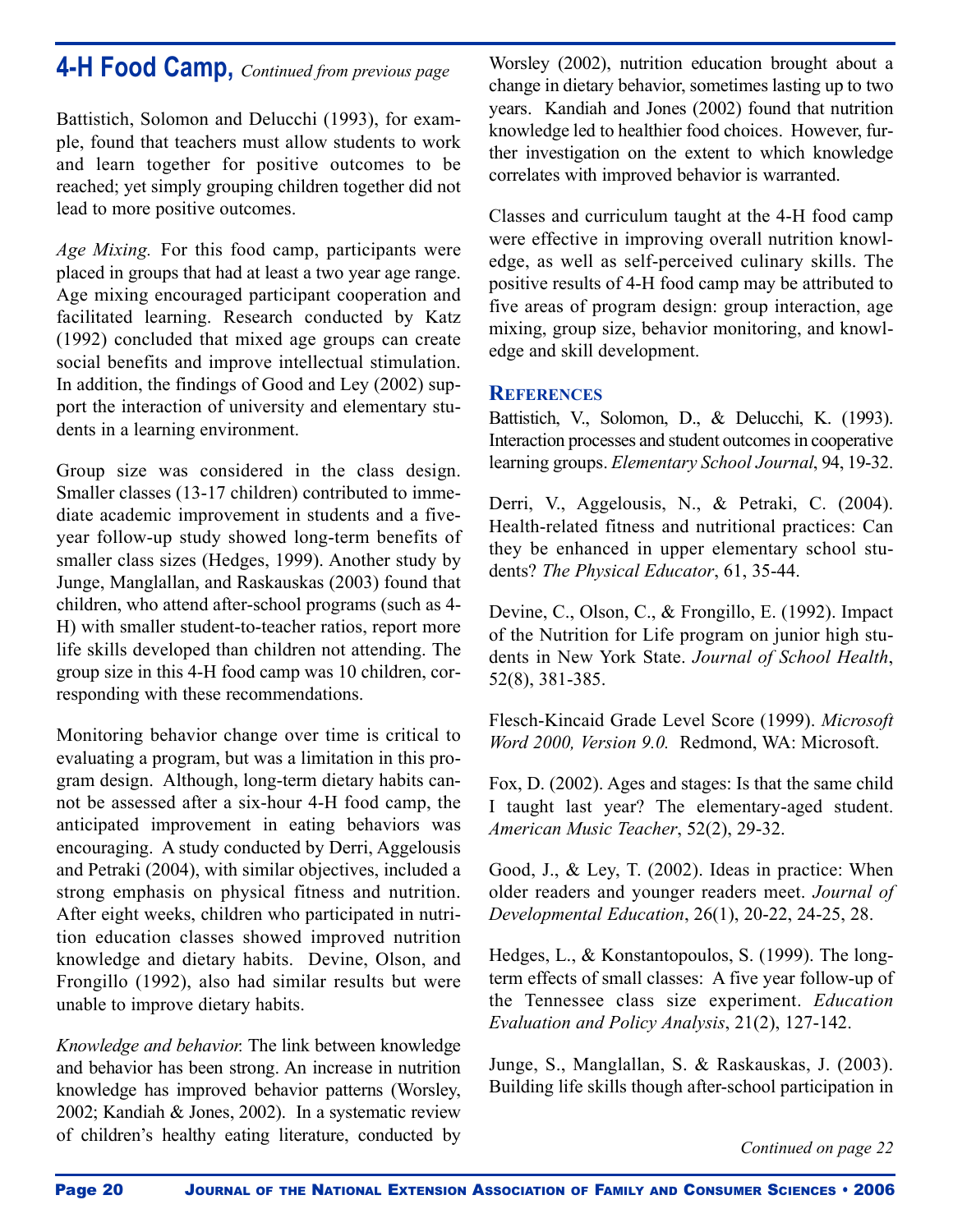# Strengthening Families Through 4-H Involvement

*JoLene Bunnell, Extension Associate Professor, Utah State University*

*Vernon Parent, Extension Assistant Professor, Utah State University*

*James Marshall, Extension FCHD Specialist and Assistant Professor, Utah State University*

*Carolyn Washburn, Extension Family and Consumer Science Agent, Washington County, Utah*

## **INTRODUCTION**

Family and Consumer Sciences and 4-H youth development build on the strengths of individuals and families. Yet, Cooperative Extension professionals have traditionally taught parenting and life skills (selfesteem, positive communication, problem solving) to parents and youth in separate settings (Thomason, 2002). The concept of empowering individual youth by strengthening their family as a unit, through their shared involvement in 4-H, is a unique approach.

Since youth delinquency does not occur in isolation from the family, it is vital to consider the strengths and abilities of the entire family system. Iowa State University's "Strengthening Families Program" builds skills and brings parents and youth together for shared activities and training (Molgaard, Spoth,  $&$  Redmond, 2000). This program takes a holistic approach, implementing experiential learning activities for the entire family.

Prevention through empowerment is the key to strengthening families (Thomason, 2002). This is especially important for at-risk youth, who are often surrounded by many anti-social examples and are more likely to experiment with them during late elementary/early adolescent years (Goldberg, et al., 2001). Bandura (1986) describes how children learn by observing and that they can combat the risks they face through positive examples at home.

4-H youth development programs provide experiential, research-based learning. Opportunities, relationships, and support, help youth acquire life skills and meet the challenges of adolescence and adulthood. National 4-H Headquarters (2002) promotes the six C's: competence, character, caring, confidence, connections, and contributions.

Studies of fifth, seventh and ninth grade students by Montana State University Extension (2003) and replicated by the University of Idaho Extension (Idaho Impact Study, 2003), indicate that 4-H members improve academically, become less involved in delinquent behaviors, feel more confident and competent, more connected to their families and community, and have a deeper sense of compassion and caring for others than youth not enrolled in 4-H. These findings also indicated that 4-H brings families closer together. 4- H youth felt useful and an important part of their family and were also more likely to talk to their parents or guardian about issues important to them.

The National Educational Logitudinal Study (NELS) research reported that 4-H reaches more than just those youth who would excel anyway (Steele, et al., 1993). Five or more indicators of being "at risk" were cited by one-fourth of all 4-H members in the Montana and Idaho studies.

At the University of Nebraska, (DeFrain, 2000), 1700 participant responses reflected similarities from culture-to-culture. Six general qualities were determined for strong families: appreciation and affection, commitment, positive communication, enjoyable time together, spiritual well-being, and successful management of stress and crisis.

### **OBJECTIVE/PURPOSE OR HYPOTHESIS**

Raising a stable and loving family is not an easy task. Most feel it is one of the most important things we can do. Few feel prepared. While the before-mentioned studies have demonstrated the value of 4-H in other settings, this goal of this study was to identify whether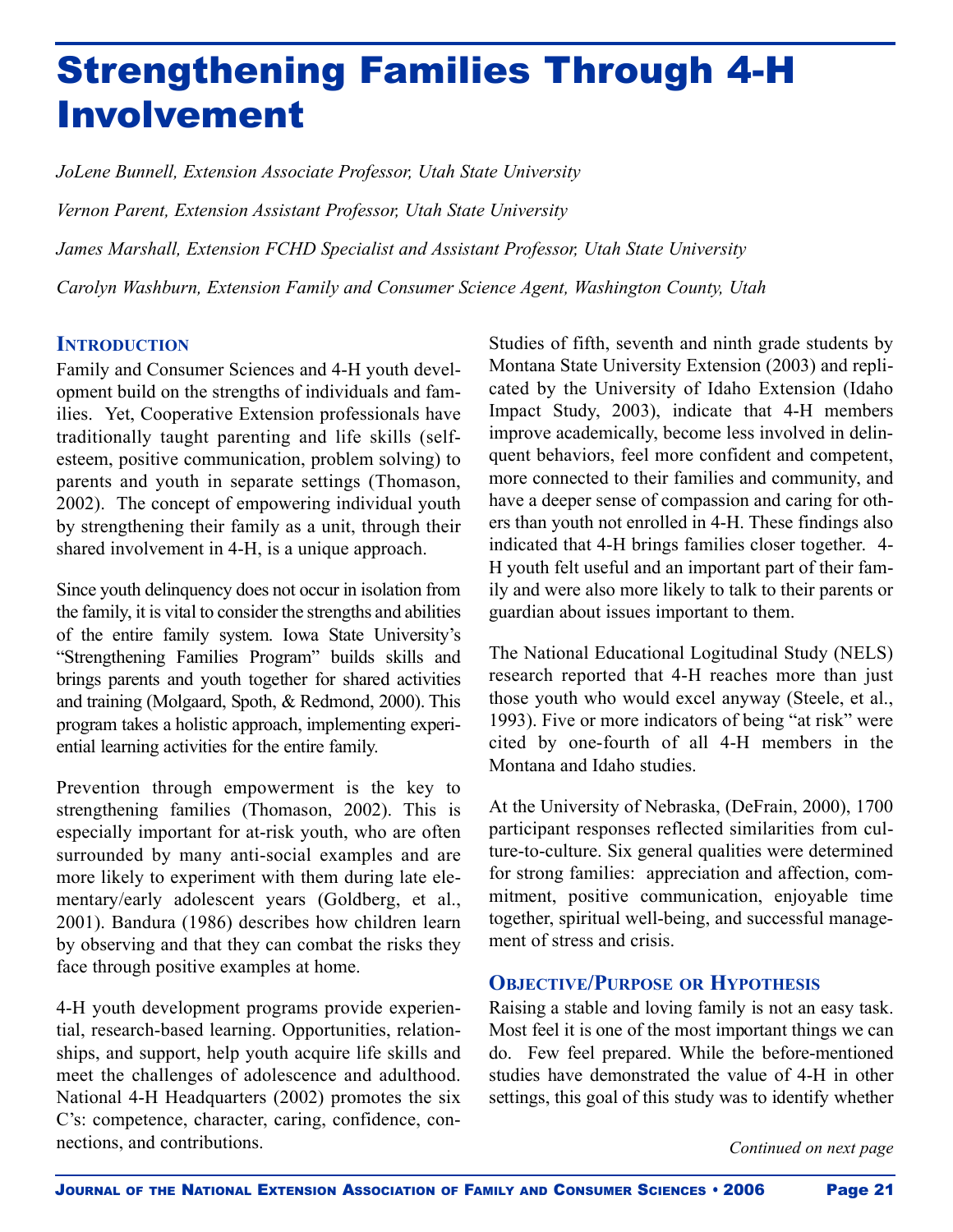## **4-H Food Camp,** *Continued from page 20*

experiential and cooperative learning. *Child Study Journal*, 33, 165-174.

Kandiah, J., & Jones, C. (2002). Nutrition knowledge and food choices of elementary school children. *Early Child Development and Care*, 172(3), 269-273.

Katz, L. (1992). Nongraded and mixed-age grouping in early childhood programs. Urbana, IL: ERIC Clearinghouse on Elementary and Early Childhood Education. Available at http://www.ericdi gests.org/1992-1age.htm

**4-H Involvement,** *Continued from previous page*

family participation in "4-H family night out" and "4- H family camp" were effective ways to strengthen families and empower the lives of at-risk youth. It was hypothesized that with increased family interaction and time spent together in non-threatening and fun experiential learning activities, such as those provided in 4- H, youth would experience positive behavioral change and both youth and family bonding would result.

### **METHOD**

Monthly "4-H family night out" activities were provided so the entire family could participate together and reflect on their experiences in a short "debriefing." DeFrain's (2000) six qualities of strong families were used as themes for each family night out activity. Resources and activities to address these themes came from family strengths programs from Washington State University, Iowa State University and Utah State University.

In addition, to the monthly 4-H family night out, a 4- H family camp was developed. The goal of the family camp was to provide hands-on activities to enhance family bonds and lessen the negative outcomes experienced by youth (Torretta, 2004). Participating in family camps with challenging outdoor recreation (Huff, et. al., 2003) increased positive family communication and cohesiveness.

Lah, M., & Barkman, S. (1993). Six easy bites. 4-H Cooperative Curriculum Systems. Publication Number 4HCCS BU-7144 2000, p. 45. A newer version without the score sheet is available at: http://www.n4hccs.org

O'Dea, J. (2003). Why do kids eat healthful food? Perceived benefits of and barriers to healthful eating and physical activity among children and adolescents. *Journal of the American Dietetic Association*, 103, 497-501.

Worsley, A. (2002). Review article: Nutrition knowledge and food consumption: Can nutrition knowledge change food behavior? *Asia Pacific Journal of Clinical Nutrition*, 11, S579-585.

During the 2003-2004 academic year, 686 youth and their families participated in the programs. Questionnaire data were collected from the targeted at-risk youth and parents at the end of the school year using a posttest and a retrospective pretest evaluation that asked participants to think back before they began the program (Rockwell & Kohn, 1989).

Each person filled out a survey which was sealed in a pre-addressed, postage-paid envelope and returned to the university for data analysis. The youth and parent questionnaires were coded and analyzed separately using the youth's assigned number. Three hundred and eleven youth and 274 parents completed surveys. Data included items on the Search Institute's Developmental Asset Model (Benson, 1997) for social competence. The family bonding items were taken from the Family Profile II (Lee, et. al, 1997). Parental efficacy items were developed specifically for this survey by the authors. Items were also added to evaluate academic and social behavior changes in the youth.

The items were coded to form scales and internal consistency and reliability coefficients for each scale were calculated. Cronbach Alpha's were as follows: family bonding (alpha = .93) and parental efficacy (alpha=.89). Retrospective pretest scores were subtracted from posttest scores and paired sample t-tests were computed for each scale.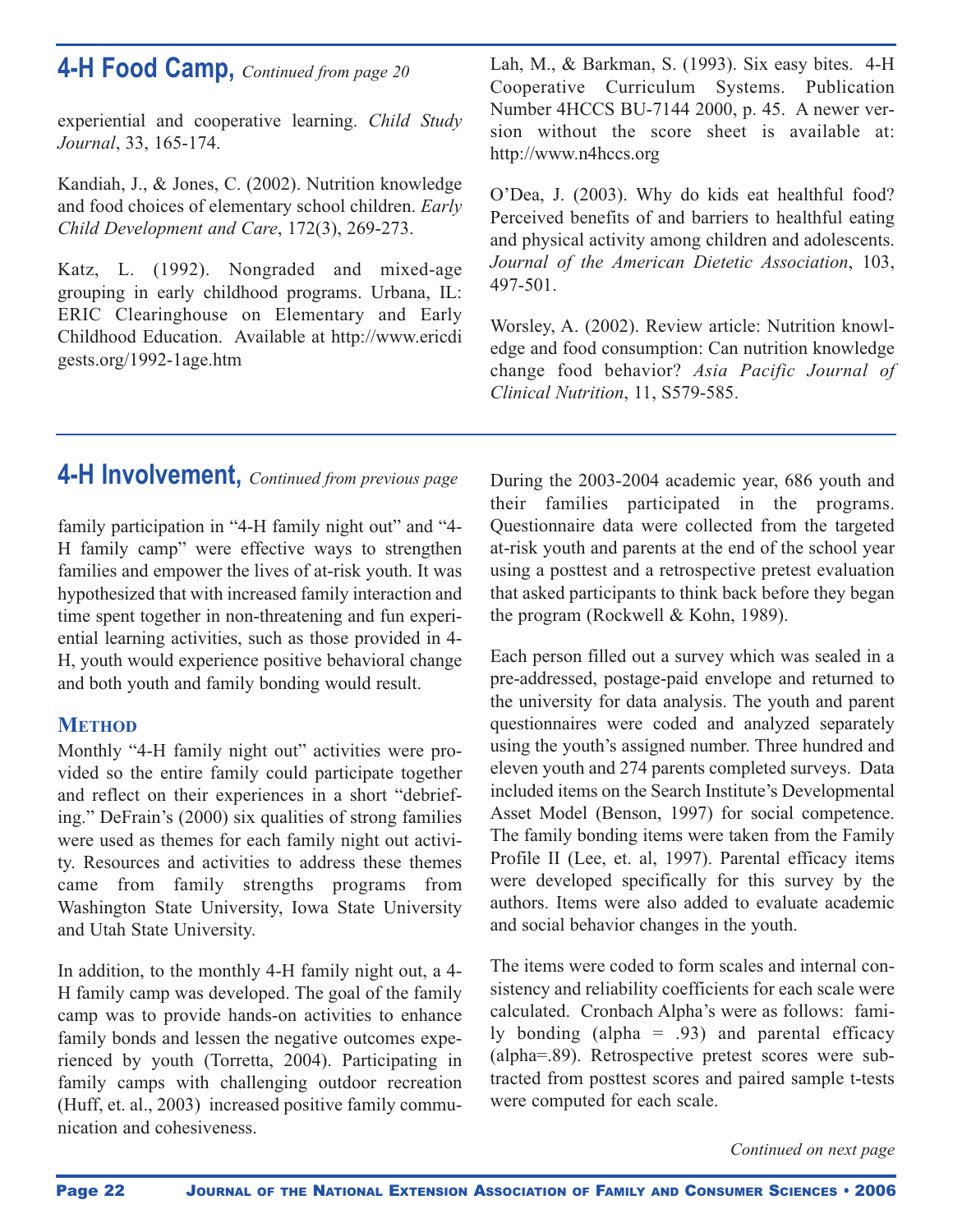## **4-H Involvement,** *Continued from previous page*

#### Table 1

**Paired samples t-test results of family bonds, parental efficacy and social competency for the "4-H family night out" program during the 2003-2004 academic year**

|                               | o                                | o                                 |                  |       |                  |  |
|-------------------------------|----------------------------------|-----------------------------------|------------------|-------|------------------|--|
| <b>Variables of interest</b>  | Retrospective mean<br>score (SD) | <b>Current mean</b><br>score (SD) | Mean change (SD) |       | $\boldsymbol{p}$ |  |
| <b>Family Bonds</b>           |                                  |                                   |                  |       |                  |  |
| Youth report N=302**          | 41.43<br>(8.52)                  | 43.77<br>(8.28)                   | 2.34<br>(4.74)   | 8.59  | $.001*$          |  |
| Parent report N=274           | 41.52<br>(7.59)                  | 45.20<br>(6.28)                   | 3.68<br>(5.50)   | 11.08 | $.001*$          |  |
| Parental Efficacy             |                                  |                                   |                  |       |                  |  |
| Parent report<br>$N = 268$ ** | 20.03<br>(3.42)                  | 21.38<br>(2.82)                   | 1.35<br>(2.64)   | 8.39  | $.001*$          |  |
| Social Competency             |                                  |                                   |                  |       |                  |  |
| Youth report<br>$N = 299$ **  | 28.93<br>(6.24)                  | 31.63<br>(5.99)                   | 2.70<br>(4.27)   | 10.92 | $.001*$          |  |
| Parent report<br>$N=274$      | 25.53<br>(6.26)                  | 29.27<br>(6.05)                   | 3.74<br>(4.43)   | 13.97 | $.001*$          |  |

*Note:* Only parents reported parental efficacy. The t score represents a number that cuts off the deviant 5% of the score distribution, or occurs with a probability of .05 or less.

\*Statistically significant results (p < .001, two-tailed) indicate 95% confidence that these changes/improvements did not occur by chance, but were related to youth and parent's participation in the program.

\*\*Where either a youth or a parent did not answer every question, the N for a particular scale will be less than 311 for youth and 274 for parents.

## **FINDINGS**

The results were based on the reports of both the youth and their parents. A significant improvement at the .001 level (Table 1) was identified for youth related to positive family bonding. Adults perceived themselves as more effective parents.

Specifically, 54 percent of the youth indicated they were getting along with their parent/ guardian better, 40 percent reported greater respect for their parents, and 46 percent reported feeling closer to their family. Seventy percent of the youth felt more confident, 60 percent solved problems without fighting and were better at making friends, and 56 percent got along better with friends (Figure 1).

In addition, testimonials from families provided evidence of the program's success. One parent reported: "The 4- H family nights out have helped our family grow stronger. The program has been the best thing for my efforts as a single parent father" (Utah 4-H Volunteer Association, 2004). Similar comments were made by families who had participated in 4-H family camp. Of the 51 survey respondents, everyone indicated that they agreed or strongly agreed that family camp helped bring their family closer together. Eighty-six percent felt they had earned new skills that would strengthen their family.

#### **SUMMARY**

As hypothesized, increased family interaction and time together were shown to increase family bonding among both youth and parents. The youth also exhibited positive behavioral change. Adults reported an increase in their competency as parents. Families learned how to have fun together, communicate and one respect each other; and the experiences reinforced positive behaviors and change.

#### **IMPLICATIONS TO EXTENSION**

Extension professionals can provide programs to strengthen families and deter negative outcomes in youth. Adding a family strengthening component that provides experiential activities, can help Extension professionals serve at-risk/underserved youth and families better.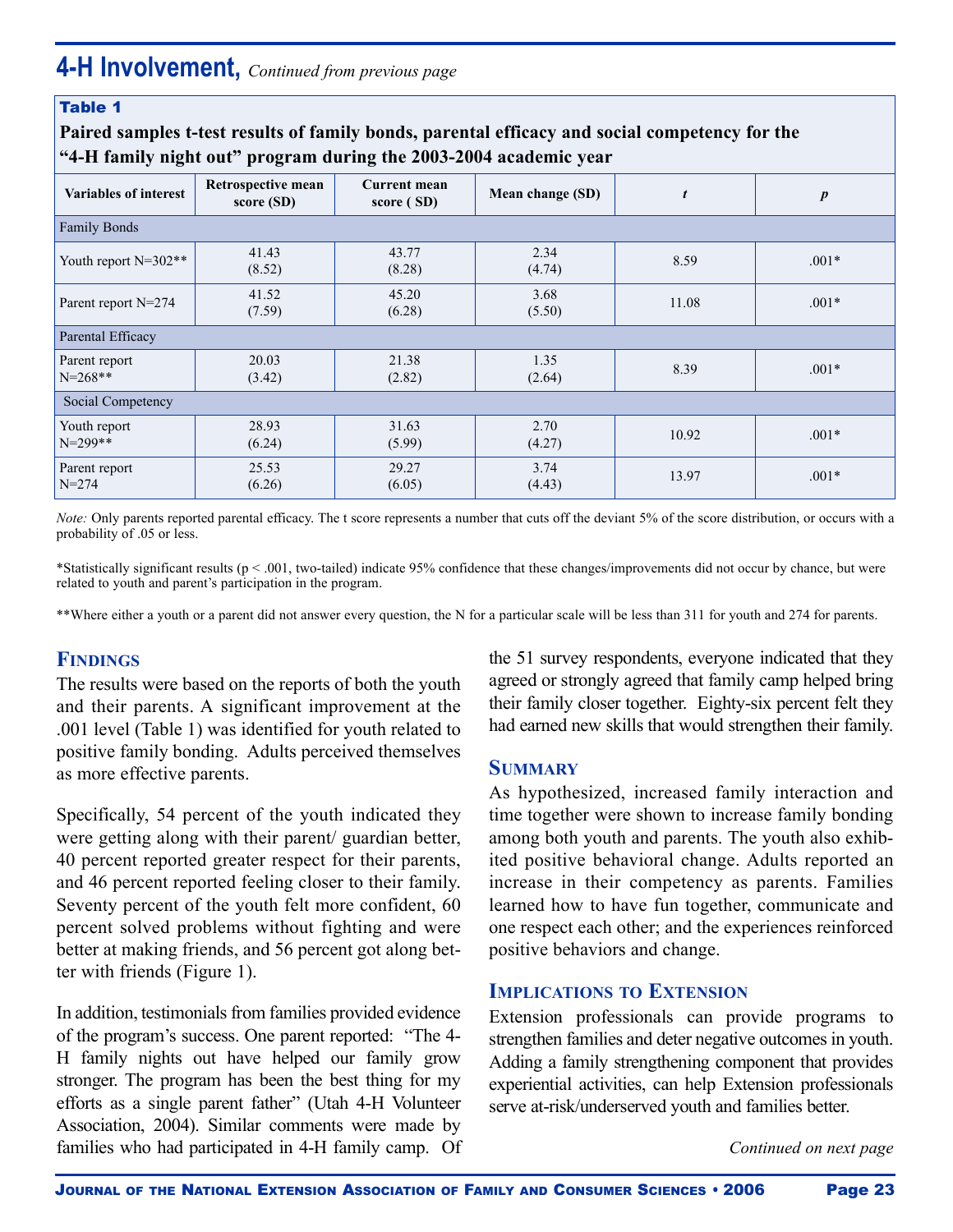## **4-H Involvement,** *Continued from previous page*

#### **Figure 1**

Percent of youth showing improvement in family bonds and social competency that participated in the "4-H family night out" program during the 2003-2004 academic year.and After Classes (scale 1-5)



Many factors impact a youth's development and growth. Research findings seem to indicate the necessity of strengthening the entire family in order to affect positive change in youth behavior. The youth and families who participated in 4-H family nights out and 4-H family camp programs created positive change in their lives.

## **REFERENCES**

Bandura, A. (1986). *Social foundations of thought and action: A social cognitive theory*. Englewood Cliffs, NJ: Prentice Hall.

Benson, P. (1997). *All kids are our kids*. San Francisco: Jossey-Bass.

DeFrain, J. (2000). *Creating a strong family: What is a strong family anyway?* NebFacts. Retrieved from http://www.joe.org/joe/2001june/a6.html

Goldberg, C., Spoth, R., Meek, J., & Molgaard, V. (2001). The capable families and youth project: Extension-university-community partnerships. *Journal of Extension*, 27(3). Retrieved from http://www. joe.org/joe/2001june/a6.html

Huff, C., Widmer, M., McCoy, K., & Hill, B. (2003). The influence of challenging outdoor recreation on parent-adolescent communication. *The rapeutic Recreation Journal*, 37(1), 18-37.

Idaho 4-H Impact Study (2003). Executive summary. Moscow, ID: University of Idaho Extension.

Koestler, D., & Betz, D. (2004). Family night out! *4- H portable challenge for families*. MISC0287. Pullman, WA: Washington State University Extension.

Lee, T., Burr, W., Beutler, I., Yorgason, F., Harker, H., & Olsen, J. (1997). The family profile II: A selfscored, brief family assessment tool. *Psychological Reports*, 81, 467-477.

Molgaard, V., Spoth, R., & Redmond, C. (2000). Competency training the strengthening families program: For parents and youth 10-14. *Juvenile Justice Bulletin*, NCJ 182208.

Montana 4-H Research Summary (2003). Research findings how the impact of 4-H. Bozeman, MT: Montana State University Extension Service.

National 4-H Headquarters (2002). FY 2002 facts in brief. Retrieved from: http://www.national4-head quarters.gov/

*Continued on page 26*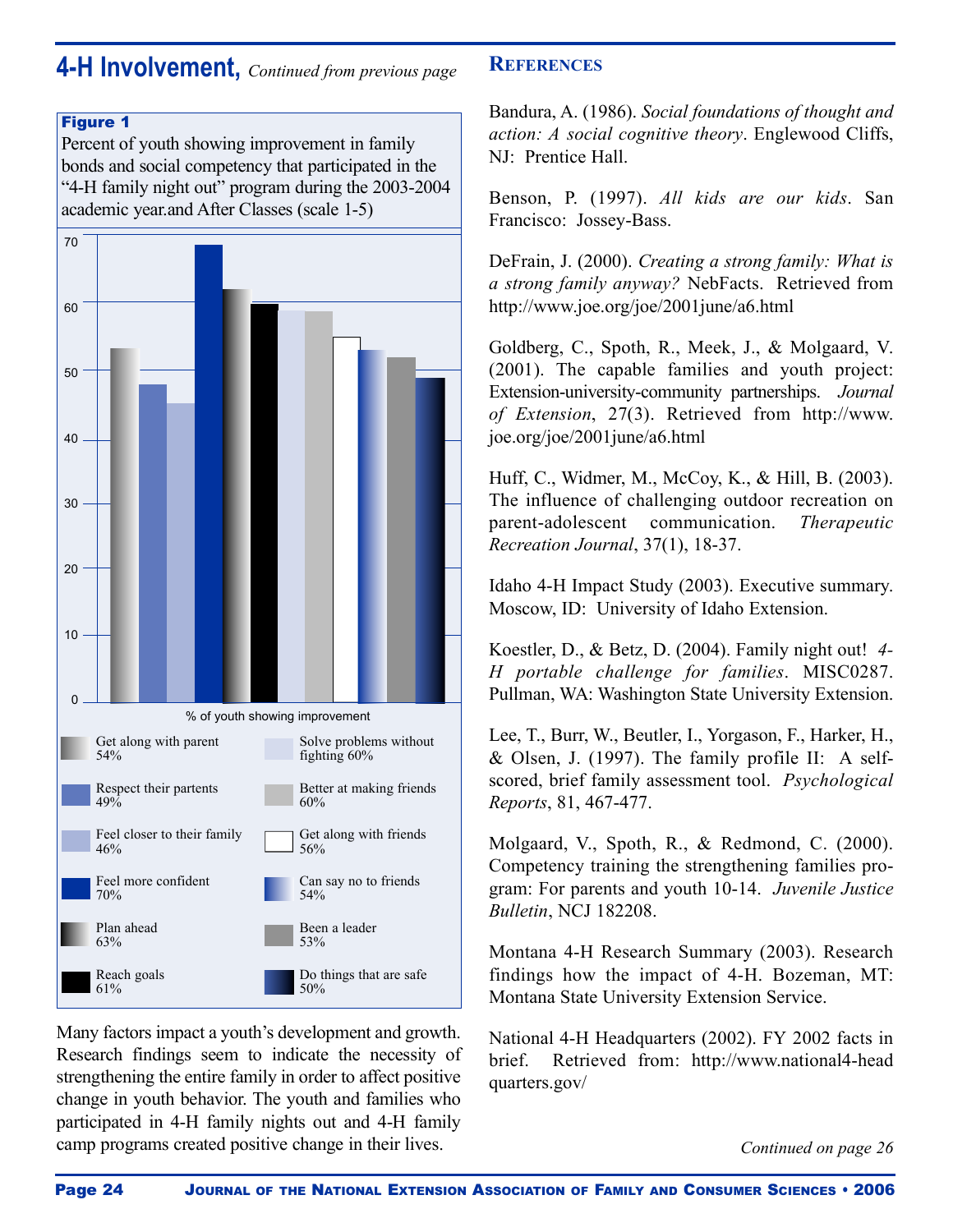# Youth Entrepreneurship: A Proactive Approach to Helping Rural Economies

*Ellen Serfustini, Extension Agent and Assistant Professor, Utah State University*

*Christine, E. Jensen, Extension Agent and Assistant Professor, Utah State University*

## **INTRODUCTION**

Youth entrepreneurship education helps prepare young people to be responsible entrepreneurs who contribute to a community's economic development (Criteria for youth, no date). "In rural areas, there are huge opportunities to use entrepreneurship and small business as a way to help the community," said Steve Mariotti, president and founder of the National Foundation for Teaching Entrepreneurship.

Entrepreneur education also helps build strong, resilient young people, who are willing to risk in order to develop a new business in a time of failing economies. Baldwin (2002) indicated that "entrepreneurs provide goods and services that other people need. Aside from creating wealth, every transaction raises the quality of living, self-esteem, and sense of purpose" (p. 15).

The National Commission on Entrepreneurship in Washington, D.C. (Malchow, 2001) reported (through a series of Gallup polls) that seven out of 10 teens say they want to be entrepreneurs, yet 85 percent of these teens received little or no formal education in business or economics.

## **OBJECTIVE**

With these factors in mind, Utah State University Extension agents in two rural counties in southeastern Utah adopted a program to increase youth entrepreneurship.

## **PROGRAM DEVELOPMENT**

Funding was received from the Ewing Marion Kauffman Foundation to implement a Mini-Society ™ curriculum. Programs were implemented in six rural towns. Workshops were held for ten days, three hours per day. Fourth through sixth graders were targeted and received instruction in basic business concepts (scarcity, marketing opportunities, supply and demand, compliments and substitutes, and cost analysis) using the experiential learning process. Market surveys, job interviewing, record keeping, and advertising skills were also taught.

Participants were encouraged to make a product to sell or provide a service. As the workshop progressed, the youth identified opportunities to provide goods and services to the other participants. An internal method of exchange was established so that goods and services could be bought and sold.

Youth were also able to interact with caring adults in actual work settings and incorporate what they learned in on-the-job experiences. As youth worked to create and maintain their own business, they saw a need to acquire additional information about advertising, law enforcement and banking. Some expanded their business while others explored new opportunities.

Situations arose for reflection and teacher-led discussion. Reflection was an integral part of entrepreneurial training because it allowed the youth to connect their experience with real-life entrepreneurial concepts. Youth participating in entrepreneurial and economic experiences need reflection as much as the interactive learning experiences.

Conflict resolution skills were learned as these young business people came together each day to discuss problems and issues affecting the business climate. Youth decided how they would resolve problems in the "real world."

### **EVALUATION**

One hundred twenty-eight youth participated in entreprenurship workshops. Evaluations were completed at the end of each two-week program. From the 115 evaluations received, the following results were noted: 100 percent developed a business plan within the pro-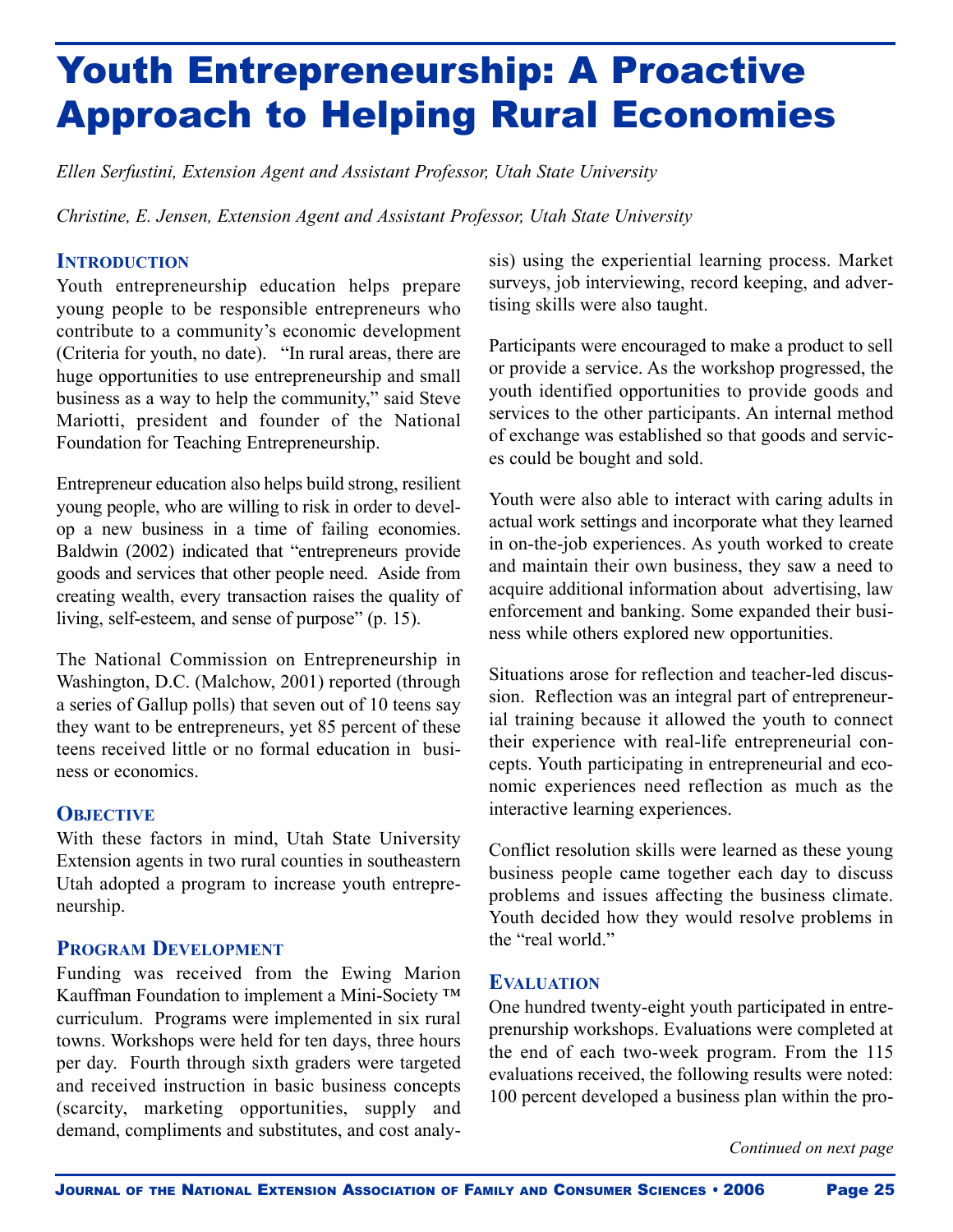## **Entrepreneurship,** *Continued from previous page*

gram guidelines, 2) 81 percent indicated they would like to open their own business during high school, 3) 83 percent indicated they would like to own their own business as an adult, 4) 93 percent learned conflict resolution skills in a group setting, 5) 96 percent learned decision making skills, 6) 91 percent felt keeping accurate records was important, 7) 88 percent indicated that they understood the initial business concepts of scarcity, complements and substitutes, and supply and demand.

The Extension agents observed that young entrepreneurs gained knowledge and skills in other areas: government, law, ethics, reading and language arts, and math. Teamwork and leadership skills were also strengthened.

## **SUMMARY**

An experience-based entrepreneurship program gave young people opportunities to interact in actual work settings while they cultivated interest in long-term career and life goals. As youth learned more about economics and entrepreneurial thinking, they were less intimidated and more willing to take risks.

In previous studies, students who received entrepreneurial training had higher achievement motivation, more innovation and creativity, higher personal control, and higher self-esteem (Rasheed, 2000). Gite and Baskerville (1990) also found that young entrepreneurs learn to manage time, people and resources; develop a strong work ethic; and understand economic realities, including the value of a dollar. "They learn

to take chances, to be creative, and to take responsibility for their own actions" (Branch, 1997, p. 113). The program evaluation in this study confirmed the findings of the past.

## **REFERENCES**

Baldwin, F. (2002). Serious business: Teaching entrepreneurship skills to youth. *Appalachia*, 10-15.

Branch, E. (1997). How to grow a CEO. *Black Enterprise*, 72, 113-114.

Criteria for youth entrepreneurship education by the Consortium for Entrepreneurship Education (n.d.) Retrieved from http://www.entre-ed.org/entre/crite ria.htm

Gite, L., & Baskerville, D. (1990). These kids mean business: Exploring your children to the challenges of entrepreneurship can help foster a new generation of business leaders. *Black Enterprise*, 2(5), 48-50.

Malchow, A. (2001, January 19). Classrooms preparing young entrepreneurs for the work world. *Silicon Valley/San Jose Business Journal*, 41.

Rasheed, H. (2000). The effects of entrepreneurship training and venture creation on youth entrepreneurial attitudes and academic performance. College of Business Administration, University of South Florida. Retrieved from http://www.coba.usf.edu/depart ment/management/faculty/rasheed/youthentrepre neurship.pdf.

## **4-H Involvement,** *Continued from page 24*

Rockwell, S., & Kohn, H. (1989). Post-then-pre evaluation. *Journal of Extension*, 27(2). Retrieved from http://www.joe.org/joe/1989summer/a5.html

Steele, S., Miller, T., & Rai, K. (1993). *Nationwide participation in 4-H during the 1980s: Information from the Office of Education NELS: 88*. Madison, WI: Department of Continuing and Vocational Education.

Thomason, D. (2002). A promising program: Building family strengths. *The Forum of Family and* *Consumer Issues*, 7(2). Retrieved from: http://www.ces.ncsu.edu/depts/fcs/pub/2002su/thoma son.html

Toretta, A. (2004). Family camp: Strengthening at-risk families through adventure-based initiative. *Journal of Extension*, 42(2). Retrieved from http://www.joe.org/joe2004april/iw6.html

Utah 4-H Volunteers Association. (2004). *Utah county youth and families with promise family of the year awards application*. Logan, UT: Utah State University Extension.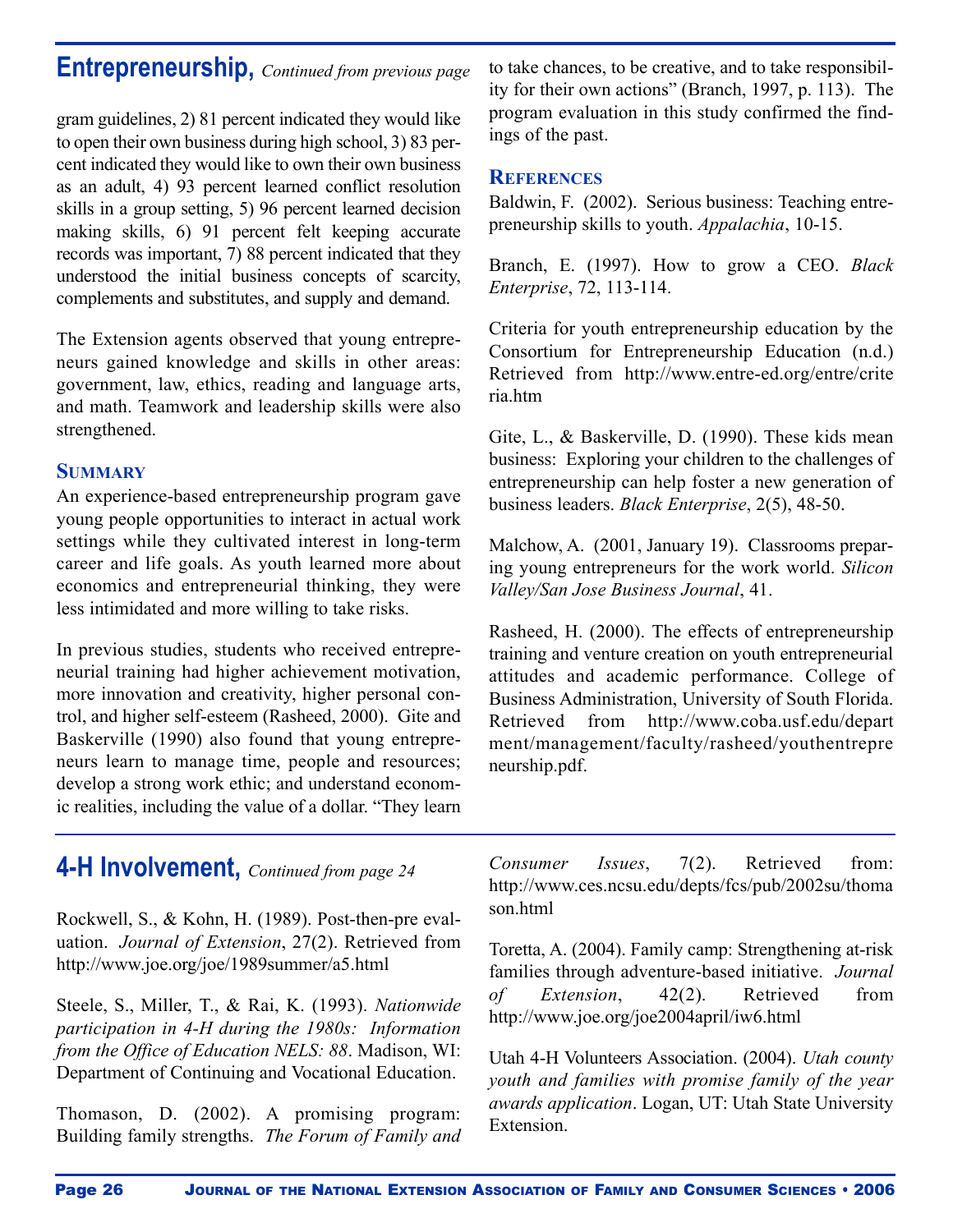## **Recipient of the 2004-5 Grace Frysinger Travel Fellowship** Historic FCS Films and the Early Letters of Martha Van Rensselaer

*Jan Scholl, State Extension 4-H Curriculum Specialist, Penn State University*

#### **BACKGROUND**

In 2003, I visited the Montana State University Library archives to study the reports of Mignon Quaw, who directed silent, black and white films as part of her Extension work (1917-1921). This inspired me to submit a NEAFCS Grace Frysinger proposal in 2004 to undertake additional film study at the National Archives (Archives II) in Maryland.

The Grace Frysinger grant also allowed me to study the early letters of Martha Van Rensselaer. Miss Van Rensselaer, who later became Dean of the College of Human Ecology at Cornell, started her Extension work in 1900, fourteen years before the Smith-Lever Act. She was hired to develop correspondence courses for farm women. Her letters survive as faint carbons on delicate parchment and may only be seen in the Kroch Library at Cornell during daytime hours.

Receiving funds, I found three separate weeks of annual leave, and traveled to Ithaca, New York and College Park, Maryland. Later, I honored five requests to show the films in Kentucky, Maryland, New York and Pennsylvania.

Since the Cornell experience was the largest part of my professional development, a brief discussion about Martha Van Rensselaer is outlined here:

Martha Van Rensselaer was hired in 1900 by Liberty Hyde Bailey, an early plant science specialist and Director of Extension in New York state. Before the turn of the 20th century, Martha had been a teacher and a traveling superintendent of rural schools, elected to this post for several terms.

Arriving at Cornell, she had only a hanging light bulb and a kitchen table in her basement office of Morrill Hall, but she wrote quantities of letters to farm women and sent out correspondence courses, with such titles as: "Saving Steps" and "Home Sanitation." She asked



**Martha Van Rensselaer Jan Scholl 1864-1932 1952-**

women to complete evaluations and answer questions which were mailed back to her.

The terms "home economics" and "domestic economy" were defined, but may have seemed more like buzz words until the American Home Economics Association was established. Few home economicsrelated reference bulletins existed at that time. Some of the early USDA pamphlets were written by an instructor of the Boston Cooking School.

Martha had no formal training in domestic economy and no advanced degree in any subject. What she accomplished was by perseverance and the conviction that she could help rural women realize some value and enjoyment in their lives. Every letter she wrote marketed what she was doing, solicited additional names and addresses, and established connections with women's clubs. Her letters were chatty, respectful of people's time and appreciative of new ideas. Perhaps surprising to some, her advice was not contradictory to the research findings of today. She relied heavily on her own practical experience and the early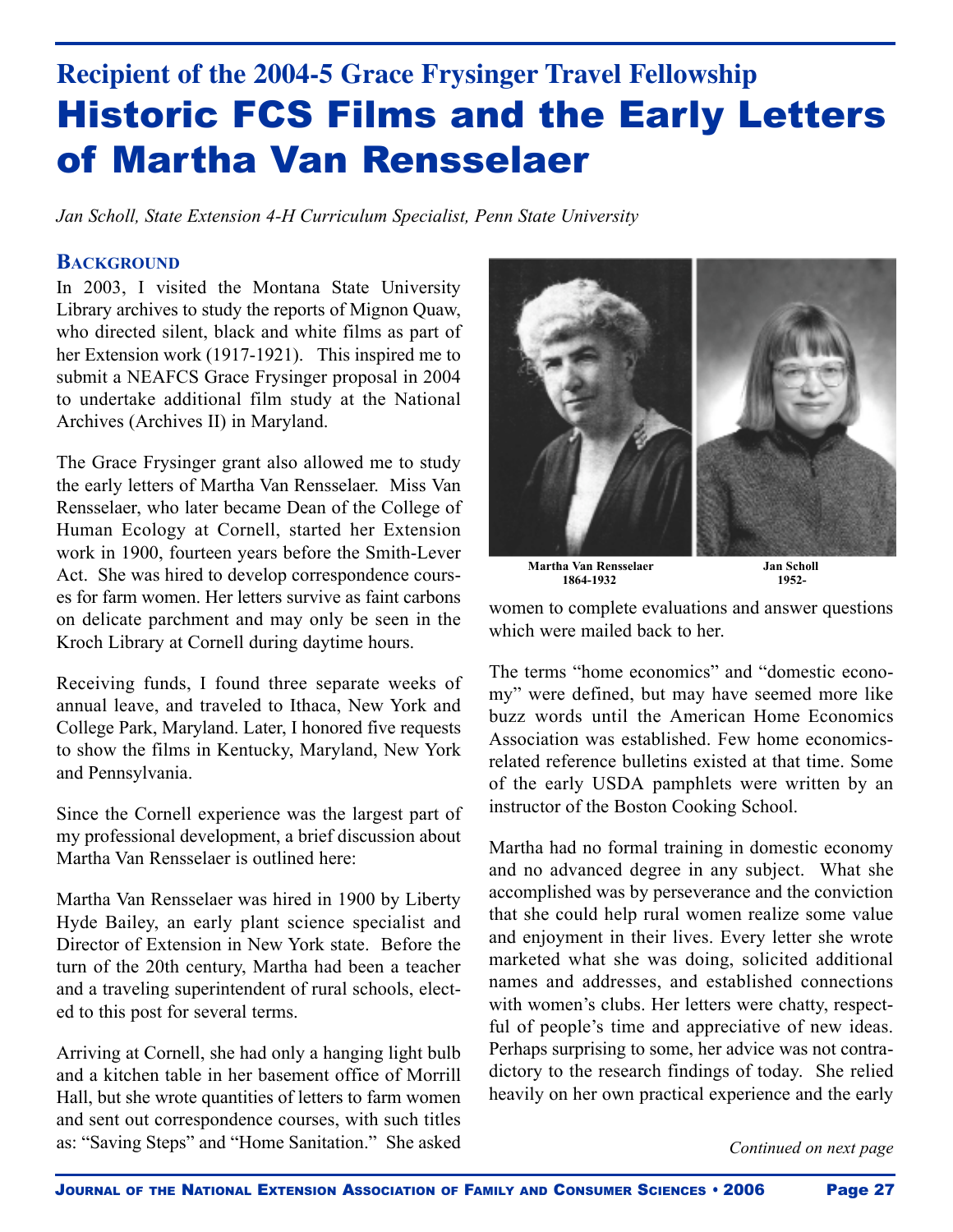## **Martha Van Rensselaer,***Continued from previous page*

research of such greats as Ellen Richards, whom she consulted and invited to conferences.

She established reading clubs for farm women. The books were secured from the state library at Albany collaborating with Melvil Dewey (developer of the Dewey Decimal System and an attendee of the first Lake Placid conference) and his wife. Martha visited parts of New York by train and livery, once losing a receipt needed in order to claim reimbursement from the university. She also received dozens of out-of-state requests for her materials.

Martha encouraged people and tried to change the opinions of any detractors. She even challenged a few people to recognize--by letter--whether she was married or not. She had many obstacles in promoting home economics, and sadly turned away potential students as there was no formal class work in the subject at the time. She taught summer short courses and, later created classes (greatly reducing her Extension travel). Her home became a boarding house for students and visiting professional women.

Martha had to deal with severe exhaustion and family members who were dying. When the budget wouldn't allow the printing of new publications, she still paid photographers and illustrators to work on upcoming projects. She tried several times to establish a children's magazine, *Boys and Girls*, which she continued to publish with her own money, subscriptions, and what she received by writing women's magazine articles on her own time.

In brief, her experience was much like many of us today—doing what's necessary to continue Extension programs and address needs. It is interesting that many of the correspondence course topics were recreated years later in the films produced by USDA.

In addition to the Grace Frysinger fellowship, the National and Pennsylvania Associations of Epsilon Sigma Phi, Maryland Cooperative Extension, Pennsylvania Association of Family and Consumer Sciences, College of Human Ecology and the Kroch and Mann Libraries at Cornell provided funds and/or support. The following individuals also contributed to this project: Charlotte Coffman, Fran Fleener, Kate Hayes, Peg Howe and Rita Wood.

## **CONCLUSION**

The data, collected in this travel experience, are being studied and used. A film documentary script and a book, that incorporates Martha Van Rensselaer's letters, will be completed in time for the centennial celebration of home economics.

I was also able to find Martha Van Rensselaer's home in Ithaca, NY, debunk a prevalent theory about Martha's personal life, and locate a turn-of-the-century USDA canning bulletin for a National Agricultural Library patron. (Martha had mentioned the bulletin in one of her letters.) I lent some expertise to the creation of the Elsie Carper Special Collection of historic Extension, Home Economics and 4-H materials at http://www.nal.usda.gov/speccoll/findaids/index.html and donated several historical films to the Cornell film archives. A segment of commercial film was obtained, with side-by-side comparisons, that will interest audiences and students involved in family and consumer science media projects.

I have personally established a little of Martha's style and enthusiasm in my own Extension correspondence which has made all the difference in my work. I am grateful for the fellowship and encourage others to apply.

## **Elsie Carper Special Collection of Extension, Home Economics and 4-H**

A newly-established special collection of Extension, FCS and 4-H memorabilia, dedicated to Elsie Carper, USDA and National 4-H Council clerk (now deceased), was completed in 2005. A list of the materials and a historical review may be viewed on the following web site: http://www.nal.usda.gov/spec coll/findaids/index.html. The actual materials are housed in fourteen beautifully archived boxes in the National Agricultural Library, just off the Washington beltway in Beltsville, MD. The collection was completed over a two year period by Jan Scholl, Kate Hayes and Barbara Stommel. The authors wish to encourage those with historical materials to submit them to a local, university or national archives.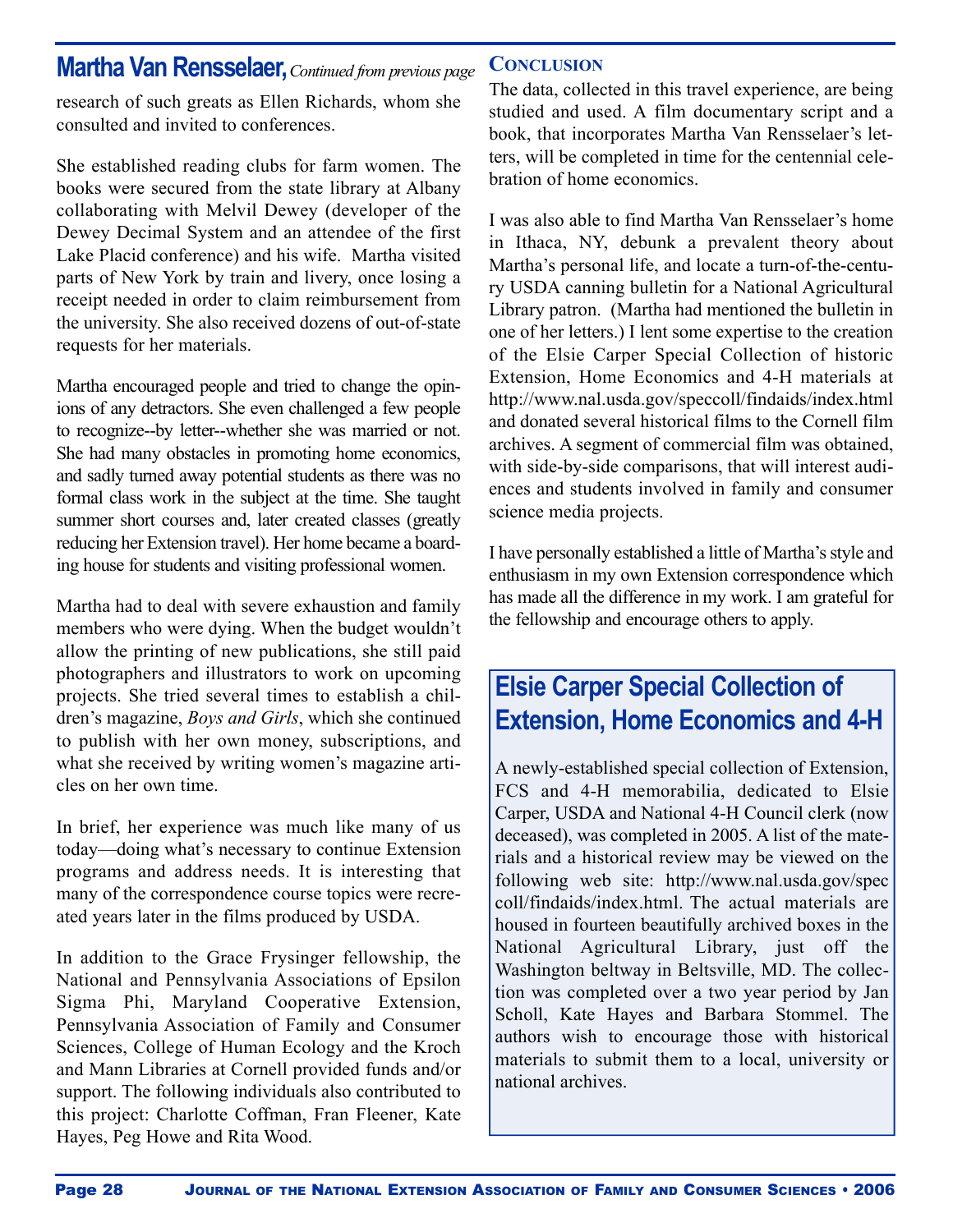# 4-H Excellence in After School Programming Awards

## **Project SOAR: 4-H Mentoring Program (Arizona)**

Juanita O. Waits Dan McDonald Jolie Ogg Graybill Ruth Jackson Jan Gibby Patty Merk Sherry Betts

Project SOAR: 4-H Mentoring Program is an intensive mentoring program which targets at-risk youth and families by matching mentees with college students. Project SOAR's goal is to encourage students to focus their efforts on educational and personal values through extensive mentoring, academic support, and positive community involvement.

## **Babysitting Curriculum Teacher Training Program (Florida)**

Maisielin Ross Kim Coldicott Diane Coon

In response to middle school requests, 4-H and FCS agents began teaching Babysitting Basics to students in their after school programs and FCS classes. So as to have a greater impact, the agents developed a Babysitter's Manual which is used to train after school teachers who work with the Safe Schools program.

## **Summer Science and Kids (Pennsylvania)**

Mary Ann Oyler Karen Hack Roxanne Price Stacey Goetz

Family and Consumer Sciences and 4-H educators collaborated to plan and implement 4-H after school trainings for providers of school age children. Ninetyeight agency and child care staff attended Train the Trainer sessions introducing 4-H project materials. More than 1,200 youth across the Capital Region benefited from these partnerships.

## **YMCA After-Care and 4-H Partners for Youth Programs (Texas)**

| Sheryl Nolen | Lilly Dorney | MichelleWarren |
|--------------|--------------|----------------|
| Linda Mock   | Mike Heimer  | Tom LeRoy      |

Conroe YMCA partnered with a team of Texas Cooperative Extension staff to improve the quality of after school programs and increase opportunities for youth to experience 4-H. 4-H Project Day reached 300 youth weekly, improved the quality of YMCA After-Care programs, and became a model for the Greater Houston Area YMCA.

## **New Journal of Youth Development: Bridging Research and Practice**

This new journal, supported by NAE4-HA and other 4-H groups, is currently accepting submissions of papers for publication consideration in the following categories:

Feature Articles — 2,000-5,000 word original research articles.

Program Articles—1,500 word articles that highlight unique, successful, or promising youth programs or initiatives.

Research and Evaluation Strategy Articles—1,000 word articles that describe innovative methodologies and strategies in the collection and analysis of quantitative or qualitative research and evaluation data.

Resource Reviews—300 word critical reviews of resources and tools that would be helpful to youth development professionals.

Manuscripts are accepted at anytime. Deadlines for consideration in the Fall issue is March 15th and Spring issue is September 15th. Submission information may be found at a link in the January 2006 NEAFCS newsletter. The editor, Patricia Dawson, may be located at: Patricia.dawson@oregonstate.edu.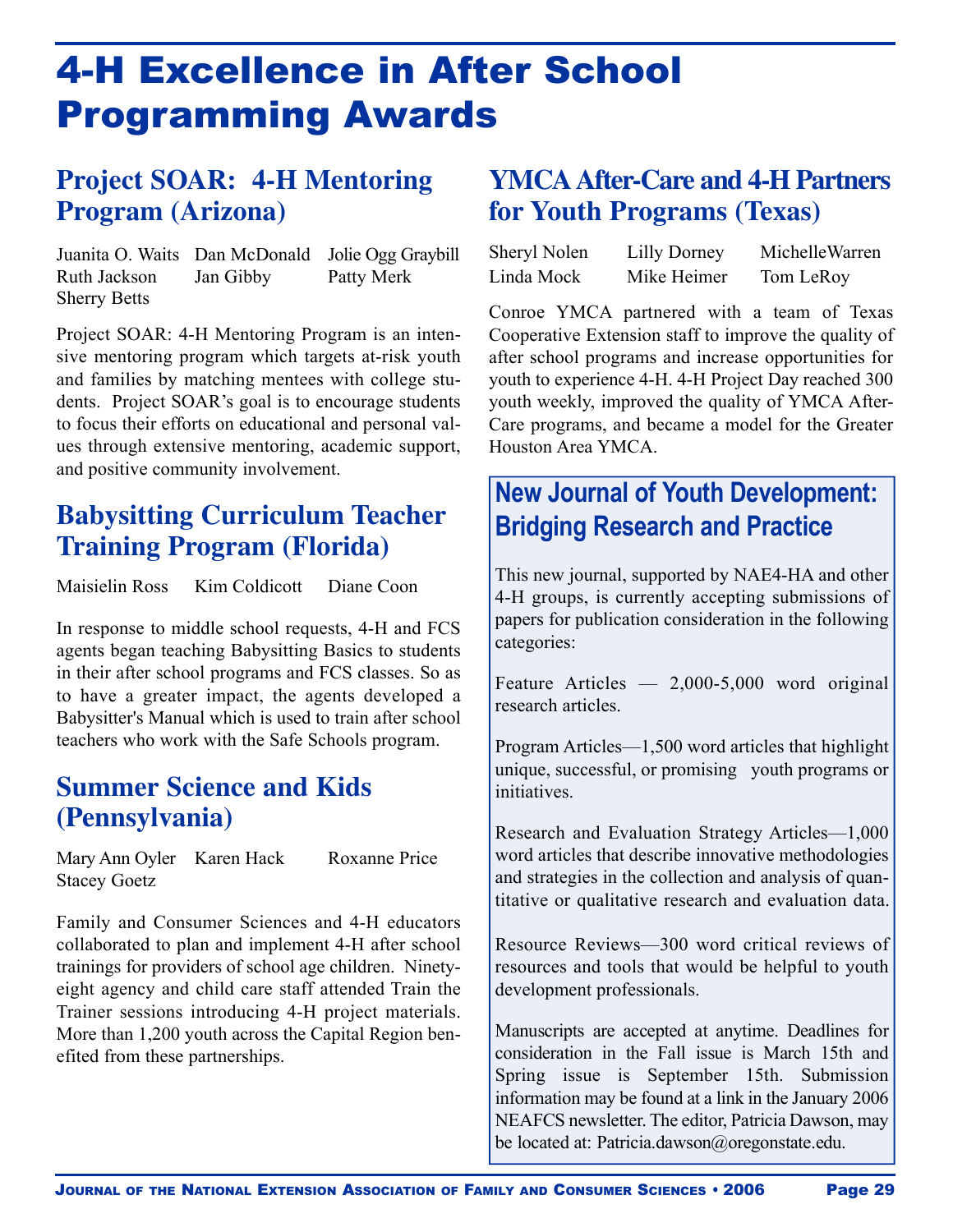## **Abstinence,** *Continued from page 14*

Jaccard, J., Blanton, H., & Dodge, T. (2005). Peer influences on risk behavior. An analysis of the effects of a close friend. *Developmental Psychology*, 41, 135-147.

Karofsky, P., Zeng, L., & Kosorok, M.  $(2001)$ . Relationship between adolescent-parental communications and initiation of first intercourse by adolescents. *Journal of Adolescent Health*, 28, 41-45.

Keller, M, Duerst, B, & Zimmerman, J. (1996). Adolescents' views of sexual decision-making. *Journal of Nursing Scholarship*, 28, 125-130.

Kowal, A., & Blinn-Pike, L., (2004). Sibling influences on adolescent's attitudes toward safe sex practices. *Family Relations*, 53, 377-384.

Lock, S., & Vincent, M. (1995). Sexual decision-making among rural adolescent females. *Health Values*, 19, 47-58.

Lowry, D., & Shidler, J. (1993). Prime time TV portrayals of sex, "safe sex", and AIDS: A longitudinal analysis. *Journalism Quarterly*, 70, 628-637.

Mandara, J., Murray, C., & Bangi, A. (2003). Predictors of African American adolescent sexual activity: An ecological framework. *Journal of Black Psychology*, 29, 337-356.

Maxwell, K. (2002). Friends: the role of peer influences across adolescent risk behaviors. *Journal of Youth & Adolescence*, 31, 267-277.

Meschke, L., Bartholomae, S. & Zentall, S. (2000). Adolescent sexuality and parent adolescent processes: Promoting healthy teen choices. *Family Relations*, 49, 143-155.

Miller, B. C. (2002). Family influences on adolescent sexual and contraceptive behavior. *Journal of SexResearch*, 39, 22-26.

Oman, R., Vesely, S., Aspy, C., McLeroy, K., & Luby, C. (2004). The association between multiple youth assets and sexual behavior. *American Journal of Health Promotion*, 19, 12-18.

Polit, D., White, C., & Morton, T. (1990). Child sexual abuse and premarital intercourse among high risk adolescents. *Journal of Adolescent Health Care*, 11, 231-234.

Purdie, N., Carroll, A., Roche., L. (2004). Parenting and adolescent self-regulation. *Journal of Adolescence*, 27, 663-676.

Roche, K., Mekos, D., Alexander, C., Astone, N., Bandeen-Roche, K., & Ensminger, M. (2005). Parenting influences on early sex initiation among adolescents: How neighborhood matters. *Journal of Family Issues*, 26, 32-54.

Rostosky, S., Wilcox, B., Wright, M., & Randall, B. (2004). The impact of religiosity on adolescent sexual behavior: A review of the evidence. *Journal of Adolescent Research*, 19, 677-697.

Small, S. & Luster, T. (1994). Adolescent sexual activity: An ecological, risk factor approach. *Journal of Marriage and the Family*, 56, 181 192.

Vesely, S., Wyatt, V., Oman, R., Aspy, C., Kegler, M., Rodine, S., Marshall, L, & McLeroy, K. (2004). The potential protective effects of youth assets from adolescent sexual risk behaviors. *Journal of Adolescent Health*, 34, 356-365.

Warzak, W., Grow, C., Poler, M., & Walburn, J. (1995). Enhancing refusal skills: Identifying contexts that place adolescents at risk for unwanted sexual activity. *Journal of Developmental & Behavioral Pediatrics*, 16, 98-100.

Werner-Wilson, R., Fitzharris, J., & Morrissey, K. (2004). Adolescent and parent perceptions of media influence on adolescent sexuality. *Adolescence*, 39, 303-313.

Woody, J. D., Russel, R., D'Souza, H. J., & Woody, J. K. (2000). Adolescent non-coital sexual activity: Comparisons of virgins and non-virgins. *Journal of Sex Education and Therapy*, 25, 261-268.

Zimmer-Gembeck, M., Siebenfruner, J., & Collins, W. (2004). A prospective study of intra-individual and peer influences on adolescent's heterosexual romantic and sexual behavior. *Archives of Sexual Behavior*, 33, 381-394.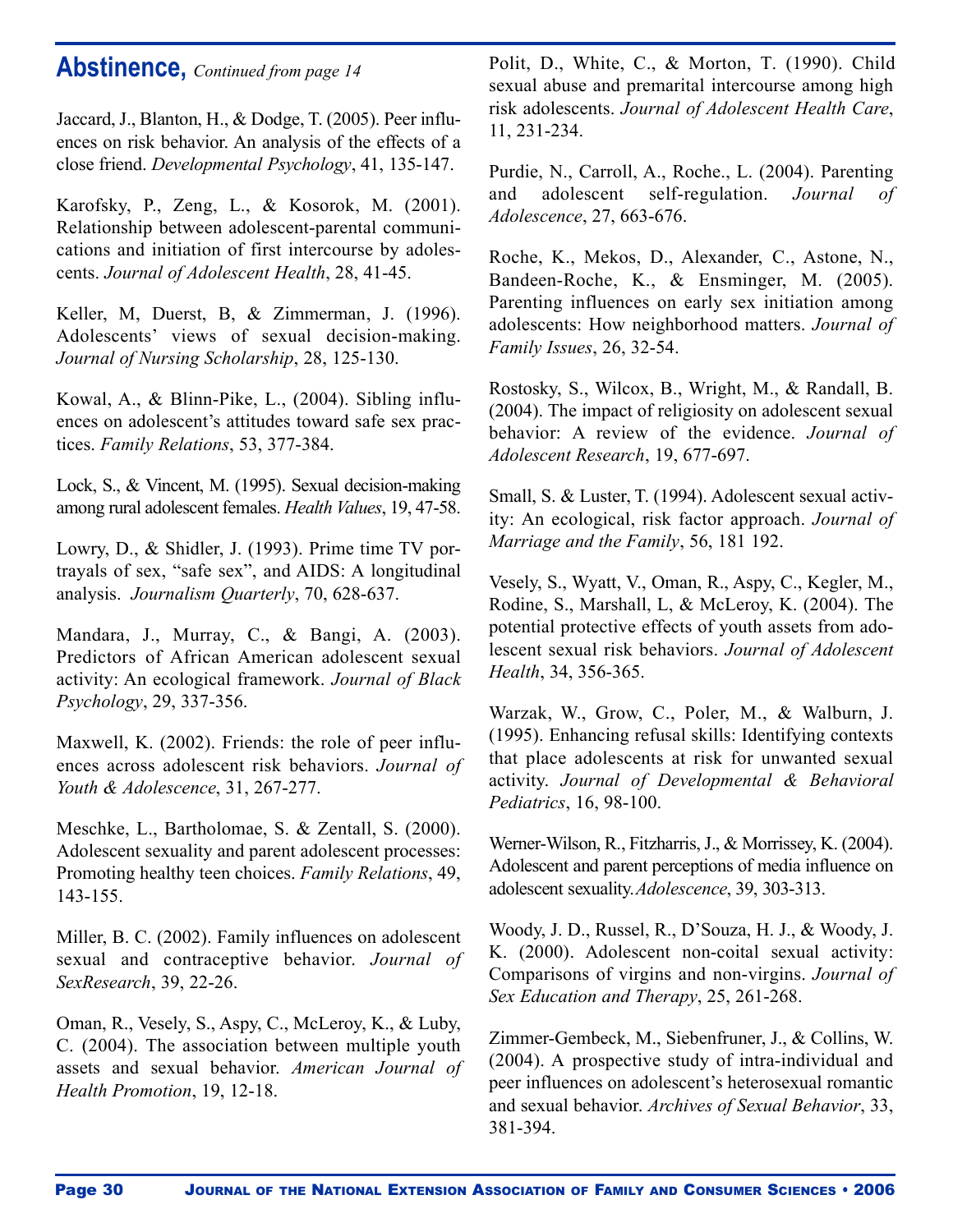# Selected 2005 NEAFCS Conference Presentations

*Compiled by Marsha Lockard, FCS Extension Educator, University of Idaho*

These are just some of the many presentations given by Extension FCS educators at the 2005 Annual Conference in Philadelphia, Pennsylvania. As many titles as possible are listed within this limited space. Titles are also shortened somewhat. In the case of a team, only the contact's name and e-mail are identified. The complete list of presentations was provided to each participant on a CD in their registration packets.

## **NUTRITION**

### **FOOD SAFETY/PREPARATION**

#### **FINANCIAL MANAGEMENT**

## **PARENTING EDUCATION/CHILD DEVELOPMENT**

### **4-H/YOUTH DEVELOPMENT**

The Art of Smart Snacking Roxane Whittaker (DE), roxane@udel.edu Diet Busters Rachel West (GA), rubynell@uga.edu Do Well, Be Well With Diabetes Sandra Fry (TX), sk-fry@tamu.edu

Preserve @ Home: Web-Based Course Carol Hampton (ID), champton (a)uidaho.edu Is it Done Yet? Susan Conley (MD), susan.conley@fsis.usda.gov Kitchen Boot Camp for Boys Jeanne Brandt (OR), jeanne.brandt@oregonstate.edu

Legally Secure Your Financial Future Jacque Miller (CO), Jacque.Miller (*CO*), Gasebucheedu Personal Finance Seminar for Professionals Susan Morris (MD), skmorris (a) umd.edu Investing For Your Future Barbara O'Neill (NJ), oneill@aesop.rutgers.edu

The Parenting Journey Tanya Yates (AR), tyates (aluex.edu Bully Prevention Lori Zierl (WI), lori.zierl@ces.uwex.edu Nurturing Creativity in Children Sherry Rocha (IL), srocha@uiuc.edu

Teaching Youth Financial Literacy Beverly Samuel (VA), bsamuel a vt. edu Babysitting Train-the-Trainer Maisielin Ross (FL), maisieross@ifas.ufl.edu Project SOAR: Mentoring At-Risk Youth Juanita Waits (AZ), jwaits (ag. arizona.edu

## **COMMUNITY DEVELOPMENT OR RESEARCH/EVALUATION**

## **DIVERSE POPULATIONS/DIVERSITY**

Germ City: Clean Hands, Healthy People B. Susie Craig (WA), scraig @wsu.edu Take Charge of Your Diabetes Elaine Courtney (FL), ecourtney (a) constaloosa.fl.us Parenting Education Partnership Nadine Reimer (ME), nreimer (a) umext.maine.edu

Karen Ensle (NJ), ensle@aesop.rutgers.edu Financial Education for Latinos Adrie Roberts (UT), adrier@ext.usu.edu

## **HEALTH, SAFETY, AGING, FAMILY OR HUMAN DEVELOPMENT**

Medical Health History Mary Ann Lienhart-Cross (IN), lienhart@purdue.edu Connecting Families Natalie Ferry (PA), nmf3@psu.edu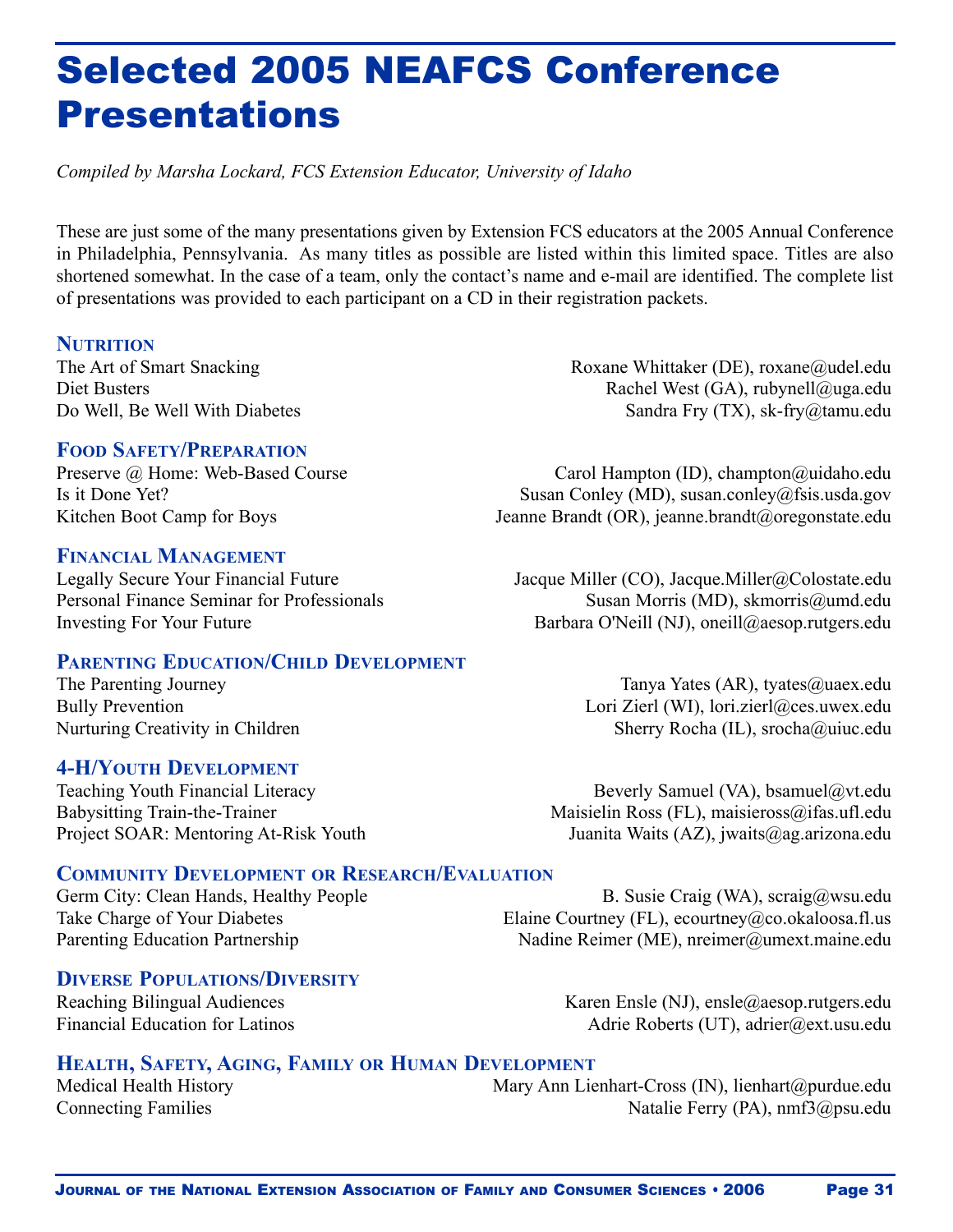# Selected 2005 Extension FCS Research Articles in Other Refereed Journals

*Compiled by Jennifer Abel, Virginia and Jan Scholl, Pennsylvania*

#### **Journal of Extension (www.joe.org)**

Boleman, C., & Cummings, S. (2005). Listening to the people--a strategic planning model for Cooperative Extension, 43(3).

Camino, L. (2005). Youth-led community building: promising practices from two communities using community-based service-learning, 43(1).

Cason, K., & et al. (2005). Nutrition Mission—a multimedia educational tool for youth grades 4-6, 43(3).

Crossgrove, J., & et al. (2005). Organizational values perceived as evident among Ohio State University extension personnel, 43(5).

DeBord, K. (2005). Communicating program value of family life and parenting education programs to decision makers, 43(2).

Donnellan, L., (2005). Rethinking extension communications: Is issues programming the key? 43(2).

Ensle, K. (2005). Burnout: how does extension balance job and family? 43(3).

Estrada, J. (2005). Assessing community resources and economic development programming efforts using a modified human development index, 43(2).

Farner, S. (2005). Assessing the educational needs and interests of the Hispanic population: The role of Extension, 43(4).

Fitzpatrick, C., & et al. (2005). Life skills development in youth: Impact research in action, 43(3).

Fritz, S. (2005). Diamonds in the rough: A case study of team development across disciplines, distances and institutions, 43(5).

Fox, G. (2005). Incorporating parental goals in parenting programs through collaborative relationships with parents,  $43(1)$ .

Futris, T. & et. al. (2005). Strengthening marriages: an evaluation and assessment of a couple's and marital enrichment newsletter, 43(5).

Haddock, S. & et. al. (2005). Families at five: Extending land-grant research findings to families, 43(2).

Hermann, J., & et al. (2005). Using a nutrition web site as a resource for county educators: Evaluating Oklahoma Cooperative Extension Service's experience, 43(4).

Higginbotham, B., & Adler-Baeder, F. (2005). Development of the remarriage belief inventory for researchers and educators, 43(3).

Hill, L., & Parket, L. (2005). Extension as a delivery system for prevention programming: Capacity, barriers, and opportunities, 43(1).

Hine, S., & et. al. (2005). Cooperative director training: Changing the way extension programs are presented, 43(3).

Howe, S., & et. al. (2005). Teaching entrepreneurial and management skills to extension audiences, 43(2).

Ingram, P. (2005). A snapshot of the change agent states for diversity project, 43(1).

Ingram, P., & Syvertsen, A. (2005). Hearing their needs: Voices of underrepresented populations, 43(5).

Jones, K., & Perkins, D. (2005). Determining the quality of youth-adult relationships within community-based youth programs, 43(5).

Jones, P., & Field, W. (2005). Caregiving in the heartland: outreach through adaptation and collaboration, 43(3).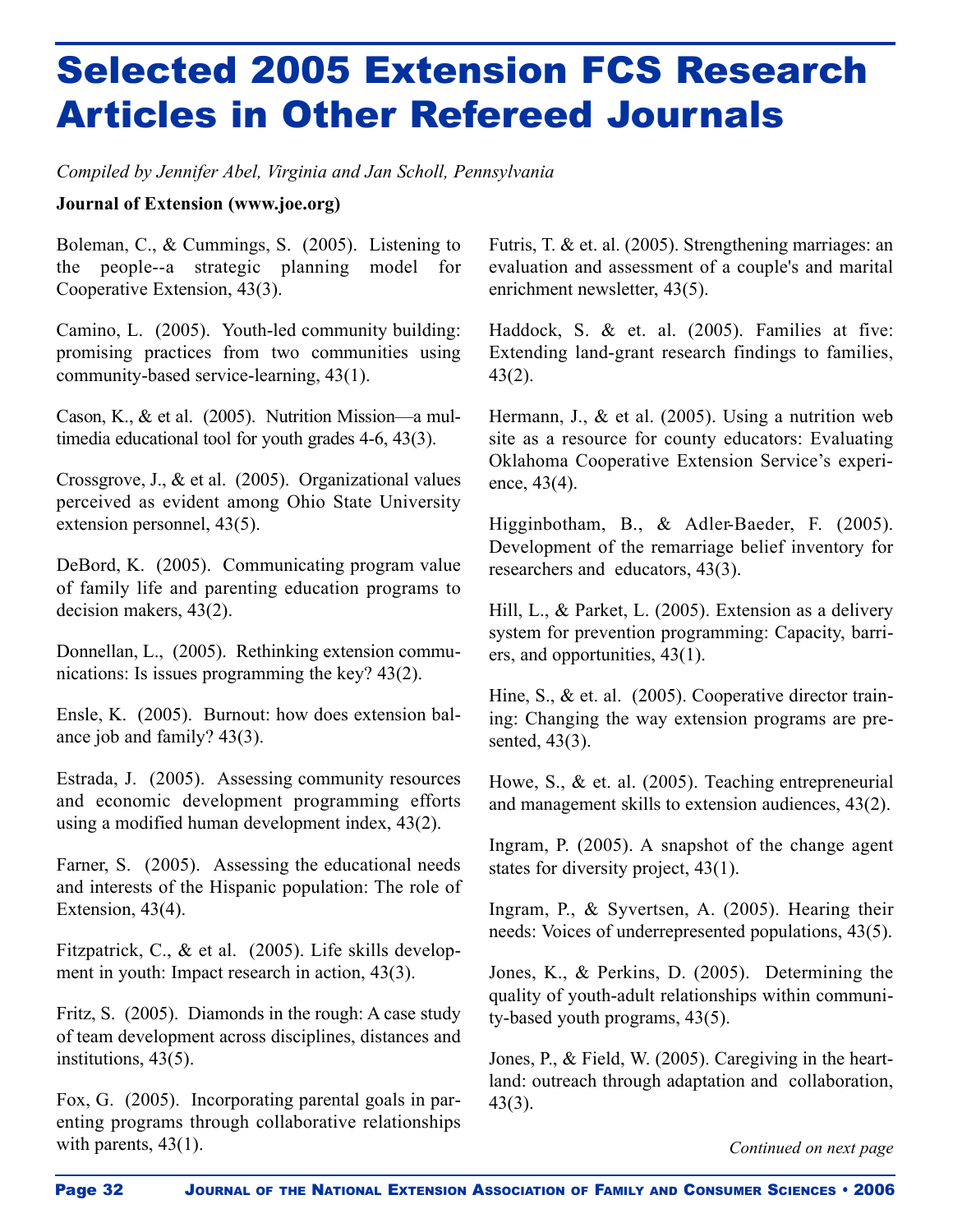## **FCS Research,** *Continued from previous page*

Kelsey, K., & et al. (2005).Increasing educational impacts: A multi-method model for evaluating Extension workshops, 43(3).

Kirby, Sarah D. (2005). Extension's role in mold and moisture education, 43(2).

Khan, M., & Berglund, D. (2005). Staying connected and proactive statewide, 43(2).

Klemme, D. (2005). Extension staff response to increased programming for at-risk audiences, 43(1).

Litchfield, R., & et al. (2005). Lighten up Iowa: an interdisciplinary, collaborative health promotion campaign, 43(2).

Maiorano, J., & Futris, T. (2005). Fit 2-B FATHERS: The effectiveness of extension programming with incarcerated fathers, 43(5).

Marshall, M., & et al. (2005). Extension programming for food entrepreneurs: An Indiana needs assessment, 43(5).

Ohnoutka, L. (2005). Leadership, teaching, self efficacy, and networking: untapped benefits of membership in Extension volunteer networks, 43(3).

Raab, C., & Grobe, D. (2005). Consumer knowledge and perceptions about organic food, 43(4).

Salmon, T., & Stahl, J. (2005). Wireless audience response system: does it make a difference?, 43(3).

Seinbarger, D. (2005). The view from county partners: Extension in southwest Washington, 43(2).

Selby, K., & et. al. (2005). Preparing Extension educators for a global community, 43(4).

Skelly, J. (2005). Social marketing: Meeting the outreach challenges of today, 43(1).

Skogrand, L., & et al. (2005). The effects of debt on newlyweds and implications for education, 43(3).

Smith, M. & et al. (2005). A model for recruiting and training youth development volunteers in urban areas, 43(5).

Smith, T., et al. (2005). Evaluating a youth leadership life skills development program, 43(2).

Smith, T. (2005). Ethnic and gender differences in community service participation among working adults, 43(2).

Washington, R., & Fowler, S. (2005). Systematic assessment of resistance to extension organizational change: Evidence from the Alabama Cooperative Extension system, 43(2).

Winder, J. (2005). Organizational evolution: Applying genetic principles to the management of Extension systems, 43(4).

## **Journal of Family and Consumer Sciences**

Ballard, S. & Carroll, E. (2005). Internship practices in family studies programs, 97(4), 11-17.

Cho, H., et al. (2005). Ethical ideologies: Do they affect shopping behaviors and perception of morality, 97(3), 48-55.

Colvin, J., & Lanigan, J. (2005). Ethical issues and best practice considerations for Internet research, 97(3), 34-39.

Dowd, D., & et al. (2005). Attributions and marital satisfaction, 97(1), 22-26.

Handy, D., & and Wyatt, M. (2005). Family and consumer sciences curriculum: Learning a new process collaboratively, 97(1), 45-50.

Lynch, A., & Fleming, W. (2005). Bystander approaches: Empowering students to model ethical sexual behavior, 97(3), 27-33.

McFall, B., & Mitstifer, D. (2005). A century of change: Repositioning FCS as a foundation for lifelong learning, 97(4), 23-29.

O'neill, B., & Xiao, J. (2005). Consumer practices to reduce identity theft risk: an exploratory study, 97(1), 33-38.

Worthy, S., & et al. (2005). Online home furnishings and furniture shopping practices of rural consumers, 97(4), 30-35.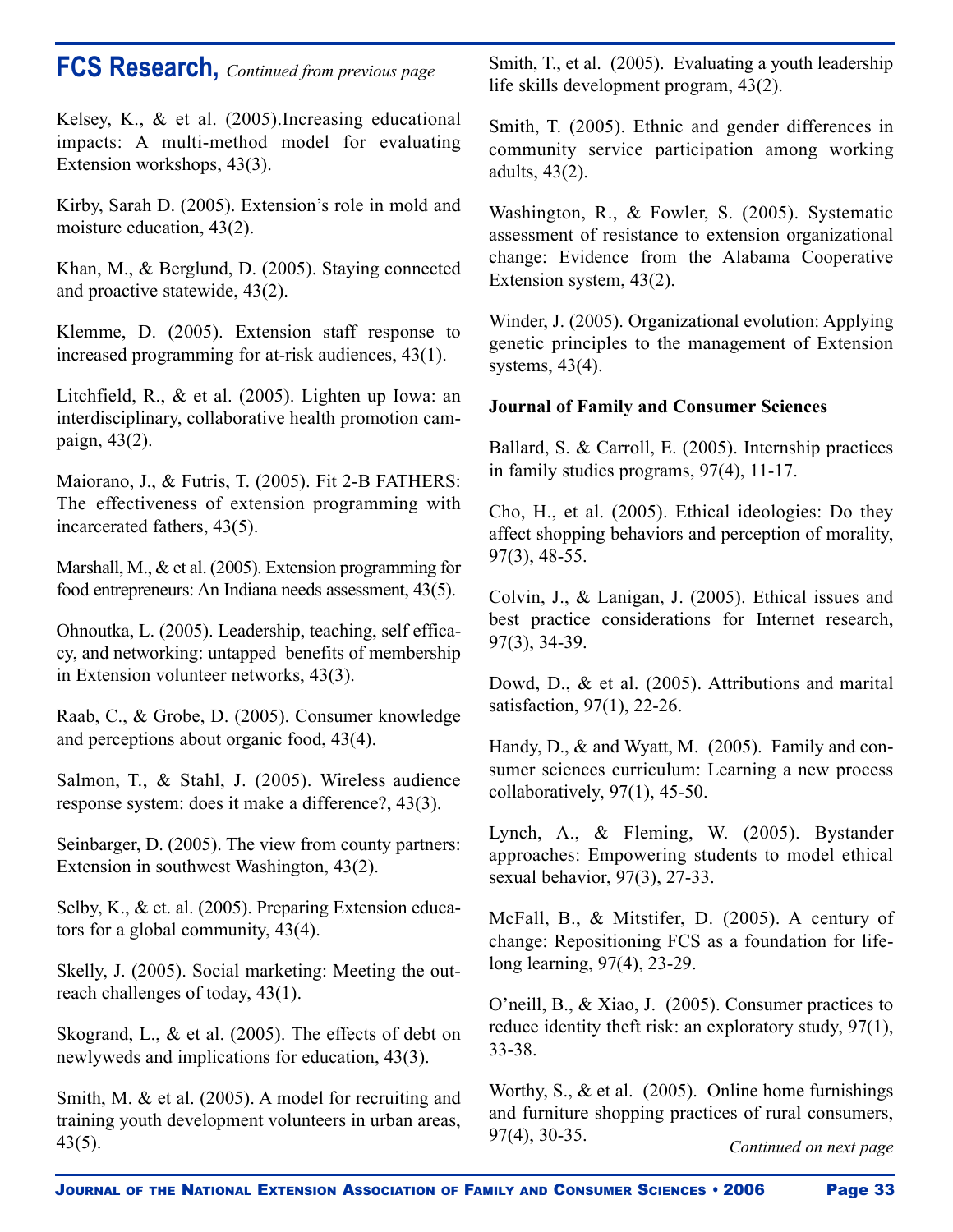# 4-H Graduate Studies Published in 2005

*Compiled by Jan Scholl, author of Making the Best Better: 4-H Graduate Studies 1911-2004.*

Bradbury, Ricarda Marie. *Montana State 4-H volunteer leaders college: Does it make a difference?* M.S. thesis, Montana State University.

Digby, Janet Kathleen. "The Experience of a Lifetime": *Alumni perceptions of the development and transfer of life and workforce skills in the Ohio 4-H camp counselor program.* M.S. thesis, Ohio State University.

Emo, Kenneth Roy. *Children and their 4-H animal projects: How children use science in agricultural activity.* PH.D. dissertation, University of Colorado at Boulder.

Gregorire, Helene. *Reflecting on the practice stories of educators working in the arts: Lessons for community development*. Ph.D.dissertation, Cornell University.

Hartley, David C. *Factors that influence 4-H club membership retention in West Virginia.* M.S. thesis, West Virginia University.

Nokes, Heath D. *Benefits of participation in the Cannon County 4-H livestock projects as perceived by select former exhibitors.* M.S. thesis, University of Knoxville.

Phelps, Connie, S. *The relationship between participation in community service-learning projects and personal*

**FCS Research,** *Continued from previous page*

**The Forum for Family and Consumer Issues** (http://www.ces.ncsu.edu/depts/fcs/pub/forum.html)

Contreras, D. (2005). The influence of a paraprofessional home visitation program on parenting behaviors, 10(2).

Furtis, T. (2005). Best practices for couples education: Summary of a dialogue between researchers and educators, 10(1).

Jones, D. (2005). Proactive conflict management in community groups, 10(2).

*and leadership life skill development in Louisiana high school 4-H leadership activities.* Ph.D. dissertation. Louisiana State University.

Real, LauraA. *Development of youth leadership life skills of Texas youth as San Antonio livestock exposition school tour guides.* M.S. thesis, Texas A. & M. University.

Sinasky, Megan. *Volunteer perceptions of leadership skills employed by 4-H/youth development Extension educators.* M.Ed. thesis, Penn State University.

Tassin, Mark Gerard. *Effectiveness of the 4-H advisory committee process as perceived by 4-H professionals and advisory committee members.* Ph.D. dissertation, Louisiana State University.

Tereba, Jennifer, L. *4-H dairy curriculum and leader's guide.* B.S.thesis, California Polytechnic University.

Theokas, Christina. *Promoting positive development in adolescence: Measuring and modeling.* Ph.D. dissertation, Tufts University.

Tubbs, Tina, M. *Utah public school student's out-ofschool time study to measure the impact of the Utah 4- H program.* M.S. thesis, Utah State University.

Manis, M. (2005). Development and evaluation of a computer decision exercise for consumer participation in insurance benefit planning, 10(2).

Mincemoyer, C., & Perkins, D. (2005). Measuring impact of youth development programs: A national on-line youth life skills evaluation system, 10 (2).

Saiki, D. (2005). Building opportunities: Dressing for success, 10(2).

Royer, L., & Jordan, J. (2005). How financially literate are today's youth? Their current practices and what we need to know as educators,  $10(1)$ .

Smith, T. (2005). Family resource practices for families living in poverty, 10(2).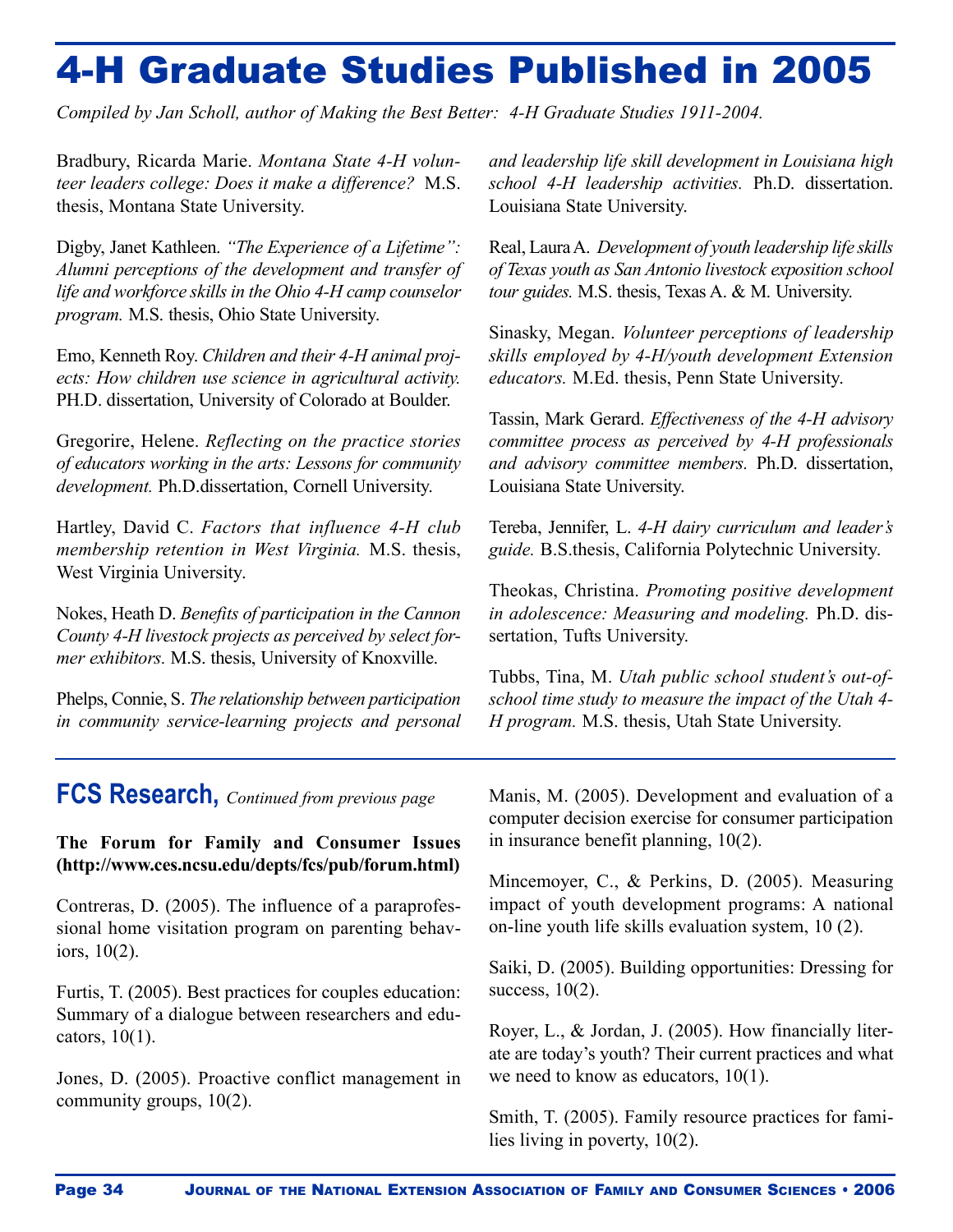## Submission Guidelines

The Journal of NEAFCS (formerly *The Reporter*) is an annual peer-reviewed publication of the National Extension Association of Family & Consumer Sciences (NEAFCS). The journal publishes research articles, including applied research and successful program articles with evaluation data. National award winners are encouraged to submit an award-winning program or research paper, particularly if it relates to the theme.

Articles must be submitted to the editor in Rich Text Format as an e-mail attachment. In addition, mail a copy with the author information (see below) and another copy without the author page (or any reference to the author, state or institution in the text) to Terry Toombs (ttoombs@agcenter.lsu.edu) 6640 Riverside River, Suite 200, Metairie, LA 70003. Indicate "Journal of NEAFCS" in the e-mail subject heading and on the envelope.

Content should not have been previously published or currently considered by any other journal. If published or submitted in any format, signed letters (on letterhead) from both publisher and author must accompany the submission. Suspected plagiarism or doubledipping will be reported to the author's institution.

The submission deadline for the 2007 issue is May 1, 2006. The theme is Extension Family and Consumer Sciences: Past and Present. Future themes and deadlines will be advertised in the e-newsletter and on the NEAFCS web-site.

The article must be read by several colleagues prior to submission. Articles formatted incorrectly or found with grammatical and/or spelling errors will be returned to the author before any review takes place. If the article is not suitable, the author will receive this notification. The author(s) is solely responsible for the content, accuracy and clarity of the entire submission. Mention of any educational method, service, product or manufacturer in this publication does not constitute endorsement by NEAFCS, any state Extension organization, or the Cooperative Extension system.

The review process may take from 6 to 8 months. Each article is read by three or more reviewers. Comments are sent back to the author to improve the article. Award articles are also subject to review. This process continues until the article is ready for publication. Following the review, all articles are re-edited.

Author page: The title of the article, author name, title (both extension and academic), county and/or university affiliation, postal and e-mail addresses, and telephone and fax numbers should be provided for each author on a separate author page. Please notify the editor immediately of any change. Authors will be listed in the order submitted.

Following the author page, between two and eight pages of text may be submitted on 8 1/2" X 11" paper with 1-1/4" side margins. The text must be double spaced in a 10-12 pitch font and divided into subcategories corresponding to: introduction, objectives (purpose or hypothesis), method, findings, summary and implications for Extension. No more than two additional pages may be included with references, charts and graphs. Each table or figure should have a title. Submit graphics on separate pages after the text.

The references should be alphabetical by author, cited using the current APA style, and left justified. Give credit to others but site only those references used in the text. Do not pad the article with references. Document the need for the study. Indicate resource materials, evaluation/analysis theories and methods. References in the concluding statements are also permissible. Include citations and page numbers in the text for all quotes. The dates in the text must be accurate and correspond to those in the reference list.

The article should be clear and concise with no jargon, unexplained acronyms, or tabbing. Describe any graphics and photos at the bottom of the author page and wait for instructions before submitting them. A signed release from the photographer and those in the photos will be required before publication. Contact the current Vice President for Member Resources or the editor with questions regarding suitability of material for publication.